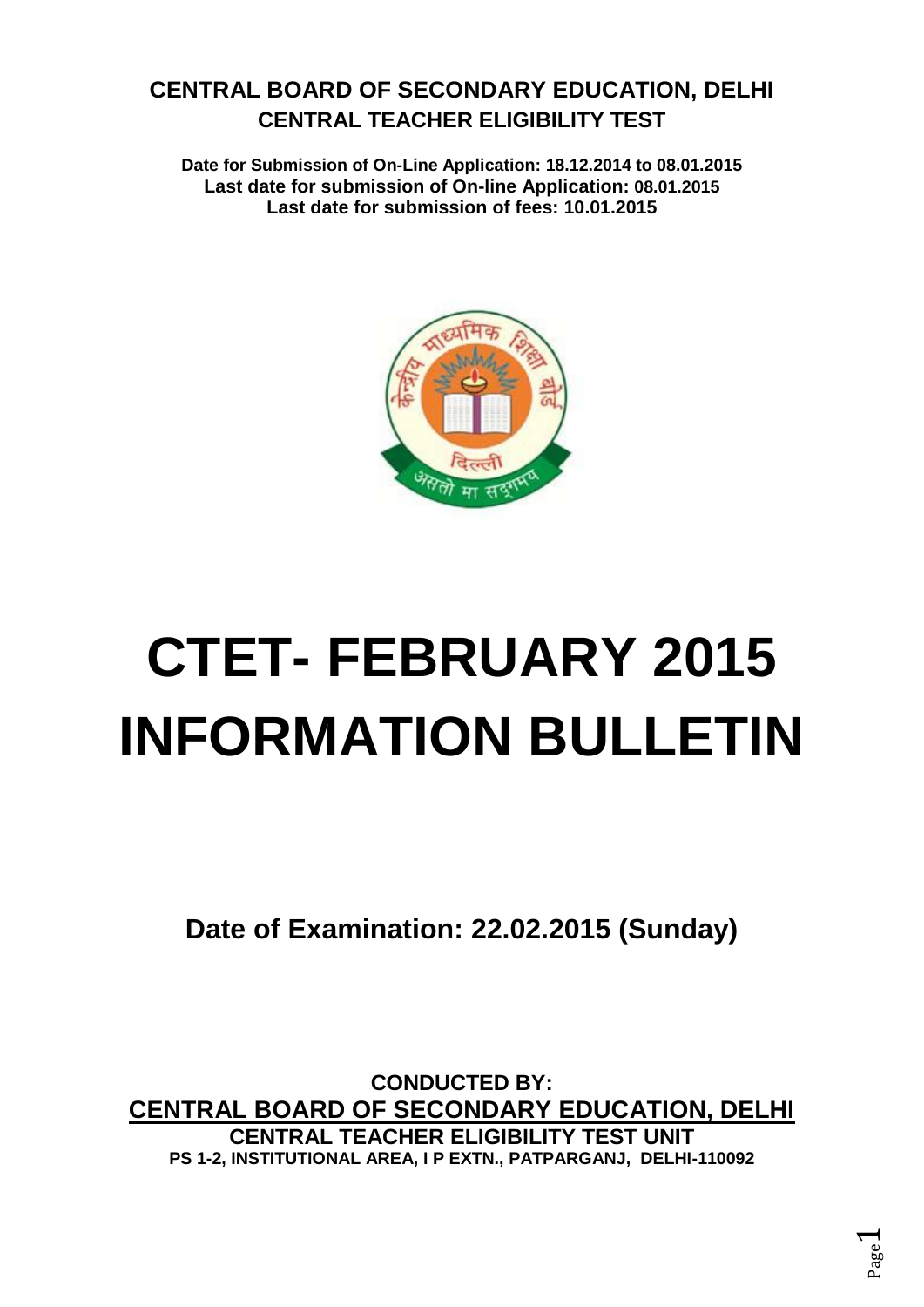- **(a) Candidates can apply for CTET-FEB 2015 'ON-LINE' through CTET website [www.ctet.nic.in](http://www.ctet.nic.in/) w.e.f**. **18.12.2014 to 08.01.2015**
- (b) The application for CTET-FEB 2015 has been made completely online with the facility to upload photograph and signature of the applicant. The particulars will be filled online and the **scanned images of photograph and signature (in JPG format only) will be uploaded at the time of filling the application form.** The candidates are advised to keep the scanned images of photograph and signature of the candidates ready in JPG format before applying online.
- (c) **The candidate should satisfy his/her eligibility before applying and shall be personally responsible in case he/she is not eligible to apply as per the given eligibility criteria.**
- (d) **Candidate should enter his/her particulars i.e. Name, Father Name, Mother Name and Date of Birth as per his/her Secondary Education Board Class Xth Certificate.**
- **(e) 'ON-LINE' SUBMISSION [www.ctet.nic.in](http://www.ctet.nic.in/)**

Candidates can apply 'ON-LINE' through CTET's website [www.ctet.nic.in.](http://www.ctet.nic.in/) The candidate should supply all details while filling the Online Form and upload their scanned images of photograph & signature. After successful submission of data, **Candidates are required to take printout of Confirmation Page for record and keep it for their reference. The Confirmation Page is not required to be sent to CTET Unit**. Candidates should pay the following fee:

#### **Fees for CTET-FEB 2015 Examination**

| <b>CATEGORY</b>          | Only Paper - I or II | Both Paper $-1$ & |
|--------------------------|----------------------|-------------------|
| General/OBC              | Rs.600/-             | Rs.1000/-         |
| SC/ST/Diff. Abled Person | Rs.300/-             | Rs.500/-          |

**Service Charges & Service Taxes** (as applicable) will be charged extra by the Bank

The fee can be remitted in the following ways:

- **Through Computer generated Challan** by depositing the prescribed fees in CBSE Account with Syndicate Bank or Canara Bank in favour of **Secretary, Central Board of Secondary Education, Delhi.**
- **By Debit/Credit Card.**
- **(f) Application Procedure: 4 Simple steps to be followed to apply online.**
	- **STEP 1: Fill in the Online Application Form**

#### **STEP 2: Upload Scanned Images of Photograph and Signature Note:**

- The scanned images of photographs and signature should be in **jpg** format.
- Size of the photo image must be greater than 4 kb and less than 100 kb.
- Size of the signature image must be greater than 1 kb and less than 25 kb.
- Image Dimension of photograph should be 3.5 cm (width)  $\times$  4.5 cm (height) only.
- Image Dimension of signature should be 3.5 cm (length)  $\times$  1.5 cm (height) only.
- **STEP 3: Pay examination Fee by challan or debit/credit card**
- **STEP 4: Print Confirmation page for your record and future reference, if required**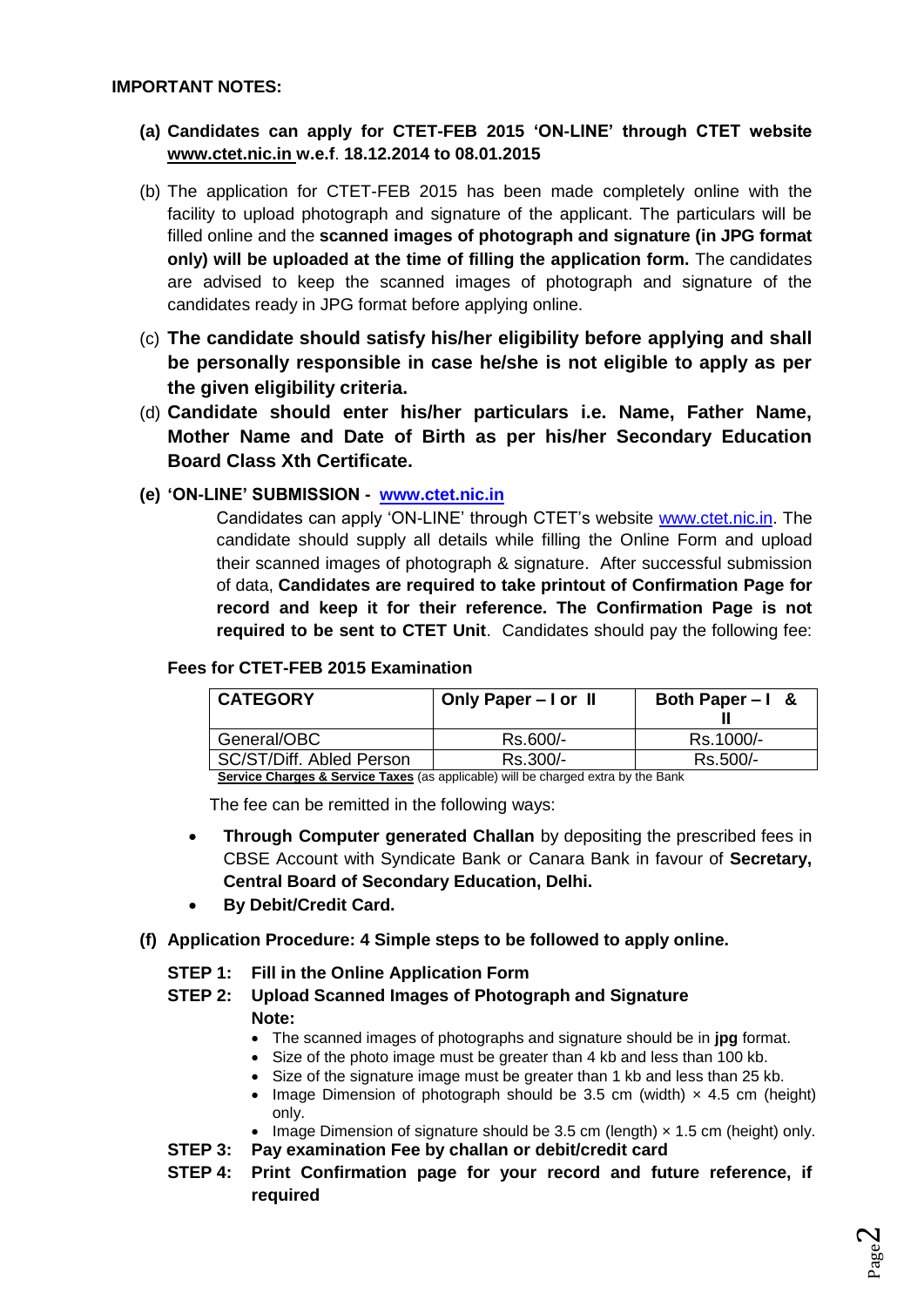# **The candidate should satisfy his/her eligibility before applying and shall be personally responsible in case he/she is not eligible to apply as per the given eligibility criteria.**

The candidate particulars entered can be edited till the payment of fees has not been made. The candidate's particulars cannot be changed/edited once the examination fees have been submitted. Thereafter corrections in the particulars can be made during the period on-line corrections will be permitted from 16.01.2015 to 23.01.2015. **No change will be accepted through offline mode i.e. through fax/application or by email etc. No correspondence in this regard will be entertained.**

(g) Information regarding the applications of candidates received with fees will be put on the CTET's website **[www.ctet.nic.in](http://www.ctet.nic.in/)**, on 16.01.2015. The candidates can check their Application for candidature and candidate particulars on the website on **16.01.2015**. The candidature of the candidate, whose fees has not been received by the Board, will not be considered for the CTET-FEB 2015 examination.

In case the name and particulars of the candidate is not shown in the final list of candidates on CTET website [www.ctet.nic.in](http://www.ctet.nic.in/) on 16.01.2015, the candidate should approach the Assistant Secretary, CTET Unit, CBSE between 10:00 A.M. to 5:00 P.M. from 16.01.2015 to 23.01.2015 giving proof of the of the payment of fees either through Bank Challan or through Credit/Debit Card and print out of the Confirmation Page for considering his/her candidature for CTET- FEB 2015 examination.

The candidates shall be permitted to make on-line correction if any in their following particulars only i.e. name, father and mother name, date of birth, category, differently abled category, Paper opted (i.e. Paper I or Paper II), Subject for Paper – II, First choice of Centre, language I and/or II opted, Address of correspondence and the name of the Institution/College/University from where he/she has obtained his/her B.Ed Degree/Diploma in Elementary Education etc. from 16.01.2015 to 23.01.2015. **No change will be accepted through offline mode i.e. through fax/application or by email etc. No correspondence in this regard will be entertained.**

**The candidates may download his/her Admit Card from CTET website from 02.02.2015 onwards and appear for the examination at the given Centre.** 

(h) For latest updates, please check at CTET's website [www.ctet.nic.in](http://www.ctet.nic.in/) **The address for correspondence with CTET Unit:**

**THE ASSISTANT SECRETARY (CTET), CENTRAL BOARD OF SECONDARY EDUCATION, PS 1-2, INSTITUTIONAL AREA, I P EXTENSION, PATPARGANJ, DELHI-110 092 Contact No: 011-22235774, 22240104 Fax: 22240103 Email: [ctet@cbse.gov.in](mailto:ctet@cbse.gov.in)**

**The candidate must retain his/her Confirmation Page and Candidate Copy of Challan (if fees paid through Syndicate or Canara Bank's Challan) for record and future reference, if required.**

**Qualifying the CTET would not confer a right on any person for Recruitment/Employment as it is only one of the eligibility criteria for appointment.**

**Website : [www.ctet.nic.in](http://www.ctet.nic.in/) Email: ctet@cbse.gov.in**

**The candidate should mention their own mobile number and E-Mail id while submitting their on-line application as the CTET alerts will be sent to the candidates on their registered mobile number and E-Mail id.**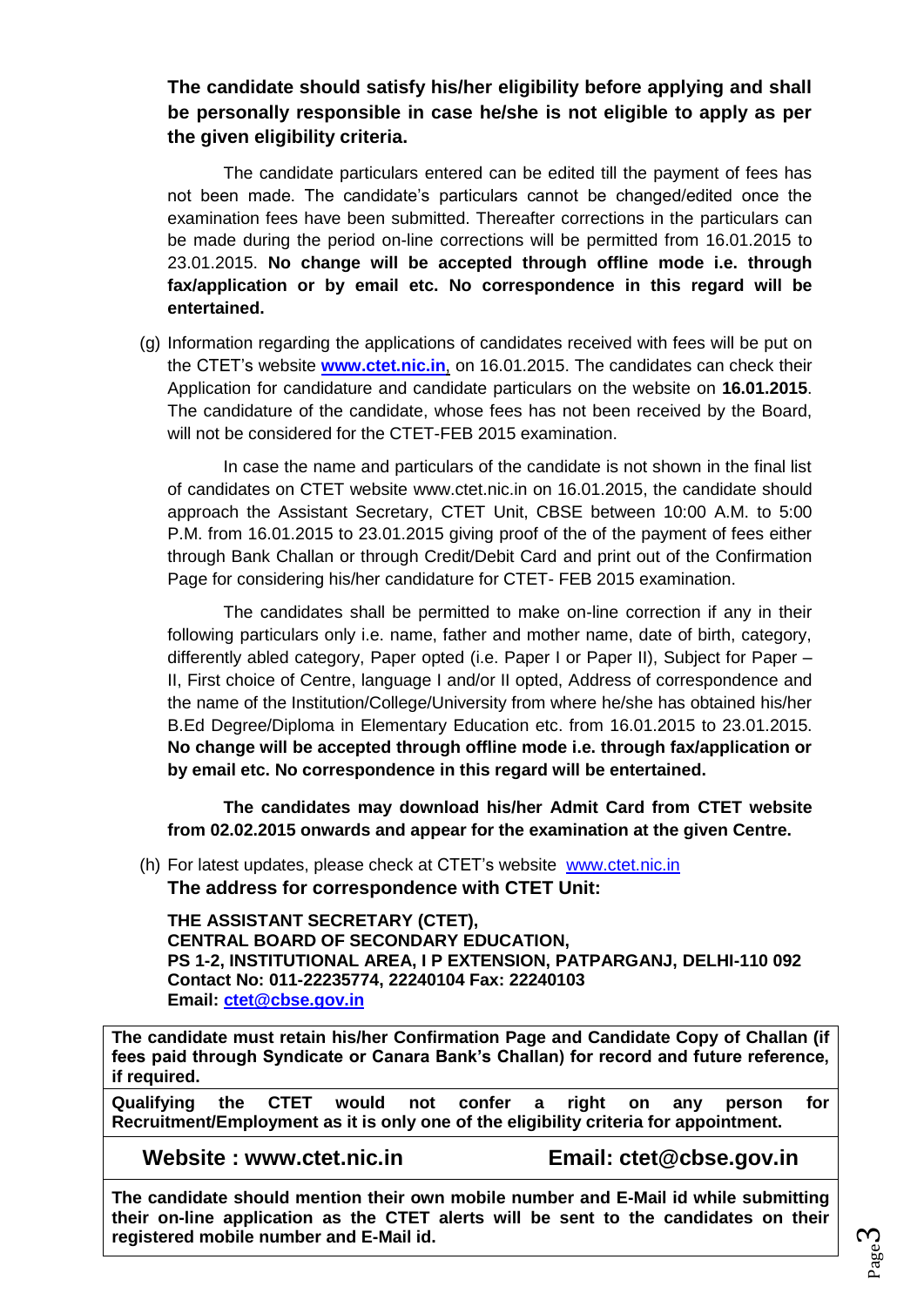# **CONTENTS**

| SI. No.        | <b>Descriptions</b>                                                 |
|----------------|---------------------------------------------------------------------|
| 1 <sub>1</sub> | <b>BACKGROUND AND RATIONALE</b>                                     |
| 2.             | <b>SHORT TITLE</b>                                                  |
| 3.             | <b>DEFINITIONS</b>                                                  |
| 4.             | <b>SCHEDULE OF EXAMINATIONS</b>                                     |
| 5.             | MODE OF SUBMISSION OF APPLICATION                                   |
| 6.             | <b>FACILITATION CENTRES</b>                                         |
| 7.             | <b>ELIGIBILITY</b>                                                  |
| 8.             | STRUCTURE AND CONTENT OF CTET                                       |
| 9.             | LANGUAGE OF THE QUESTION PAPER                                      |
| 10.            | <b>QUALIFYING MARKS AND AWARD OF CTET CERTIFICATE</b>               |
| 11.            | <b>APPLICABILITY</b>                                                |
| 12.            | <b>VALIDITY PERIOD OF CTET CERTIFICATE</b>                          |
| 13.            | <b>EXAMINATION CENTRES</b>                                          |
| 14.            | <b>ADMIT CARD</b>                                                   |
| 15.            | PROCEDURE FOR CONDUCT OF EXAMINATION AND USE OF<br>OMR ANSWER SHEET |
| 16.            | <b>AMANUENSIS</b>                                                   |
| 17.            | <b>WEEDING OUT RULES</b>                                            |
| 18.            | COPY OF OMR SHEET/ANSWER KEY                                        |
| 19.            | <b>LEGAL JURISDICTION</b>                                           |
| 20.            | METHOD OF SUBMISSION OF ONLINE APPLICATION FORM                     |
|                |                                                                     |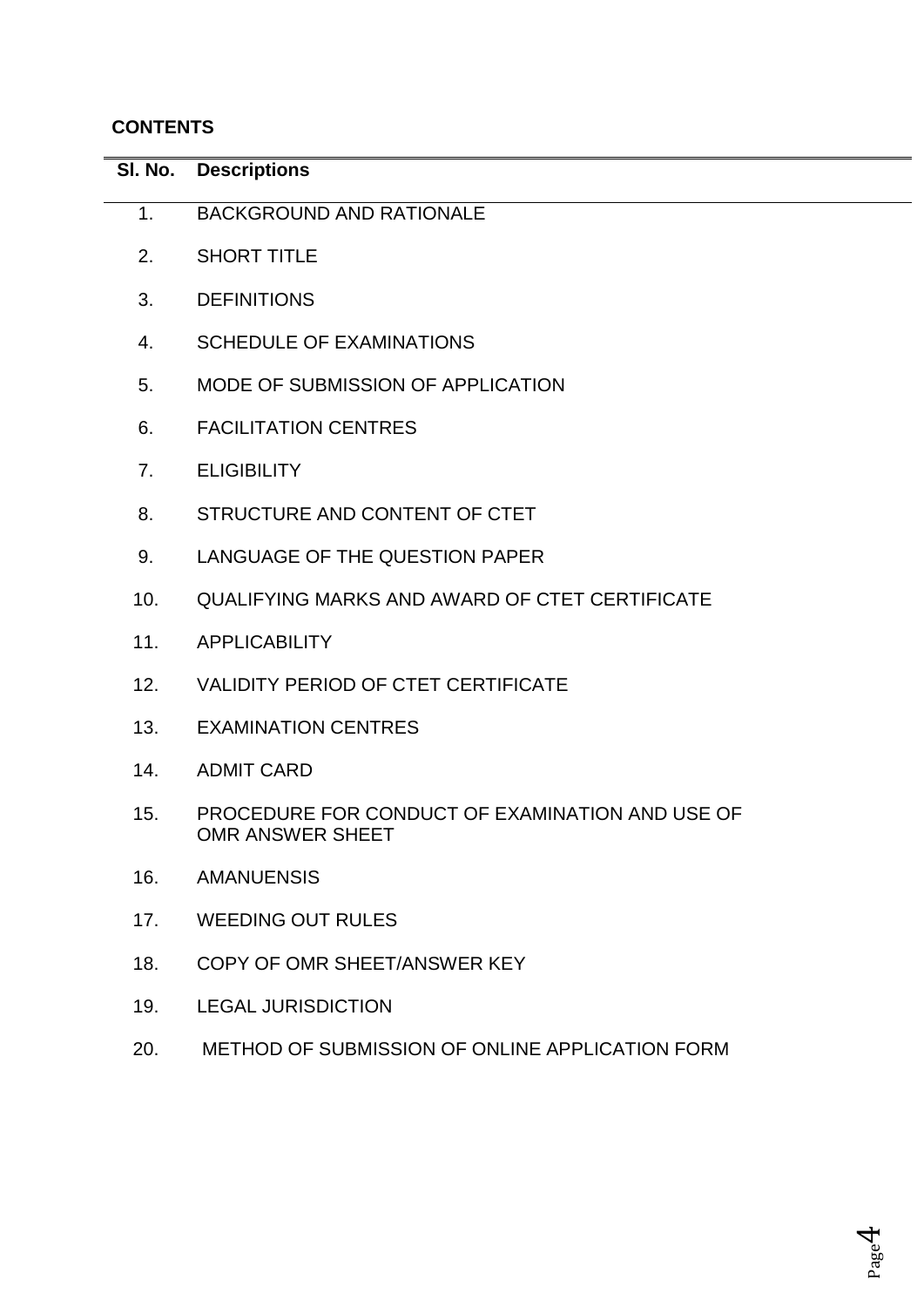## **APPENDIX**

- I. STRUCTURE AND CONTENT OF SYLLABUS
- II. A. PROCEDURE TO BE FOLLOWED DURING CONDUCT OF **CTET** 
	- B. INSTRUCTIONS FOR USE OF TEST BOOKLET AND ANSWER SHEET
- III. LIST OF CITIES WHERE CENTRAL TEACHER ELIGIBILITY TEST WILL BE CONDUCTED
- IV. LIST OF FACILITATION CENTRES
- V. INSTRUCTIONS FOR APPLYING ON-LINE AND PRINTING THE CONFIRMATION PAGE
- VI. PROCEDURE FOR SUBMISSION OF ONLINE APPLICATION FORM OF CTET-FEB 2015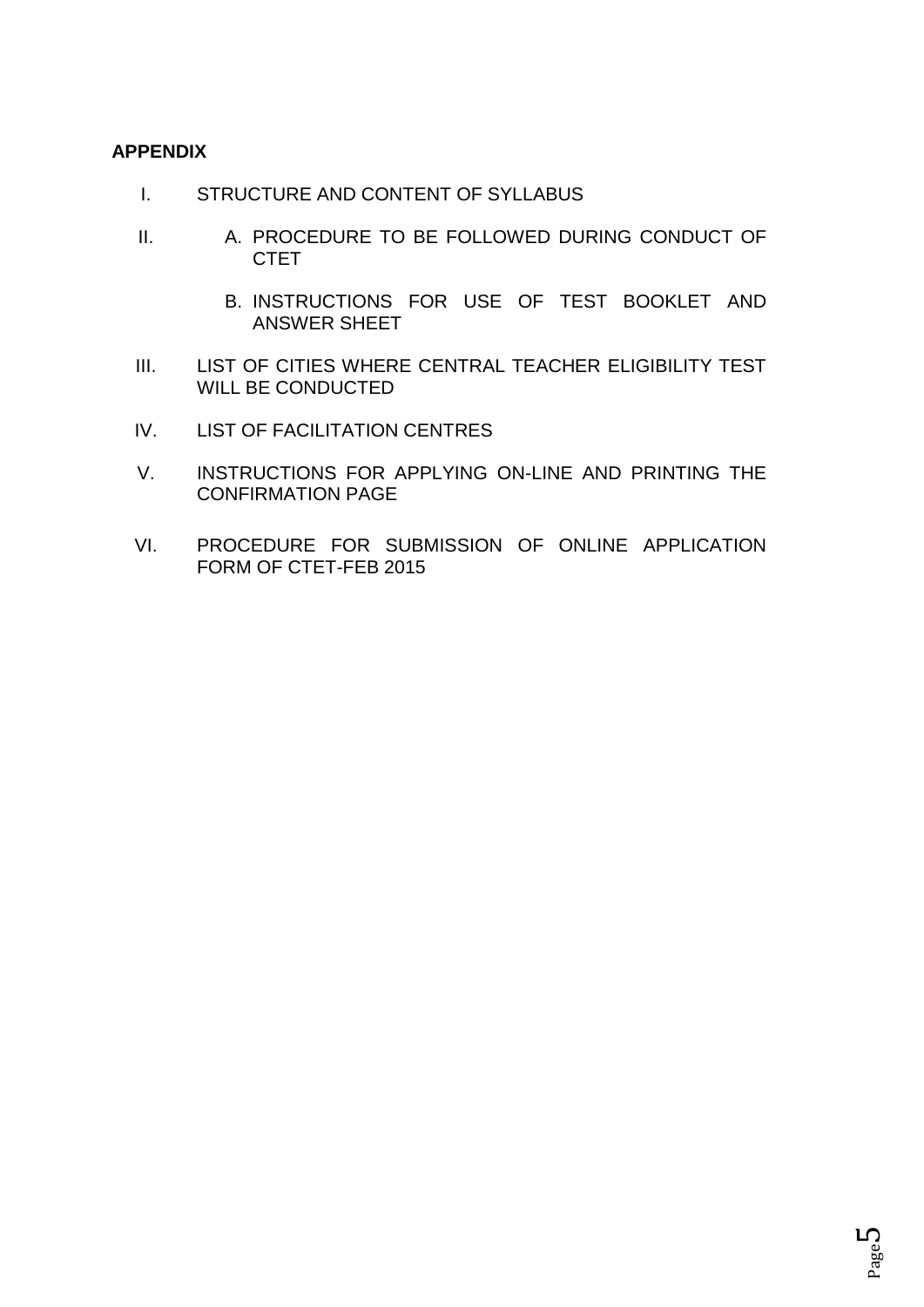# **1. BACKGROUND AND RATIONALE**

In accordance with the provisions of sub-section (1) of Section 23 of the RTE Act, the National Council for Teacher Education (NCTE) had vide Notification dated  $23<sup>rd</sup>$  August, 2010 and 29<sup>th</sup> JULY, 2011 laid down the minimum qualifications for a person to be eligible for appointment as a teacher in classes I to VIII. It had been inter alia provided that one of the essential qualifications for a person to be eligible for appointment as a teacher in any of the schools referred to in clause (n) of section 2 of the RTE Act is that he/she should pass the Teacher Eligibility Test (TET) which will be conducted by the appropriate Government in accordance with the Guidelines framed by the NCTE.

The rationale for including the TET as a minimum qualification for a person to be eligible for appointment as a teacher is as under:

- i. It would bring national standards and benchmark of teacher quality in the recruitment process;
- ii. It would induce teacher education institutions and students from these institutions to further improve their performance standards;
- iii. It would send a positive signal to all stakeholders that the Government lays special emphasis on teacher quality

# **The Ministry of Human Resource Development, Govt. of India has entrusted the responsibility of conducting the Central Teacher Eligibility Test (CTET) to the Central Board of Secondary Education Delhi.**

# **2. SHORT TITLE**

These rules will be called as "Central Teacher Eligibility Test Rules, 2011" (CTET).

# **3. DEFINITIONS**

- **i) "Government"** means "Government of India".
- **ii)** "**Ministry"** means "Ministry of Human Resource Development, New Delhi".
- **iii) "Board"** means "Central Board of Secondary Education, Delhi".
- **iv) "School"** for this purpose means any school where CTET is applicable as per RTE ACT 2009.
- **v) "CTET"** means "Central Teacher Eligibility Test".
- **vi) "Qualifying Examination"** means "Examination on the result of which the candidate becomes eligible to apply for Central Teacher Eligibility Test.
- **vii) "Rules"** mean "The rules specified by the Central Board of Secondary Education for the conduct of CTET under the directive of Ministry of Human Resource Development, Govt. of India, New Delhi".
- **viii) "Schedule Castes"** means "Scheduled Castes as specified and laid down by the Government of India".
- **ix) "Scheduled Tribes"** means "Scheduled Tribes as specified and laid down by the Government of India".
- **x) "Other Backward Classes (OBCs)"** means "Other Backward Classes as specified and laid down by the Government of India or by the respective States/UTs, where CTET is applicable/adopted, as the case may be".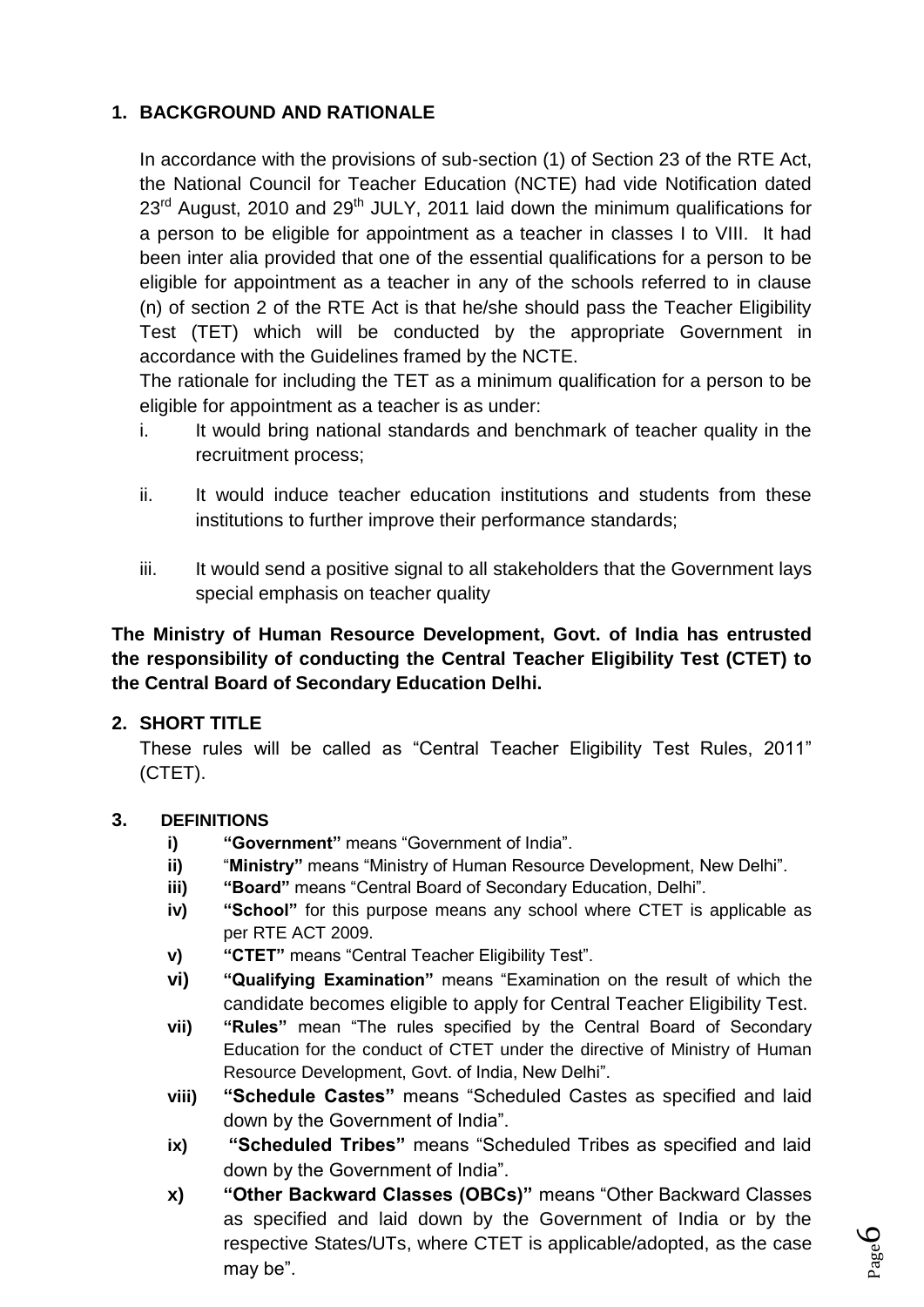- **xi) "Differently abled persons"** means "Differently abled persons as specified and laid down by the Government of India or the respective States/UTs, where CTET is applicable/adopted, as the case may be".
- **xii) "Examining Body"** means "Central Board of Secondary Education Delhi for conducting the Teacher Eligibility Test on behalf of the Central Government".

## **4. SCHEDULE OF EXAMINATION**

**THE SCHEDULE OF CTET- FEB 2015 EXAMINATION IS AS GIVEN BELOW. THE PAPER-II WILL NOW BE HELD IN THE MORNING SESSION AND PAPER-I IN THE EVENING SESSION AS GIVEN BELOW:**

| <b>DATE OF</b><br><b>EXAMINATION</b> | <b>PAPER</b>   | <b>TIMING</b>               | <b>DURATION</b> |
|--------------------------------------|----------------|-----------------------------|-----------------|
| 22.02.2015                           | $PAPER - II$   | 09.30 TO 12.00 HOURS        | 2.30 HOURS      |
| 22.02.2015                           | <b>PAPER-I</b> | <b>14.00 TO 16.30 HOURS</b> | 2.30 HOURS      |

# **5. MODE OF SUBMISSION OF APPLICATION**

A candidate can apply for the Central Teacher Eligibility Test only On-line by logging on website [www.ctet.nic.in.](http://www.ctet.nic.in/)

#### **Before submission of application form, make the following preparations:**

- $\triangleright$  Candidate should have a scanned image of his/her latest photograph and signature in JPG format only, for uploading while submitting his/her online application.
- $\triangleright$  A copy of his/her Secondary Education Board Class Xth Certificate.
- **Decide the mode of payment of fee,**
	- Through Debit/Credit Card using on-line gateway payment facility, or
	- Depositing in CBSE Bank Account with Syndicate Bank or Canara Bank through their respective challan by downloading the Challan Form from the CTET website [www.ctet.nic.in](http://www.ctet.nic.in/) after completing Part II of the Registration.
	- a) If decided to pay fee through Debit/Credit Card, check the validity of the Card and keep it ready with you while logging on to website for submitting application form.
	- b) If decided to pay fee off-line mode, choose the Bank for depositing the Fee through Challan downloaded from website [www.ctet.nic.in](http://www.ctet.nic.in/) after completing Part-II of Registration.
	- c) Once the payment has been confirmed by the Bank/CBSE, a confirmation page will be generated.
	- d) **The candidates are NOT required to send hard copy of confirmation page to CTET unit**. However, the candidates are advised to retain the hard copy of the application i.e. confirmation page, challan if fees is paid by challan, for future reference.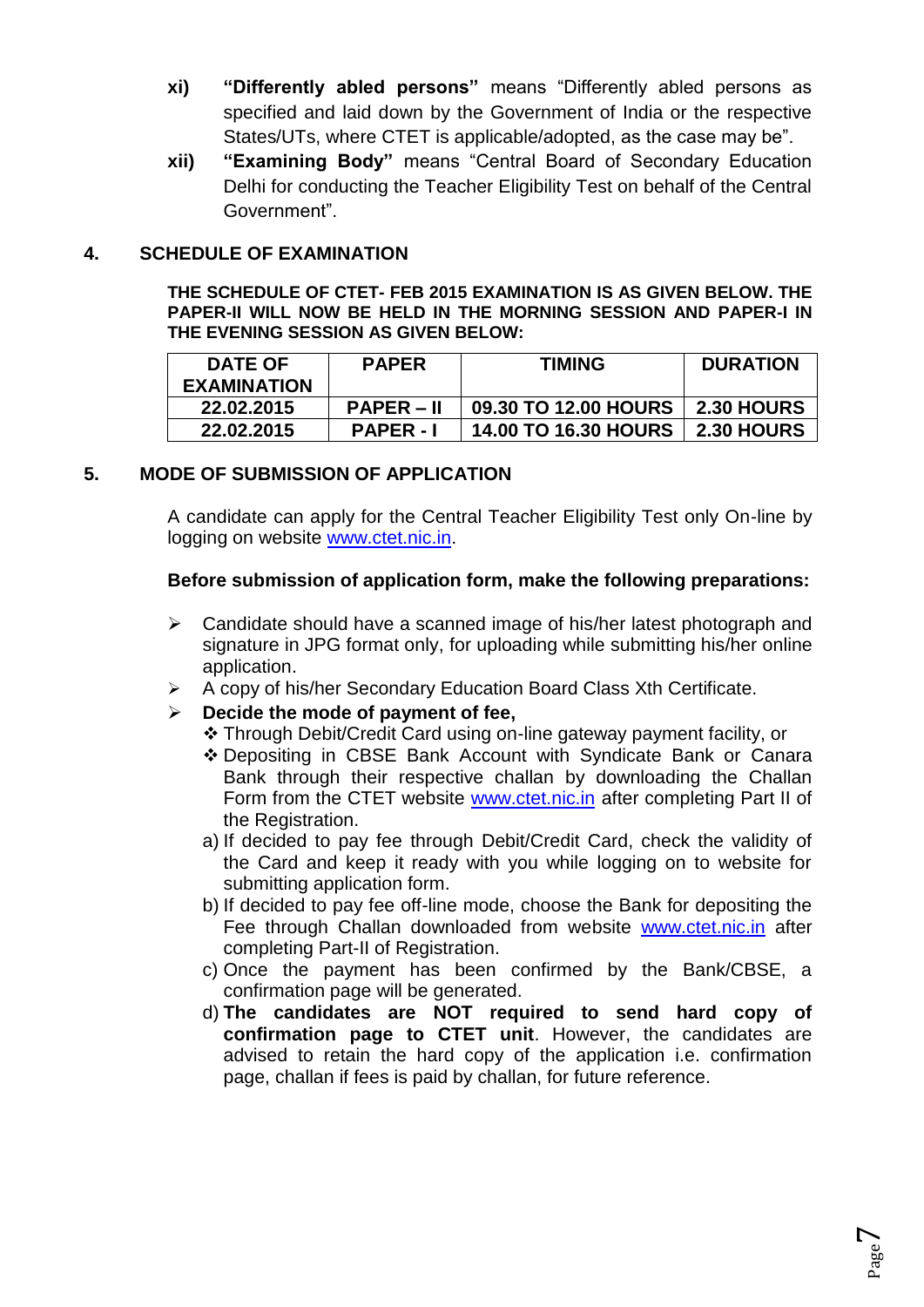# **6. FACILIATION CENTRES**

The candidates who find difficulty in submitting their online application of CTET-FEB-2015 may visit any of the Facilitation Centre as per list given at **Appendix – IV** for submission of their online application. Candidates may utilize the facility between 10:00 AM to 2:00 PM on working day after visiting there without paying any charge.

## **7. ELIGIBILITY**

The following persons are eligible for appearing in the CTET.

## **7.1 Minimum Qualifications for becoming Teacher for Classes I-V: Primary Stage**

Senior Secondary (or its equivalent) with at least 50% marks and passed or appearing in final year of 2- year Diploma in Elementary Education (by whatever name known)

OR

Senior Secondary (or its equivalent) with at least 45% marks and passed or appearing in final year of 2- year Diploma in Elementary Education (by whatever name known), in accordance with the NCTE (Recognition Norms and Procedure), Regulations, 2002.

OR

Senior Secondary (or its equivalent) with at least 50% marks and passed or appearing in final year of 4- year Bachelor of Elementary Education (B.El.Ed).

OR

Senior Secondary (or its equivalent) with at least 50% marks and passed or appearing in final year of 2- year Diploma in Education (Special Education)\*.

OR

Graduation and passed or appearing in final year of two year Diploma in Elementary Education (by whatever name known).

#### **7.2 Minimum Qualifications for becoming Teacher for Classes VI-VIII: Elementary Stage**

Graduation and passed or appearing in final year of 2-year Diploma in Elementary Education (by whatever name known).

OR

Graduation with at least 50% marks and passed or appearing in 1-year Bachelor in Education (B.Ed).

OR

Graduation with at least 45% marks and passed or appearing in 1- year Bachelor in Education (B.Ed), in accordance with the NCTE (Recognition Norms and Procedure) Regulations issued from time to time in this regard.

#### OR

Senior Secondary (or its equivalent) with at least 50% marks and passed or appearing in final year of 4- year Bachelor in Elementary Education (B.El.Ed).

#### OR

Senior Secondary (or its equivalent) with at least 50% marks and passed or appearing in final year of 4- year B.A/B.Sc.Ed or B.A.Ed/B.Sc.Ed.

OR

Graduation with at least 50% marks and passed or appearing in 1-year B.Ed. (Special Education)\*.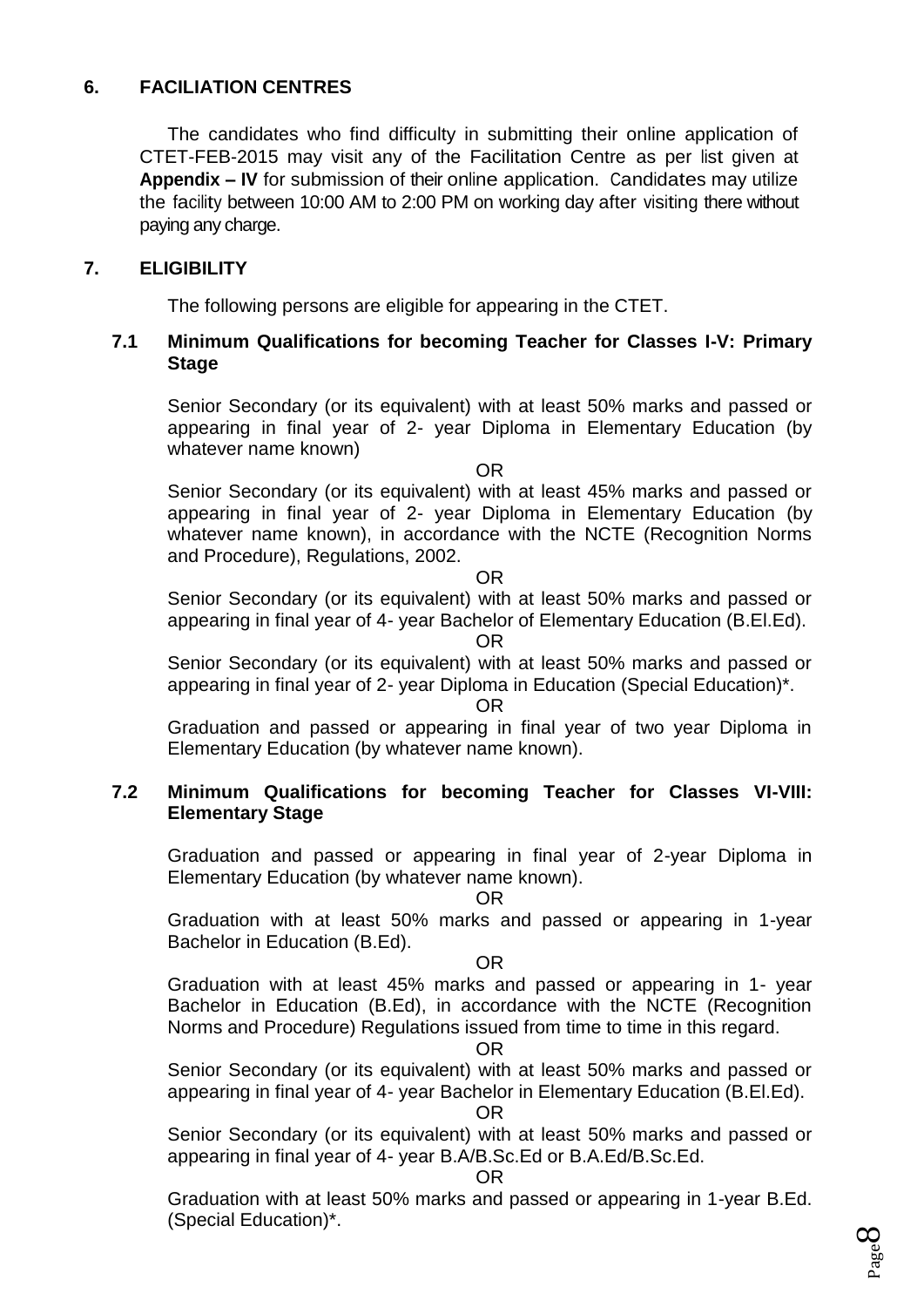- **7.3 Note:** 
	- **(i) Relaxation up to 5% in the qualifying marks in the minimum Educational Qualification for eligibility shall be allowed to the candidates belonging to reserved categories, such as SC/ST/OBC/Differently abled.**
	- (ii)\* Diploma/Degree Course in Teacher Education: For the purposes of this Notification, a Diploma/Degree course in teacher education recognized by the National Council for Teacher Education (NCTE) only shall be considered. However, in case of Diploma in Education (Special Education) and B.ED (Special Education), a course recognized by the Rehabilitation Council of India (RCI) only shall be considered.
	- (iii) Training to be undergone: A person with D.Ed (Special Education) or qualification shall undergo, after appointment an NCTE recognized 6-month Special Programme in Elementary Education.
	- (iv) The minimum qualifications referred above apply to teachers of Languages, Social Studies/Social Science, Mathematics, Science etc. In respect of teachers for Physical Education, the minimum qualification norms for Physical Education teachers referred to in NCTE Regulation, dated 3<sup>rd</sup> November, 2001 (as amended from time to time) shall be applicable. For teachers of Art Education, Craft Education, Home Science, Work Education, etc. the existing eligibility norms prescribed by the State Governments and other school managements shall be applicable till such time the NCTE lays down the minimum qualifications in respect of such teachers.
	- (v) Candidates who are appearing in the final year of Bachelor Degree in Education or Diploma in Elementary Education etc. are provisionally admitted and their CTET Certificate shall be valid only on passing the aforesaid Examinations, before the declaration of CTET result.
	- (vi) **The candidate not having any of the above qualification shall not be eligible for appearing in Central Teacher Eligibility Test.**
	- (viii) **The candidate should satisfy his/her eligibility before applying and shall be personally responsible in case he/she is not eligible to apply as per the given eligibility criteria. It is to be noted that if a candidate has been allowed to appear in the Central Teacher Eligibility Test it does not imply that the candidate's eligibility has been verified. It does not vest any right with the candidate for appointment. The eligibility shall be finally verified, by the concerned recruiting agency / appointing authority.**

#### **8. STRUCTURE AND CONTENT OF CTET**

All questions in CTET test will be Multiple Choice Questions (MCQs), each carrying one mark, with four alternatives out of which one answer will be correct. There will be no negative marking.

There will be two papers of CTET.

- Paper I will be for a person who intents to be a teacher for classes I to V.
- **(ii)** Paper II will be for a person who intents to be a teacher for classes VI to VIII.

Note: A person who intents to be a teacher for both levels (classes I to V and classes VI to VIII) will have to appear in both the papers (Paper I and Paper II).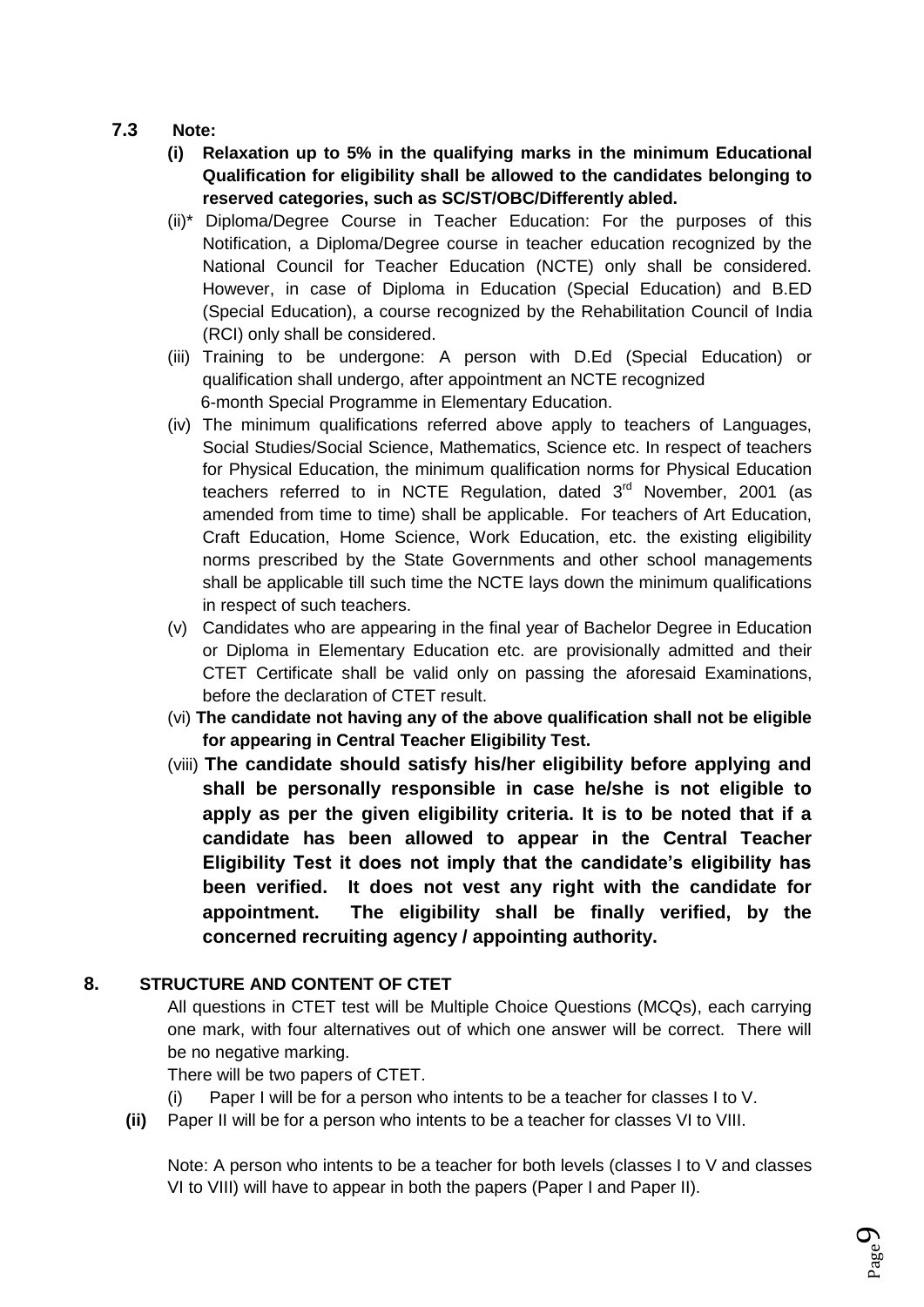**8.1 Paper I (for classes I to V) Primary Stage : Duration of examination-Two-and-ahalf hours Structure and Content (All Compulsory): (Appendix I )**

|       | Total                          | <b>150 MCQs</b> | 150 Marks |
|-------|--------------------------------|-----------------|-----------|
| (v)   | <b>Environmental Studies</b>   | 30 MCQs         | 30 Marks  |
| (iv)  | <b>Mathematics</b>             | 30 MCQs         | 30 Marks  |
| (iii) | Language II                    | 30 MCQs         | 30 Marks  |
| (ii)  | Language I                     | 30 MCQs         | 30 Marks  |
| (i)   | Child Development and Pedagogy | 30 MCQs         | 30 Marks  |
|       |                                |                 |           |

#### **Nature and standard of questions:**

- The test items on Child Development and Pedagogy will focus on educational psychology of teaching and learning relevant to the age group of 6-11 years. They will focus on understanding the characteristics and needs of diverse learners, interaction with learners and the attributes and qualities of a good facilitator of learning.
- The Test items in Language I will focus on the proficiencies related to the medium of instruction. The Test items in language II will focus on the elements of language, communication and comprehension abilities. Language II will be a language other than Language I. A candidate may choose any one language as Language I and other as Language II from the
- available language options and will be required to specify the same in the Confirmation Page. The Test items in Mathematics and Environmental Studies will focus on the concepts, problem solving abilities and pedagogical understanding of the subjects. In all these subject areas, the test items will be evenly distributed
- over different divisions of the syllabus of that subject prescribed for classes I – V by the NCERT/CBSE. • The questions in the test for Paper I will be based on the topics prescribed in
- syllabus of the NCERT/CBSE for classes  $I V$  but their difficulty standard as well as linkages, could be up to the Secondary stage.

# **8.2 Paper II (for classes VI to VIII) Elementary Stage : Duration of examination – Two-and-a-half hours Structure and Content (All Compulsory): (Appendix 1)**

| (i)   | Child Development & Pedagogy(compulsory)       | 30 MCQs             | 30 Marks |
|-------|------------------------------------------------|---------------------|----------|
| (ii)  | Language I (compulsory)                        | 30 MCQs             | 30 Marks |
| (iii) | Language II (compulsory)                       | 30 MCQ <sub>s</sub> | 30 Marks |
| (iv)  | (a) For Mathematics and Science teacher:       | 60 MCQs             | 60 Marks |
|       | <b>Mathematics and Science</b>                 |                     |          |
|       | (b) For Social Studies/Social Science teacher: | 60 MCQ <sub>s</sub> | 60 Marks |
|       | <b>Social Science</b>                          |                     |          |
|       | (c) For any other teacher – either (a) or (b)  |                     |          |

 **Total 150 MCQs 150 Marks**

 $_{\rm Page}10$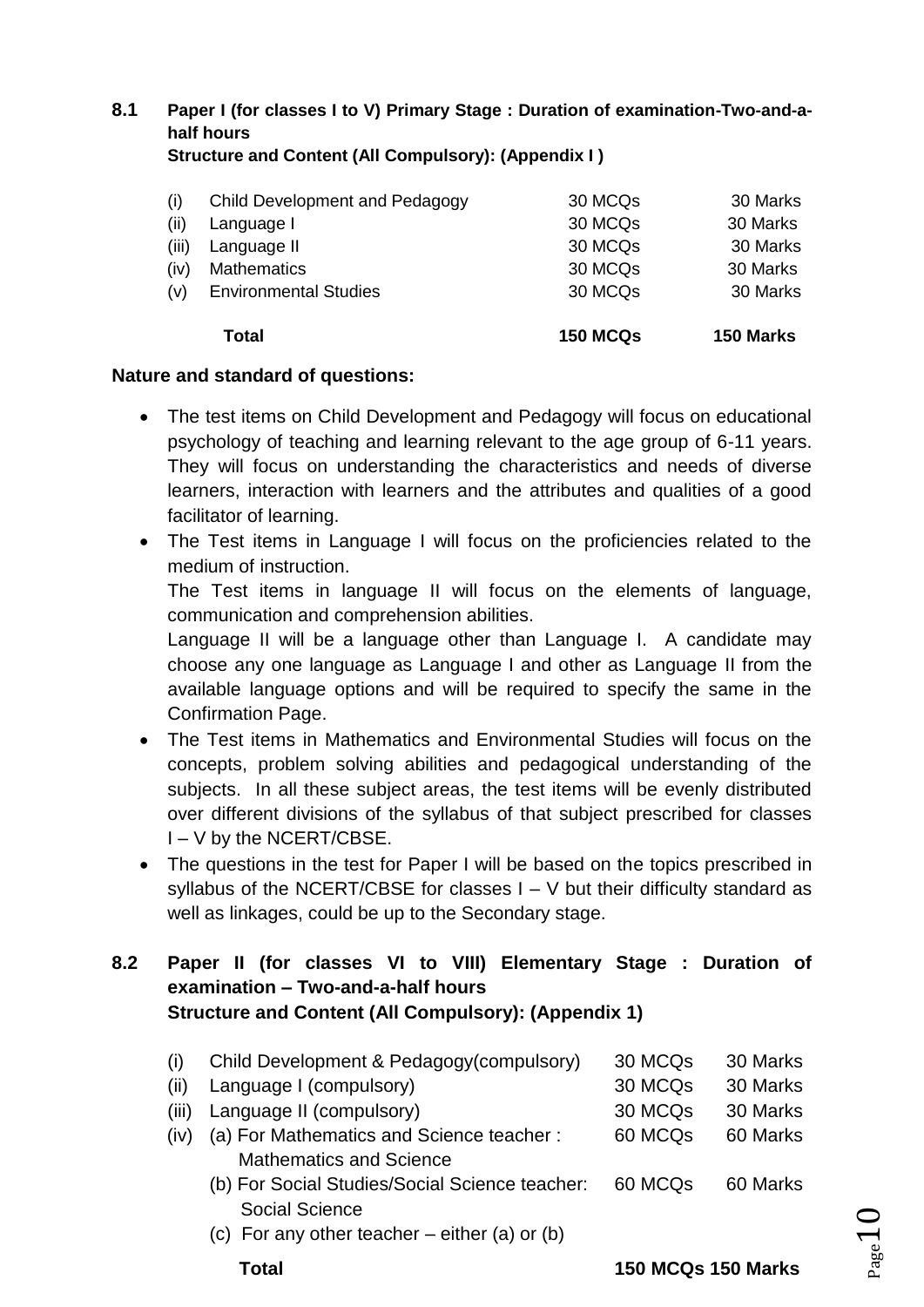# **Nature and standard of questions:**

- The test items on Child Development and Pedagogy will focus on educational psychology of teaching and learning, relevant to the age group of 11-14 years. They will focus on understanding the characteristics, needs and psychology of diverse learners, interaction with learners and the attributes and qualities of a good facilitator of learning.
- The Test items in Language I will focus on the proficiencies related to the medium of instruction.

The Test items in language II will focus on the elements of language, communication and comprehension abilities.

Language II will be a language other than Language I. A candidate may choose any one language as Language I and other as Language II from the available language options and will be required to specify the same in the Confirmation Page.

- The Test items in Mathematics and Science, and Social Studies/Social Science will focus on the concepts, problem solving abilities and pedagogical understanding of the subjects. The test items of Mathematics and Science will of 30 marks each. The test items will be evenly distributed over different divisions of the syllabus of that subject as prescribed for classes VI - VIII by the NCERT/CBSE.
- The questions in the test for Paper II will be based on the topics prescribed in syllabus of the NCERT/CBSE for classes VI - VIII but their difficulty standard as well as linkages, could be up to the Senior Secondary stage.

# **9. LANGUAGE OF THE QUESTION PAPER:**

Main question paper shall be bilingual (Hindi/English).

# **10. QUALIFYING MARKS AND AWARD OF CTET CERTIFICATE**

The candidates appearing in CTET will be issued Marks Statement. The Candidates securing 60% and above marks will be issued Eligibility Certificate.

- **(a) School Managements (Government, Local bodies, Government aided and unaided) may consider giving concessions to person belonging to SC/ST, OBC, differently abled persons, etc., in accordance with their extant reservation policy.**
- **(b) Qualifying the CTET would not confer a right on any person for recruitment/employment as it is only one of the eligibility criteria for appointment.**

# **11. APPLICABILITY**

- i. The CTET shall apply to schools of the Central Government (KVS, NVS, Central Tibetan Schools, etc.) and schools under the administrative control of UT's of Chandigarh, Dadra & Nagar Haveli, Daman & Diu and Andaman & Nicobar Islands, Lakshadweep and NCT of Delhi.
- ii. CTET may also apply to the unaided private schools, who may exercise the option of considering the CTET.
- iii. Schools owned and managed by the State Government/local bodies and aided schools shall consider the TET conducted by the State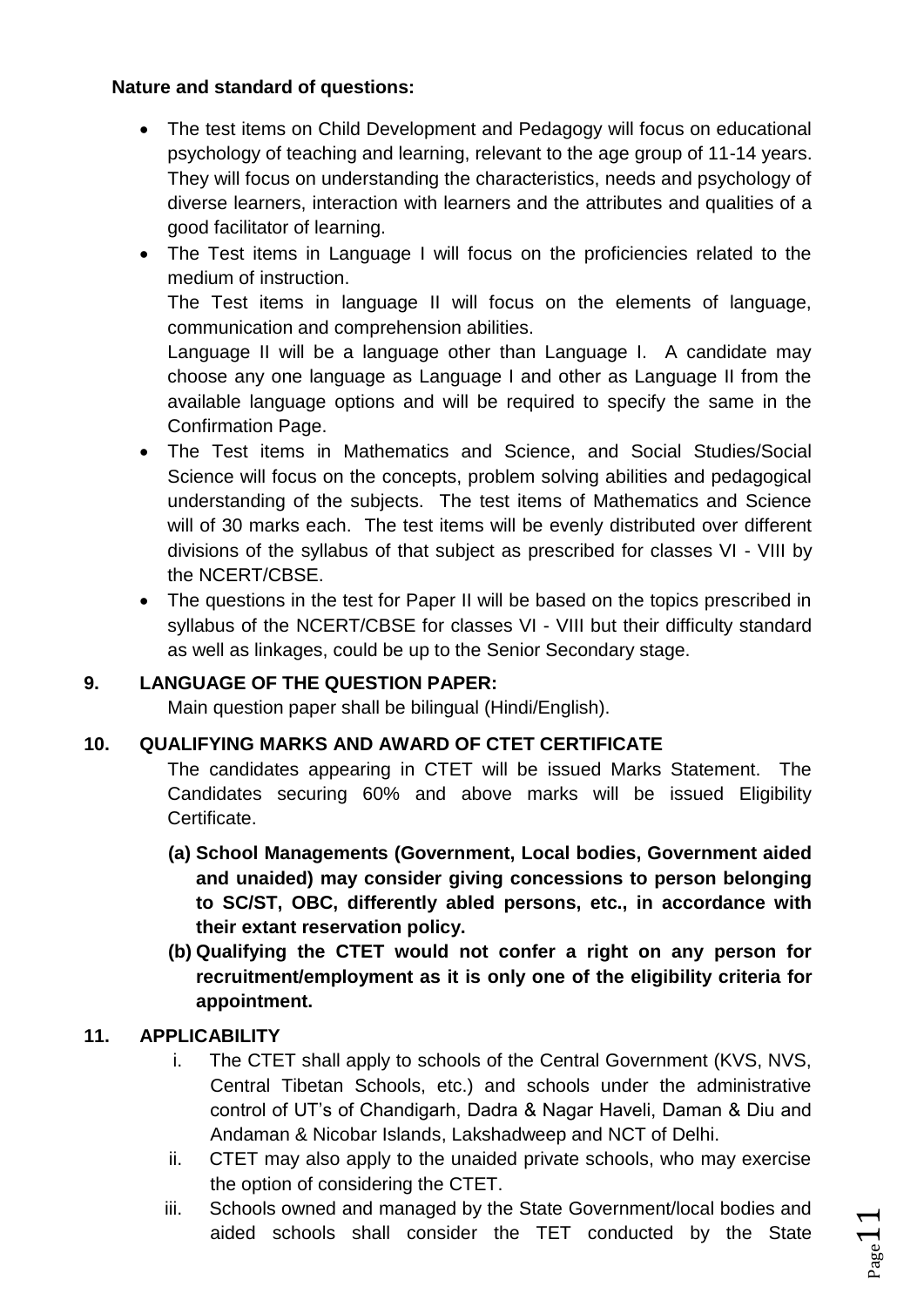Government. However, a State Government can also consider the CTET if it decides not to conduct the State TET.

## **12. VALIDITY PERIOD OF CTET CERTIFICATE:**

- 12.1 The Validity Period of CTET qualifying certificate for appointment will be seven years from the date of declaration of its result for all categories.
- 12.2 There is no restriction on the number of attempts a person can take for acquiring a CTET Certificate. A person who has qualified CTET may also appear again for improving his/her score.
- 12.3 A candidate can get a duplicate copy of Marks Statement or Eligibility Certificate by paying the following fees by way of Demand Draft in favour of "Secretary, Central Board of Secondary Education" drawn on any nationalized bank, payable at Delhi:

| Time for issue of Duplicate documents | Amount   |
|---------------------------------------|----------|
| Within 14 working days                | Rs.200/- |

## **13. EXAMINATION CENTRES**

List of Examination Cities where the CTET will be conducted is given in **Appendix-III**. Candidates are required to give **THREE DIFFERENT OPTIONS** in order of their preference. While every effort will be made to allot a Centre in one of the places opted by the candidate, the Board reserves its discretion to allot a Centre other than that of Candidate's choice anywhere in India. **Under no circumstances, the Centre once allotted shall be changed by the Board. In case the number of candidates in any of the notified City is very less for running the Examination Centre, the Board at its discretion may not conduct the Examination in that City and the Candidate who opted that city as 1st Choice may be allotted Examination Centres in other city opted as 2nd or 3rd choice.**

#### **14. ADMIT CARD**

The candidates may download their admit cards from CTET website from 02.02.2015 onwards and appear for the examination at the given Centre. In case of any discrepancy in the particulars of the candidate or his/her photograph and signatures shown in the admit card and Confirmation Page the candidate may immediately contact CTET for necessary correction.

In case the name and particulars of the candidate is not shown in the final list of candidates on CTET website [www.ctet.nic.in](http://www.ctet.nic.in/) on 16.01.2015, the candidate should approach the Assistant Secretary, CTET Unit, CBSE between 10:00 A.M. to 5:00 P.M. from 16.01.2015 to 23.01.2015 giving proof of the of the payment of fees either through Bank Challan or through Credit/Debit Card for considering his/her candidature for CTET- FEB 2015 examination.

**The candidates shall report at the Examination Centre 45 minutes before the commencement of the examination. A candidate who reports at the examination center after the commencement of the examination shall not be permitted to sit in the examination.** The candidates are advised to read the instructions on the admit card carefully and follow them during the conduct of the examination.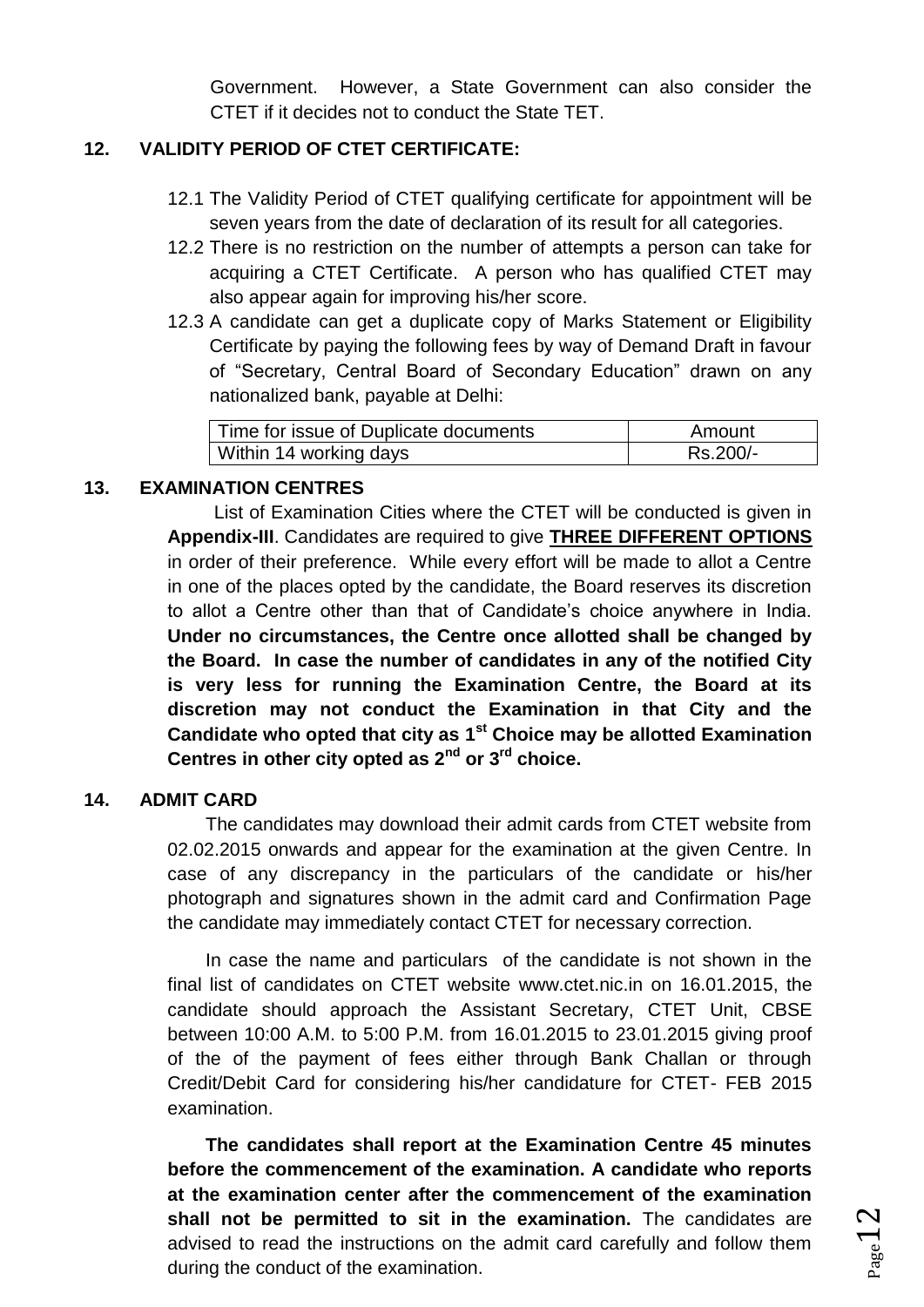# **15. PROCEDURE FOR CONDUCT OF EXAMINATION AND USE OF OMR ANSWER SHEET**

Procedure for conduct of examination and instructions for use of the Test Booklet and OMR Answer Sheet are given in **Appendix-II**.

Candidates are advised to go through carefully before going for the Examination.

## **16. THE EXAMINATION FEE FOR CENTRAL TEACHERS ELEGIBILITY TEST:**

| <b>CATEGORY</b>                | Only Paper – I or II | Both Paper $-1$ & |
|--------------------------------|----------------------|-------------------|
| General/OBC                    | Rs.600/-             | Rs.1000/-         |
| SC/ST/Differently Abled Person | Rs.300/-             | Rs.500/-          |
| .<br>- -                       |                      |                   |

**Service Charges & Service Taxes (if applicable) will be charged extra by the Banks** 16.1 Instructions for Applying On-line are given in **Appendix – V**. Candidates are advised to go through the instructions carefully before applying On-line

through CTET website.

- The particulars once filled by the candidate shall be final and will not be changed in future.
- Request for change/correction in any particulars in the Confirmation Page shall not be entertained except during the period permitted to make online correction under any circumstances. **The Board will not be responsible for any consequences arising out of non-acceptance of any correction/addition/deletion in any particular once filled in the Application Form whatsoever the reasons may be.**
- The candidates shall be permitted to make on-line correction if any in their following particulars only i.e. name, father and mother name, date of birth, category, differently abled category, Paper opted (i.e. Paper I or Paper II), Subject for Paper – II, First choice of Centre, Language I and/or II opted, Address of correspondence and the Name of the Institution/College/University from where he/she has obtained his/her Degree/Diploma in Education from 16.01.2015 to 23.01.2015.
- **No change will be accepted through offline mode i.e. through fax/application or by email etc. No correspondence in this regard will be entertained.**
- **Candidates are required to take printout of Confirmation Page and keep it for reference. The Confirmation Page is not required to be sent to CBSE**
- 16.2 Fee once remitted shall not be refunded or adjusted in future test under any circumstances.
- 17. It is to be noted that if a candidate has been allowed to appear in the Central Teacher Eligibility Test it does not imply that the candidate's eligibility has been verified. It does not vest any right with the candidate for appointment. The eligibility shall be finally verified, by the concerned recruiting agency / appointing authority. The candidate should satisfy his/her eligibility before applying and shall be personally responsible in case he/she is not eligible to apply as per the given eligibility criteria.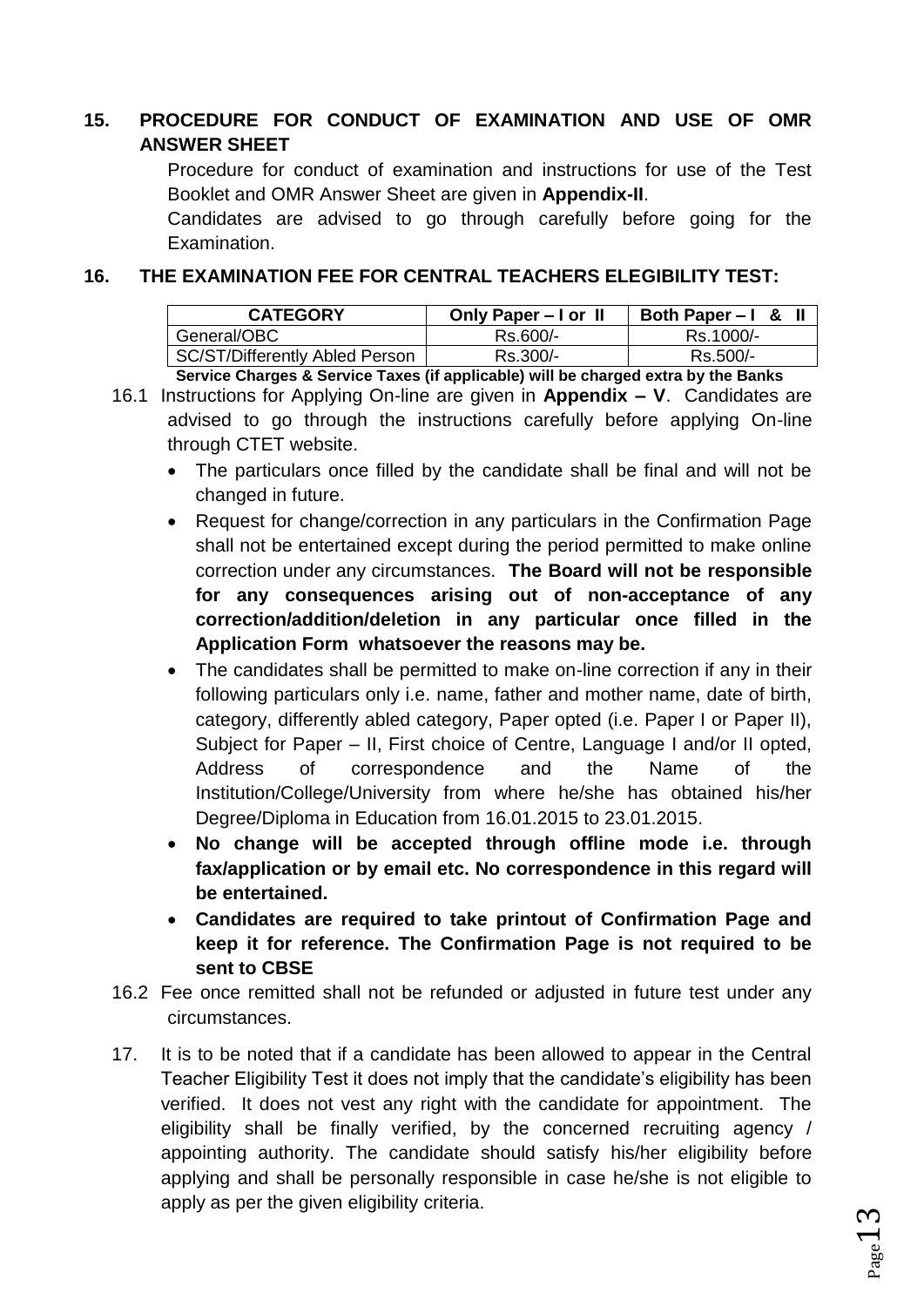- 18. Furnishing of false, wrong or inaccurate information may lead to cancellation of the Test result, forfeiture of the certificate and even prosecution in appropriate cases.
- 19. The machine gradable Answer Sheets are evaluated with extreme care and are repeatedly scrutinized. No request for re-checking, re-assessment, reevaluation or scrutiny of OMR Answer Sheets will be entertained. No correspondence in this regard will be entertained.
- **20. In accordance with the Government of India, Ministry of Social Justice and Empowerment Department of Disability guidelines vide OM F. No. 16- 110/2003-DD.III dated 26.02.2013 and subsequent CBSE OM No. CBSE/F-61/2013 dated 15.04.2013, the following instructions are applicable regarding differently abled candidates during the conduct of CTET Examination:-**
	- **1. The differently abled candidates may be given compensatory time of 50 minutes in each paper of CTET Examination for differently abled candidates who are making use of scribe/amanuensis. All the candidates with disability not availing the facility of scribe may also be allowed compensatory time of 50 minutes.**
	- **2. The facility of scribe/amanuensis may be allowed to any person who has disability of 40% of more if so desired by the person.**
	- **3. The candidate may be permitted for opting of his/her own scribe/amanuensis or may be provided by the Centre Superintendent on his/her request. Such candidates are advised to request the centre superintendent for amanuensis one day before the examination in between 10:00 AM to 1:00 PM.**
	- **4. There will be no criteria for educational qualification, age etc. for the scribe/ amanuensis.**
	- **5. Proper seating arrangement preferably at ground floor, should be made prior to the commencement of Examination to avoid confusion.**
	- **6. The time of giving the question paper, should be marked accurately and timely supply of question paper meant for visually impaired candidates, should be ensured.**
	- **7. There should also be flexibility in accommodating any change in scribe/reader/lab assistant in case of emergency. The candidates should also be allowed to take more than one scribe/reader for writing different papers especially for language.**

# **As per earlier CTET examinations, there will be separate Question Paper for Visually Impaired candidates.**

21. Eligibility Certificate will be sent to all the candidates securing 60% above marks by Speed Post. The CTET Marks Statement will be sent to the candidates by Post. CBSE will not be responsible for Non-receipt of Marks Statement or Eligibility Certificate by candidates due to transit/postal loss.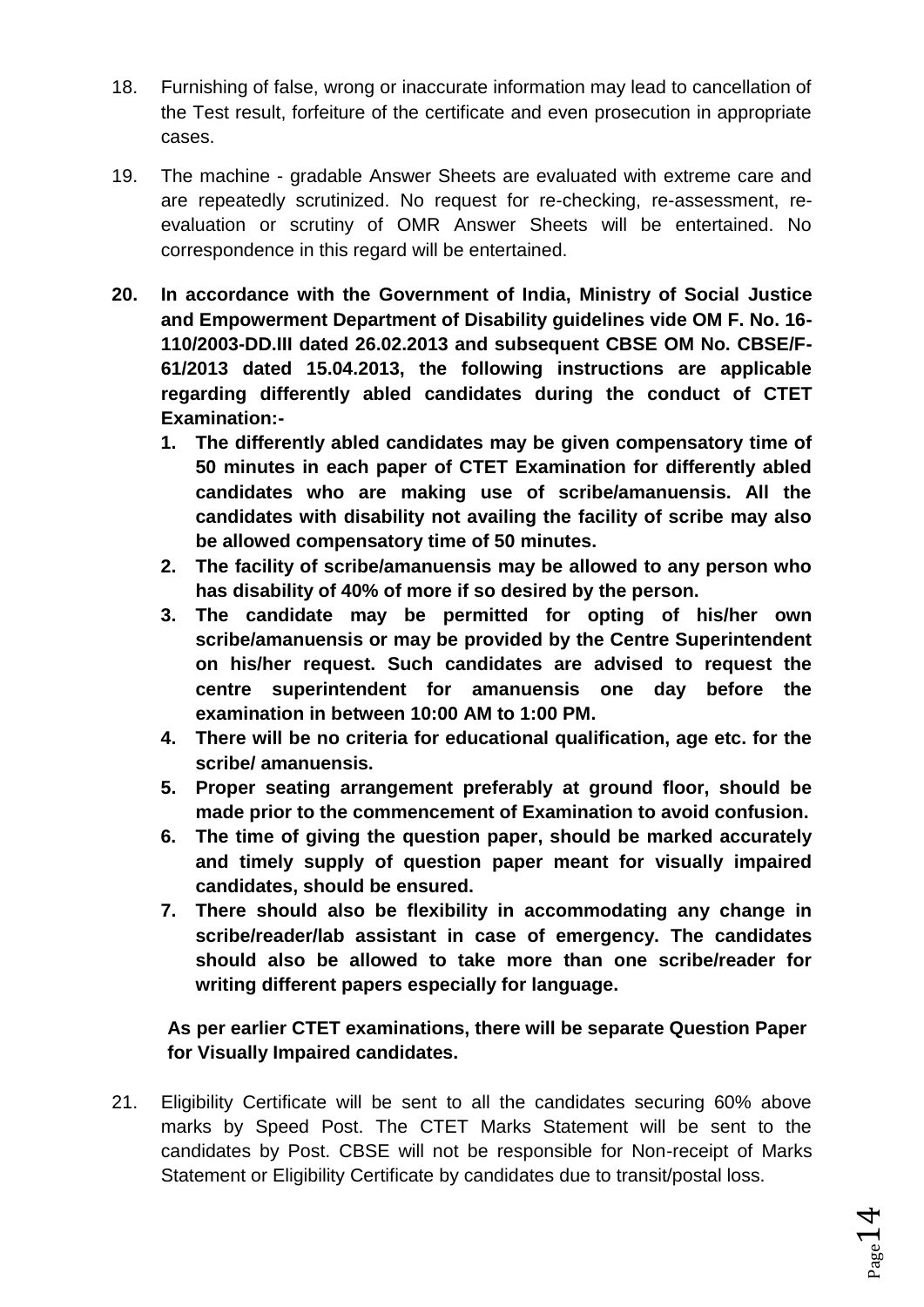# 22. WEEDING OUT RULES

The records of Central Teacher Eligibility Test including OMR Answer sheet is preserved upto Two months from the date of declaration of result in accordance with CBSE Examination Weeding out rules.

# **23. COPY OF OMR SHEET/ANSWER KEY**

The OMR sheet and the Answer Key of CTET examination will be displayed on CTET website. The Candidates can download the same from there. However the Candidates can also seek a photocopy of their OMR Sheet of CTET from CTET Unit by paying fees of Rs.500/- per paper, by way of Demand Draft **in favour of** "**Secretary, Central Board of Secondary Education**" **drawn on any Nationalized Bank and payable at Delhi.**

# **24. LEGAL JURISDICTION**

All disputes pertaining to the conduct of CTET shall fall within the jurisdiction of Delhi only. The Secretary of the Board shall be the legal person in whose name the Board may sue or may be sued.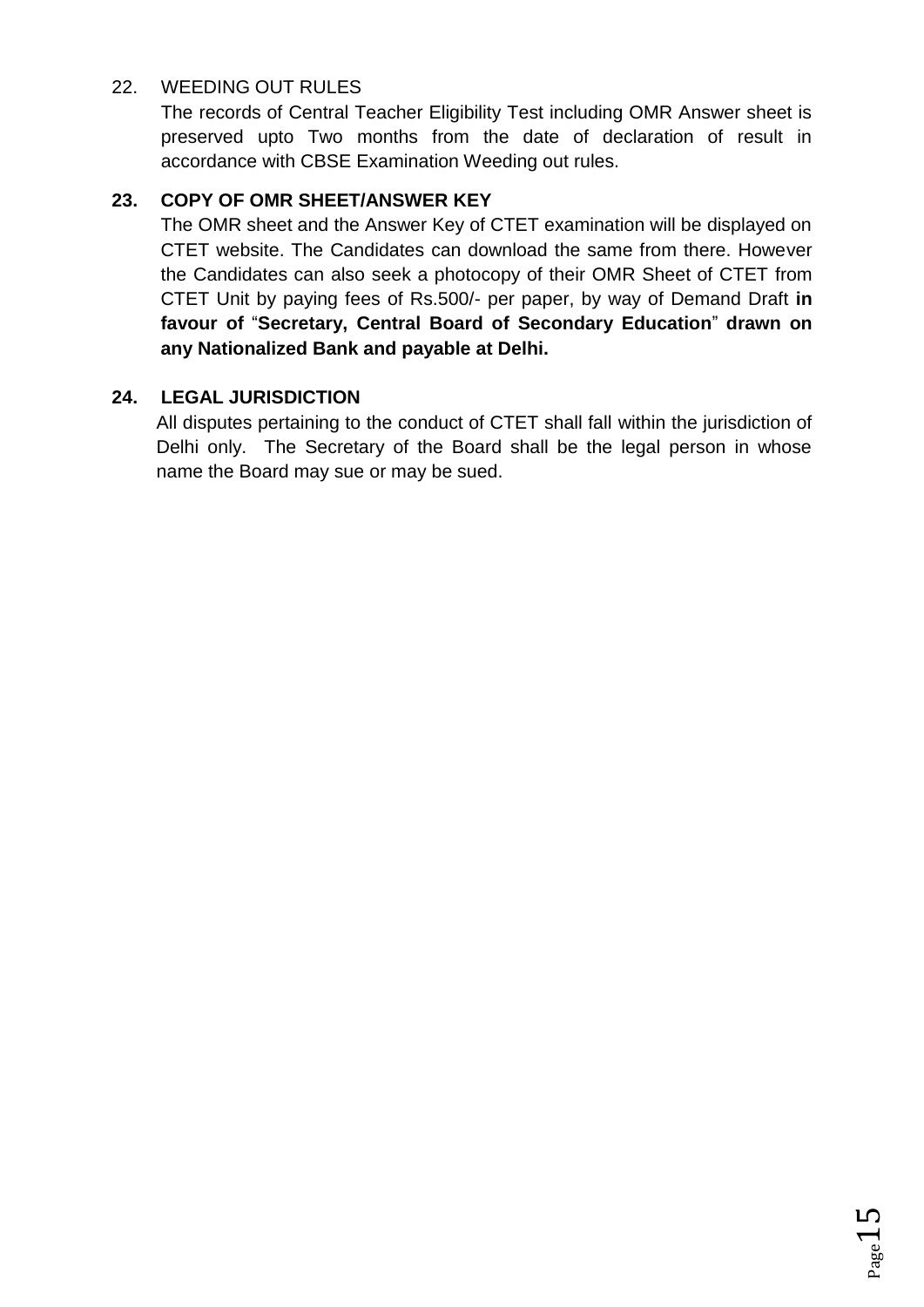## **METHOD OF SUBMISSION OF ONLINE APPLICATION FORM**

- $\triangleright$  Log on to website [www.ctet.nic.in](http://www.ctet.nic.in/)
- $\triangleright$  Go to the link "Apply On-line" and open the same.
- $\triangleright$  Read the instructions to apply and procedure for on-line submission of Application Form carefully. At the end of this page, following four links to apply online are given:
	- (a) Fill in the on-line application form Part-I and note down the registration number.
	- (b) Upload Scanned Images of photograph and signature in the on-line application form Part-II
	- (c) Make payment of fee through Debit/Credit Card or download Challan for payment in the designated accounts of Syndicate Bank or Canara Bank.
	- (d) Take the print out of Confirmation page for completing Part-IV and keep it for your future reference along with challan, (if fee paid through Challan mode). **The candidates are advised NOT to send hard copy of the application/confirmation page to CTET Unit.**
- $\triangleright$  Open the first link, follow the instructions carefully and submit the information. At the end of this page, two links "Next" and "Reset" are given. If you are satisfied that filled in information is correct then Click "Next" otherwise "Reset". After opening "Next", information submitted can be checked and if information is correct, go for "Final Submit" otherwise go for "Back".
- After Final Submission of data, programme will automatically take you to second link for uploading images of photograph and signature in JPG format only.
- After Final Submission of data, programme will automatically take you to third link for payment of fees.
- $\triangleright$  Follow the instructions and submit the fee. After successful submission of fee, programme will take you to fourth link to take print out of the Confirmation Page.
- **The candidates particulars entered can be edited till the payment of fees has not been made. The candidate's particulars cannot be changed/edited once the examination fees have been submitted. Thereafter corrections in the particulars can be made during the period on-line corrections will be permitted from 16.01.2015 to 23.01.2015.**
- **No change will be accepted through offline mode i.e. through fax/application or by email etc. No correspondence in this regard will be entertained.**
- $\triangleright$  All the four links for online submission of application form, uploading of images, payment of fee, updation of fees details and to take print out of confirmation page can also be used separately.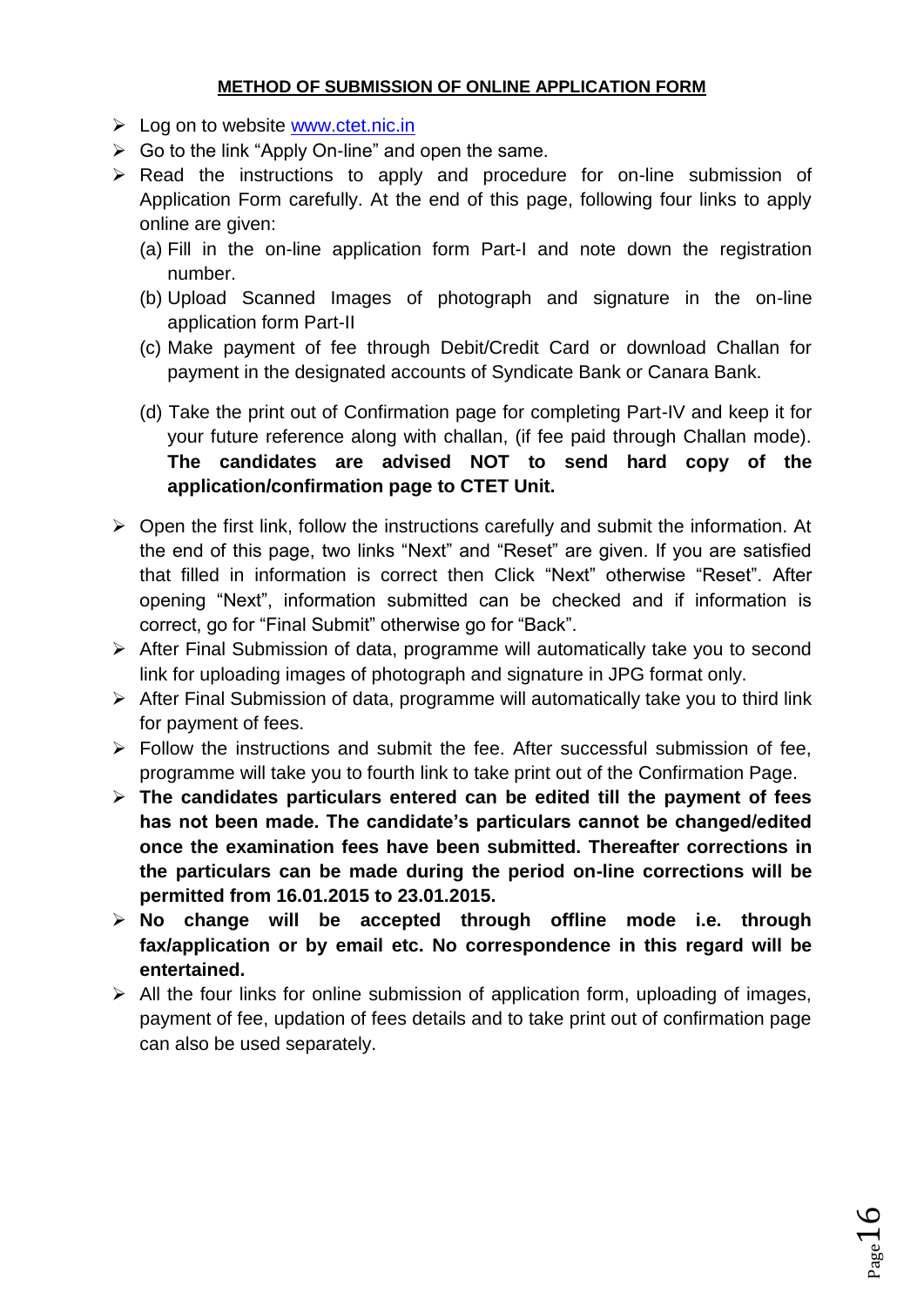# **STRUCTURE AND CONTENT OF SYLLABUS (Paper I and Paper II)**

**Paper I (for classes I to V) Primary Stage:**

**I. Child Development and Pedagogy**

 **30 Questions**

- **a) Child Development (Primary School Child) 15 Questions**
	- **Concept of development and its relationship with learning**
	- **Principles of the development of children**
	- **Influence of Heredity & Environment**
	- **Socialization processes: Social world & children (Teacher, Parents, Peers)**
	- **Piaget, Kohlberg and Vygotsky: constructs and critical perspectives**
	- **Concepts of child-centered and progressive education**
	- **Critical perspective of the construct of Intelligence**
	- **Multi Dimensional Intelligence**
	- **Language & Thought**
	- **Gender as a social construct; gender roles, gender-bias and educational practice**
	- **Individual differences among learners, understanding differences based on diversity of language, caste, gender, community, religion etc.**
	- **Distinction between Assessment for learning and assessment of learning; School-Based Assessment, Continuous & Comprehensive Evaluation: perspective and practice**
	- **Formulating appropriate questions for assessing readiness levels of learners; for enhancing learning and critical thinking in the classroom and for assessing learner achievement.**
- **b) Concept of Inclusive education and understanding children with special needs 5** 
	- **Questions**
	- **Addressing learners from diverse backgrounds including disadvantaged and deprived**
	- **Addressing the needs of children with learning difficulties, 'impairment' etc.**
	- **Addressing the Talented, Creative, Specially abled Learners**
- **c)** Learning and Pedagogy 10 **Questions**
	- **How children think and learn; how and why children 'fail' to achieve success in school performance.**
	- **Basic processes of teaching and learning; children's strategies of learning; learning as a social activity; social context of learning.**

 $P_{\text{age}}1$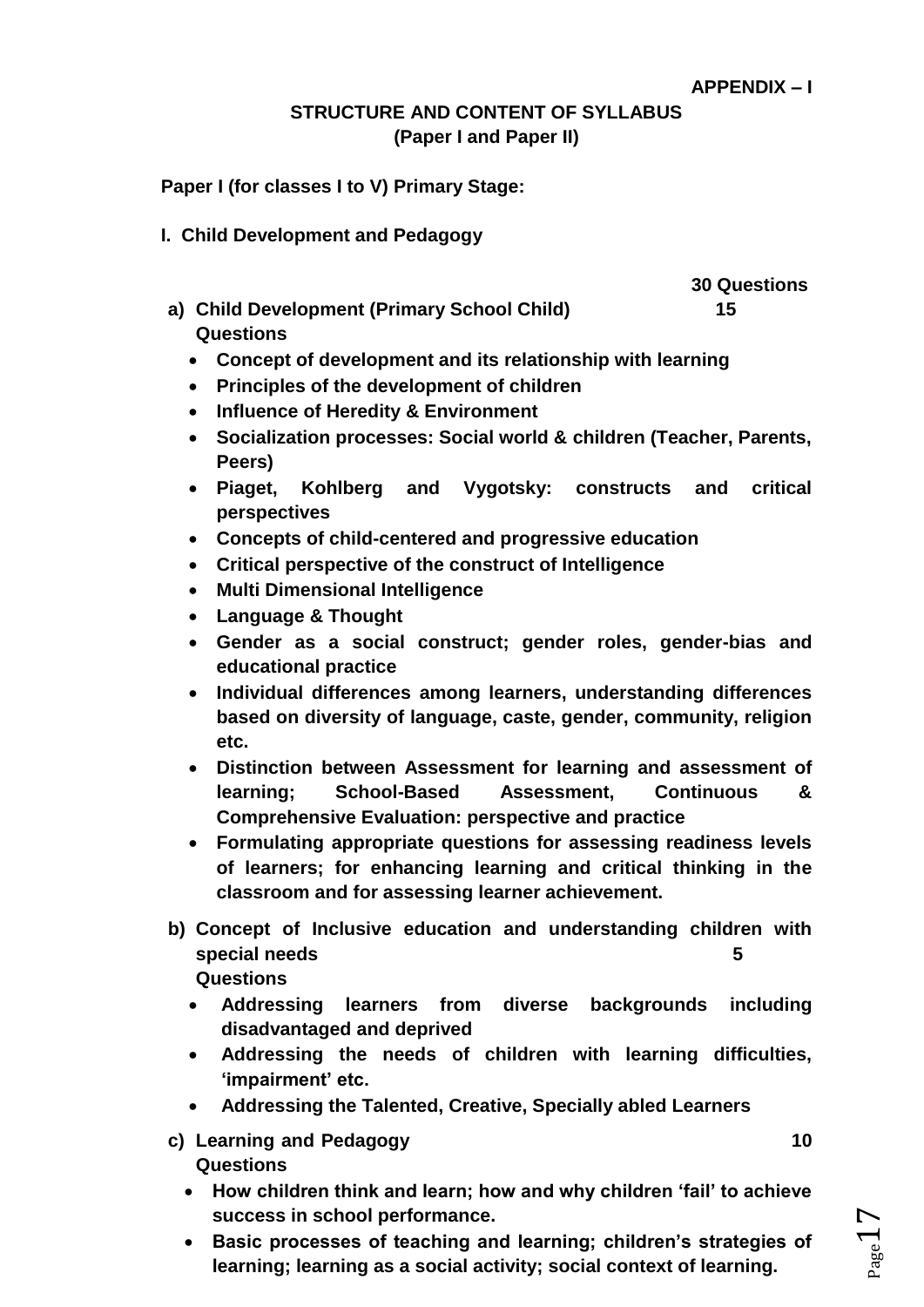- **Child as a problem solver and a 'scientific investigator'**
- **Alternative conceptions of learning in children, understanding children's 'errors' as significant steps in the learning process.**
- **Cognition & Emotions**
- **Motivation and learning**
- **Factors contributing to learning – personal & environmental**
- **II. Language I. 30**

**Questions**

a) Language Comprehension **15 Questions**

**Reading unseen passages – two passages one prose or drama and one poem with questions on comprehension, inference, grammar and verbal ability (Prose passage may be literary, scientific, narrative or discursive)**

- **b) Pedagogy of Language Development 15 Questions**
- **Learning and acquisition**
- **Principles of language Teaching**
- **Role of listening and speaking; function of language and how children use it as a tool**
- **Critical perspective on the role of grammar in learning a language for communicating ideas verbally and in written form**
- **Challenges of teaching language in a diverse classroom; language difficulties, errors and disorders**
- **Language Skills**
- **Evaluating language comprehension and proficiency: speaking, listening, reading and writing**
- **Teaching- learning materials: Textbook, multi-media materials, multilingual resource of the classroom**
- **Remedial Teaching**

#### **III. Language – II 30**

#### **Questions**

**a) Comprehension** 15

**Questions**

**Two unseen prose passages (discursive or literary or narrative or scientific) with question on comprehension, grammar and verbal ability**

- **b) Pedagogy of Language Development 15 Questions**
- **Learning and acquisition**
- **Principles of language Teaching**
- **Role of listening and speaking; function of language and how children use it as a tool**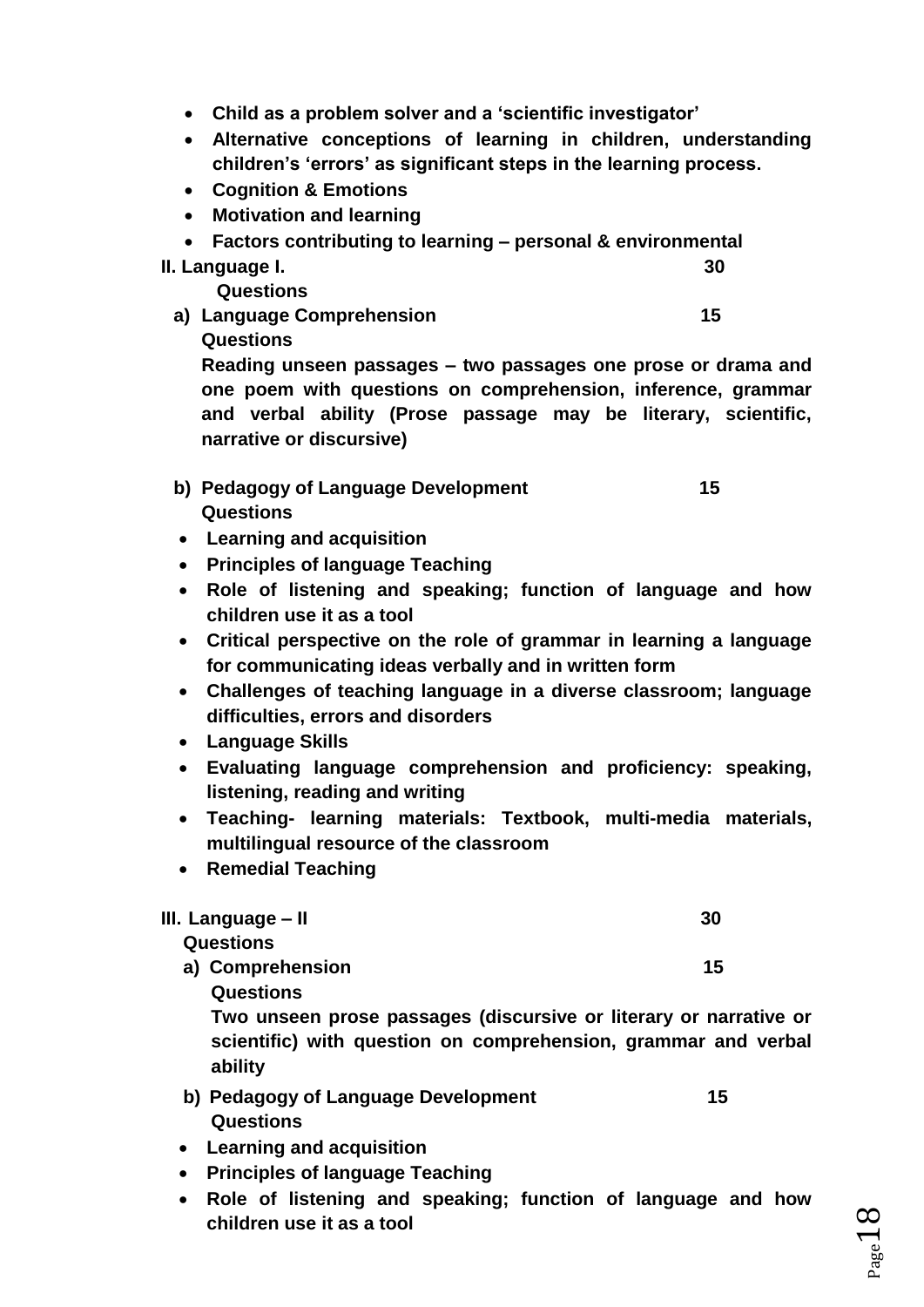- **Critical perspective on the role of grammar in learning a language for communicating ideas verbally and in written form;**
- **Challenges of teaching language in a diverse classroom; language difficulties, errors and disorders**
- **Language Skills**
- **Evaluating language comprehension and proficiency: speaking, listening, reading and writing**
- **Teaching – learning materials: Textbook, multi-media materials, multilingual resource of the classroom**
- **•** Remedial Teaching

# **IV Mathematics 30 Questions**

- **a) Content 15 Questions**
- **Geometry**
- **Shapes & Spatial Understanding**
- **Solids around Us**
- **Numbers**
- **Addition and Subtraction**
- **Multiplication**
- **Division**
- **Measurement**
- **Weight**
- **Time**
- **Volume**
- **Data Handling**
- **Patterns**
- **Money**
- **b)** Pedagogical issues 15 **Questions**
- **Nature of Mathematics/Logical thinking; understanding children's thinking and reasoning patterns and strategies of making meaning and learning**
- **Place of Mathematics in Curriculum**
- **Language of Mathematics**
- **Community Mathematics**
- **Evaluation through formal and informal methods**
- **Problems of Teaching**
- **Error analysis and related aspects of learning and teaching**
- **Diagnostic and Remedial Teaching**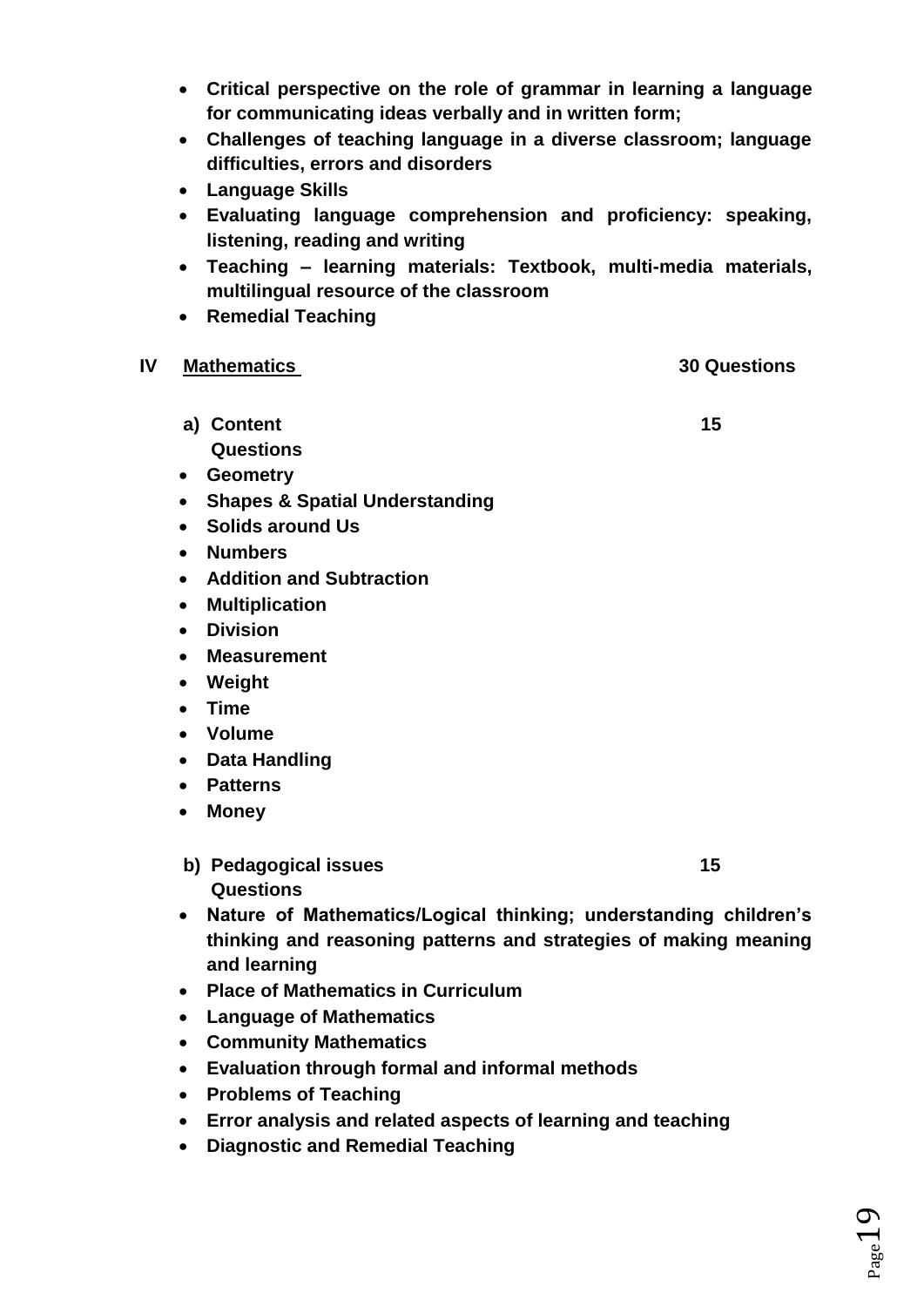| IV.              | <b>Environmental Studies</b>                                        | 30 |
|------------------|---------------------------------------------------------------------|----|
|                  | <b>Questions</b>                                                    |    |
|                  | a) Content                                                          | 15 |
|                  | Questions                                                           |    |
| L.               | <b>Family and Friends:</b>                                          |    |
|                  | <b>1.1 Relationships</b>                                            |    |
|                  | 1.2 Work and Play                                                   |    |
|                  | 1.3 Animals                                                         |    |
|                  | 1.4 Plants                                                          |    |
|                  | II. Food                                                            |    |
| III.             | <b>Shelter</b>                                                      |    |
| IV.              | Water                                                               |    |
| V.               | <b>Travel</b>                                                       |    |
| VI.              | Things We Make and Do                                               |    |
|                  | b) Pedagogical Issues                                               | 15 |
|                  | Questions                                                           |    |
|                  | • Concept and scope of EVS                                          |    |
| $\bullet$        | <b>Significance of EVS, integrated EVS</b>                          |    |
| $\bullet$        | <b>Environmental Studies &amp; Environmental Education</b>          |    |
| $\bullet$        | <b>Learning Principles</b>                                          |    |
| $\bullet$        | Scope & relation to Science & Social Science                        |    |
| $\bullet$        | Approaches of presenting concepts                                   |    |
| $\bullet$        | <b>Activities</b>                                                   |    |
| $\bullet$        | <b>Experimentation/Practical Work</b>                               |    |
| $\bullet$        | <b>Discussion</b>                                                   |    |
|                  | <b>CCE</b>                                                          |    |
| $\bullet$        | <b>Teaching material/Aids</b>                                       |    |
|                  | <b>Problems</b>                                                     |    |
|                  | Paper II (for classes VI to VIII) Elementary Stage:                 |    |
| L.               | <b>Child Development and Pedagogy</b>                               | 30 |
| <b>Questions</b> |                                                                     |    |
|                  | a) Child Development (Elementary School Child)<br><b>Questions</b>  | 15 |
|                  | Concept of development and its relationship with learning           |    |
| $\bullet$        | Principles of the development of children                           |    |
| $\bullet$        | <b>Influence of Heredity &amp; Environment</b>                      |    |
| $\bullet$        | Socialization processes: Social world & children (Teacher, Parents, |    |
|                  | Peers)                                                              |    |
| $\bullet$        | Piaget, Kohlberg and Vygotsky: constructs and critical perspectives |    |
| $\bullet$        | Concepts of child-centered and progressive education                |    |
|                  | Critical perspective of the construct of Intelligence               |    |

- **Multi Dimensional Intelligence**
- **Language & Thought**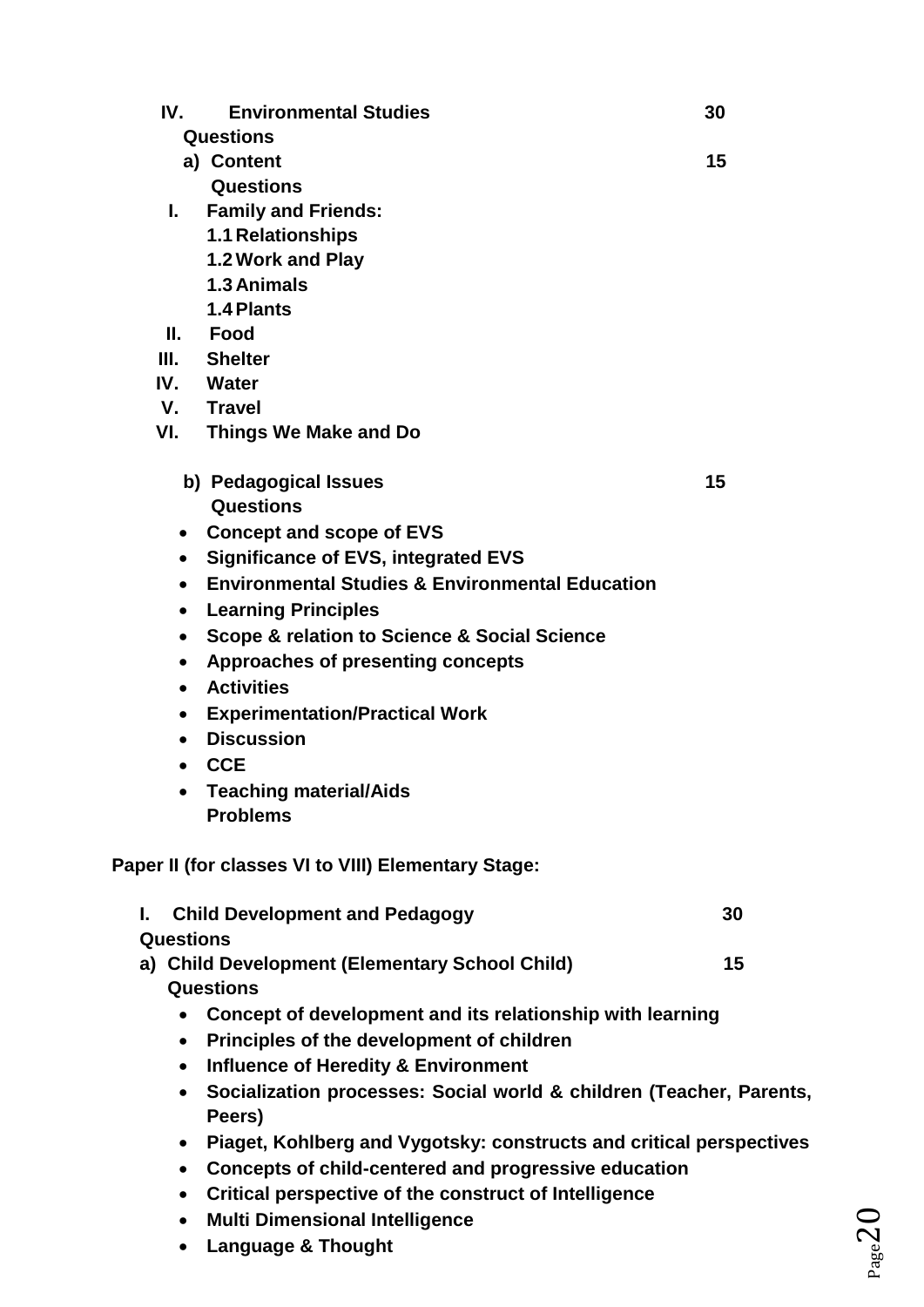- **Gender as a social construct; gender roles, gender-bias and educational practice**
- **Individual differences among learners, understanding differences based on diversity of language, caste, gender, community, religion etc.**
- **Distinction between Assessment for learning and assessment of learning; School-Based Assessment, Continuous & Comprehensive Evaluation: perspective and practice**
- **Formulating appropriate questions for assessing readiness levels of learners; for enhancing learning and critical thinking in the classroom and for assessing learner achievement.**
- **b) Concept of Inclusive education and understanding children with special needs** 5 **Questions** 
	- **Addressing learners from diverse backgrounds including disadvantaged and deprived**
	- **Addressing the needs of children with learning difficulties, 'impairment' etc.**
	- **Addressing the Talented, Creative, Specially abled Learners**
- **c) Learning and Pedagogy 10 Questions**
	- **How children think and learn; how and why children 'fail' to achieve success in school performance.**
	- **Basic processes of teaching and learning; children's strategies of learning; learning as a social activity; social context of learning.**
	- **Child as a problem solver and a 'scientific investigator'**
	- **Alternative conceptions of learning in children, understanding children's 'errors' as significant steps in the learning process.**
	- **Cognition & Emotions**
	- **Motivation and learning**
	- **Factors contributing to learning – personal & environmental**

| II. Language I. |  |
|-----------------|--|
|                 |  |

- **Questions**
- **a)** Language Comprehension 15 **Questions**

**Reading unseen passages – two passages one prose or drama and one poem with questions on comprehension, inference, grammar and verbal ability (Prose passage may be literary, scientific, narrative or discursive)**

- **b) Pedagogy of Language Development 15 Questions**
- **Learning and acquisition**
- **Principles of language Teaching**
- **Role of listening and speaking; function of language and how children use it as a tool**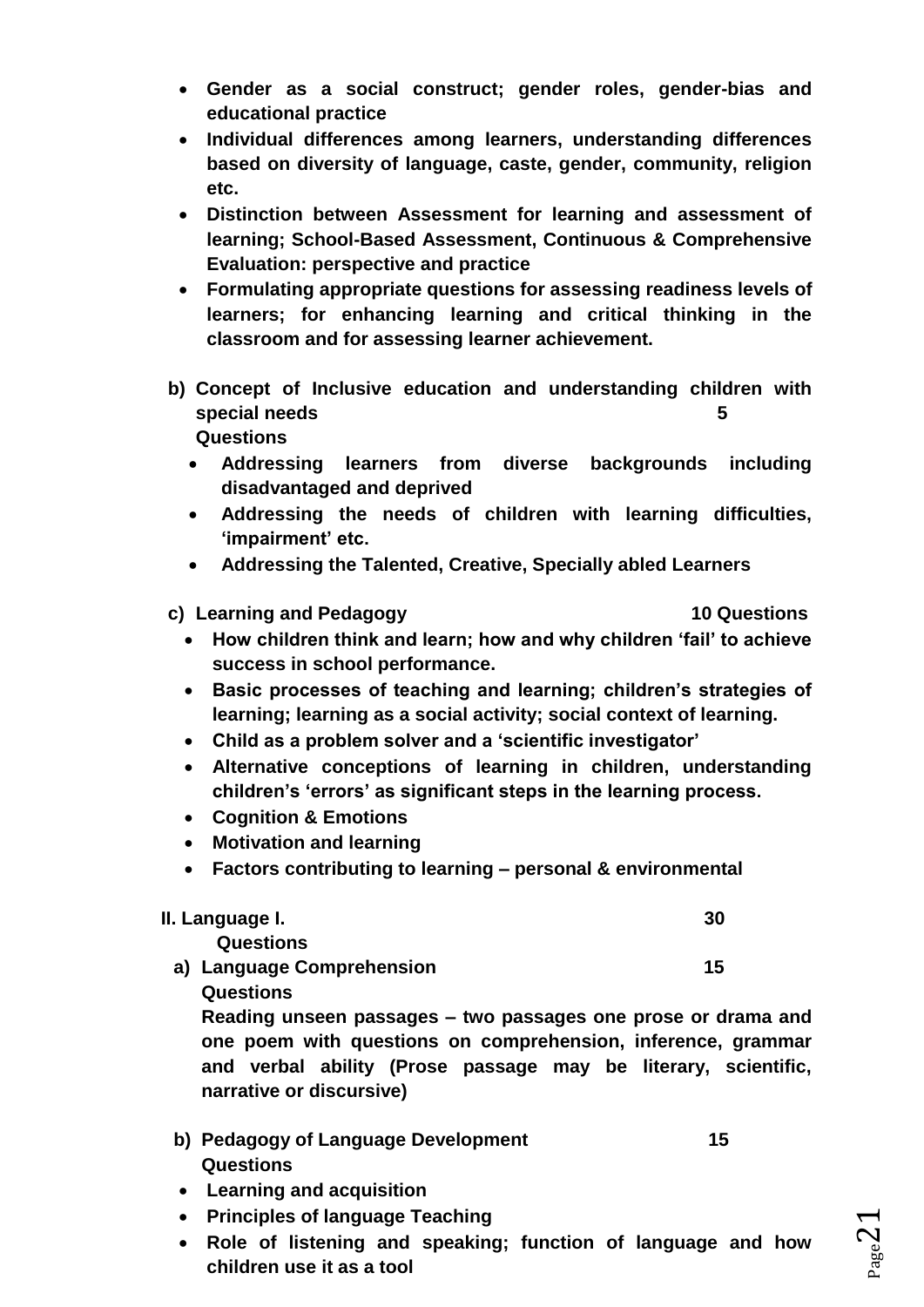- **Critical perspective on the role of grammar in learning a language for communicating ideas verbally and in written form;**
- **Challenges of teaching language in a diverse classroom; language difficulties, errors and disorders**
- **Language Skills**
- **Evaluating language comprehension and proficiency: speaking, listening, reading and writing**
- **Teaching- learning materials: Textbook, multi-media materials, multilingual resource of the classroom**
- **•** Remedial Teaching

| III. Language – II | 30 |
|--------------------|----|
| <b>Questions</b>   |    |
| a) Comprehension   | 15 |
| <b>Questions</b>   |    |

**Two unseen prose passages (discursive or literary or narrative or scientific) with question on comprehension, grammar and verbal ability**

- **b) Pedagogy of Language Development 15 Questions**
- **Learning and acquisition**
- **Principles of language Teaching**
- **Role of listening and speaking; function of language and how children use it as a tool**
- **Critical perspective on the role of grammar in learning a language for communicating ideas verbally and in written form;**
- **Challenges of teaching language in a diverse classroom; language difficulties, errors and disorders**
- **Language Skills**
- **Evaluating language comprehension and proficiency: speaking, listening, reading and writing**
- **Teaching – learning materials: Textbook, multi-media materials, multilingual resource of the classroom**
- **Remedial Teaching**

# **IV. (A) Mathematics and Science:60 Questions**

- **(i) Mathematics 30 Questions a) Content 20** 
	- **Questions**
- **Number System**
	- **Knowing our Numbers**
	- **Playing with Numbers**
	- **Whole Numbers**
	- **Negative Numbers and Integers**
	- **Fractions**

 $_{\rm Page}$ 22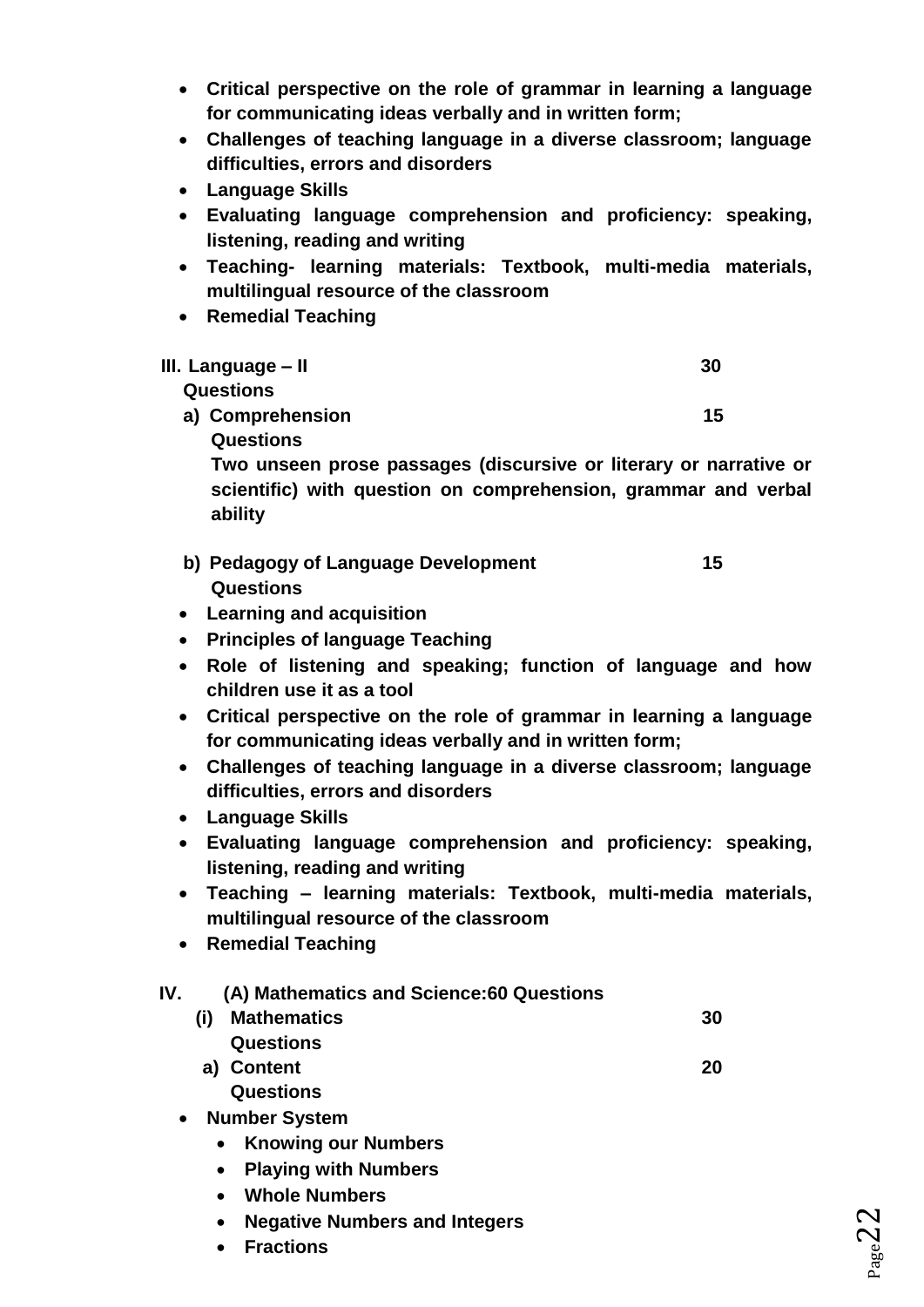- **Algebra** 
	- **Introduction to Algebra**
	- **Ratio and Proportion**
- **Geometry**
	- **Basic geometrical ideas (2-D)**
	- **Understanding Elementary Shapes (2-D and 3-D)**
	- **Symmetry: (reflection)**
	- **Construction (using Straight edge Scale, protractor, compasses)**
- **Mensuration**
- **Data handling**
- **b)** Pedagogical issues 10 **Questions**
- **Nature of Mathematics/Logical thinking**
- **Place of Mathematics in Curriculum**
- **Language of Mathematics**
- **Community Mathematics**
- **Evaluation**
- **•** Remedial Teaching
- **Problem of Teaching**

| (ii) Science     | 30 |
|------------------|----|
| <b>Questions</b> |    |

**a) Content 20** 

- **Questions**
- **I. Food**
	- **Sources of food**
	- **Components of food**
	- **Cleaning food**
- **II. Materials**
	- **Materials of daily use**
- **III. The World of the Living**
- **IV. Moving Things People and Ideas**
- **V. How things work**
	- **Electric current and circuits**
	- **Magnets**
- **VI. Natural Phenomena**
- **VII. Natural Resources**
	- **b) Pedagogical issues** 10 **Questions**
	- **Nature & Structure of Sciences**
	- **Natural Science/Aims & objectives**
	- **Understanding & Appreciating Science**
	- **Approaches/Integrated Approach**
	- **Observation/Experiment/Discovery (Method of Science)**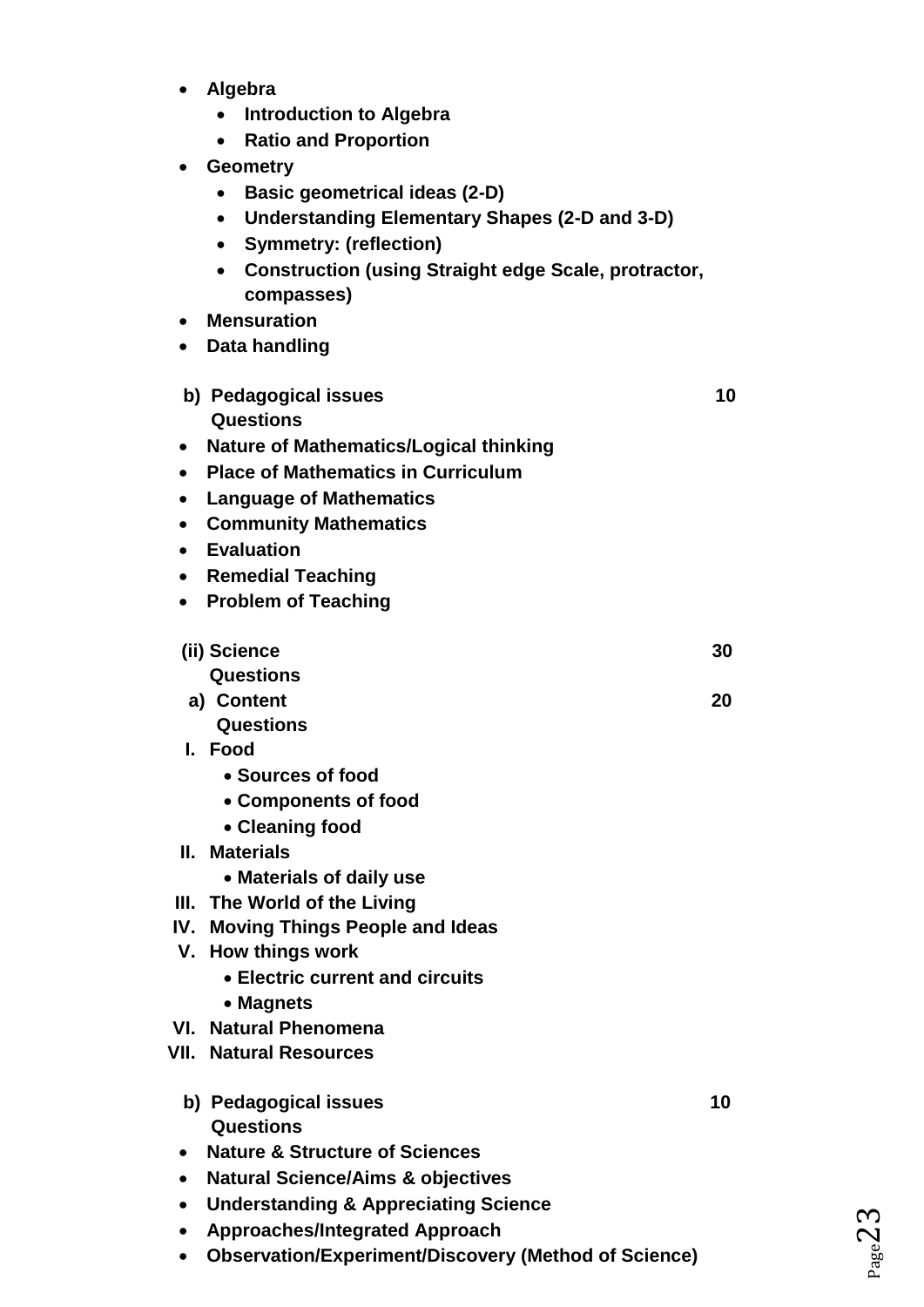- **Innovation**
- **Text Material/Aids**
- **Evaluation – cognitive/psychomotor/affective**
- **Problems**
- **Remedial Teaching**
- **V. Social Studies/Social Sciences 60 Questions**
	- **a) Content 40** 
		- **Questions**
	- **I. History**
		- **When, Where and How**
		- **The Earliest Societies**
		- **The First Farmers and Herders**
		- **The First Cities**
		- **Early States**
		- **New Ideas**
		- **The First Empire**
		- **Contacts with Distant lands**
		- **Political Developments**
		- **Culture and Science**
		- **New Kings and Kingdoms**
		- **Sultans of Delhi**
		- **Architecture**
		- **Creation of an Empire**
		- **Social Change**
		- **Regional Cultures**
		- **The Establishment of Company Power**
		- **Rural Life and Society**
		- **Colonialism and Tribal Societies**
		- **The Revolt of 1857-58**
		- **Women and reform**
		- **Challenging the Caste System**
		- **The Nationalist Movement**
		- **India After Independence**
	- **II. Geography**
		- **Geography as a social study and as a science**
		- **Planet: Earth in the solar system**
		- **Globe**
		- **Environment in its totality: natural and human environment**
		- **Air**
		- **Water**
		- **Human Environment: settlement, transport and communication**
		- **Resources: Types-Natural and Human**
		- **Agriculture**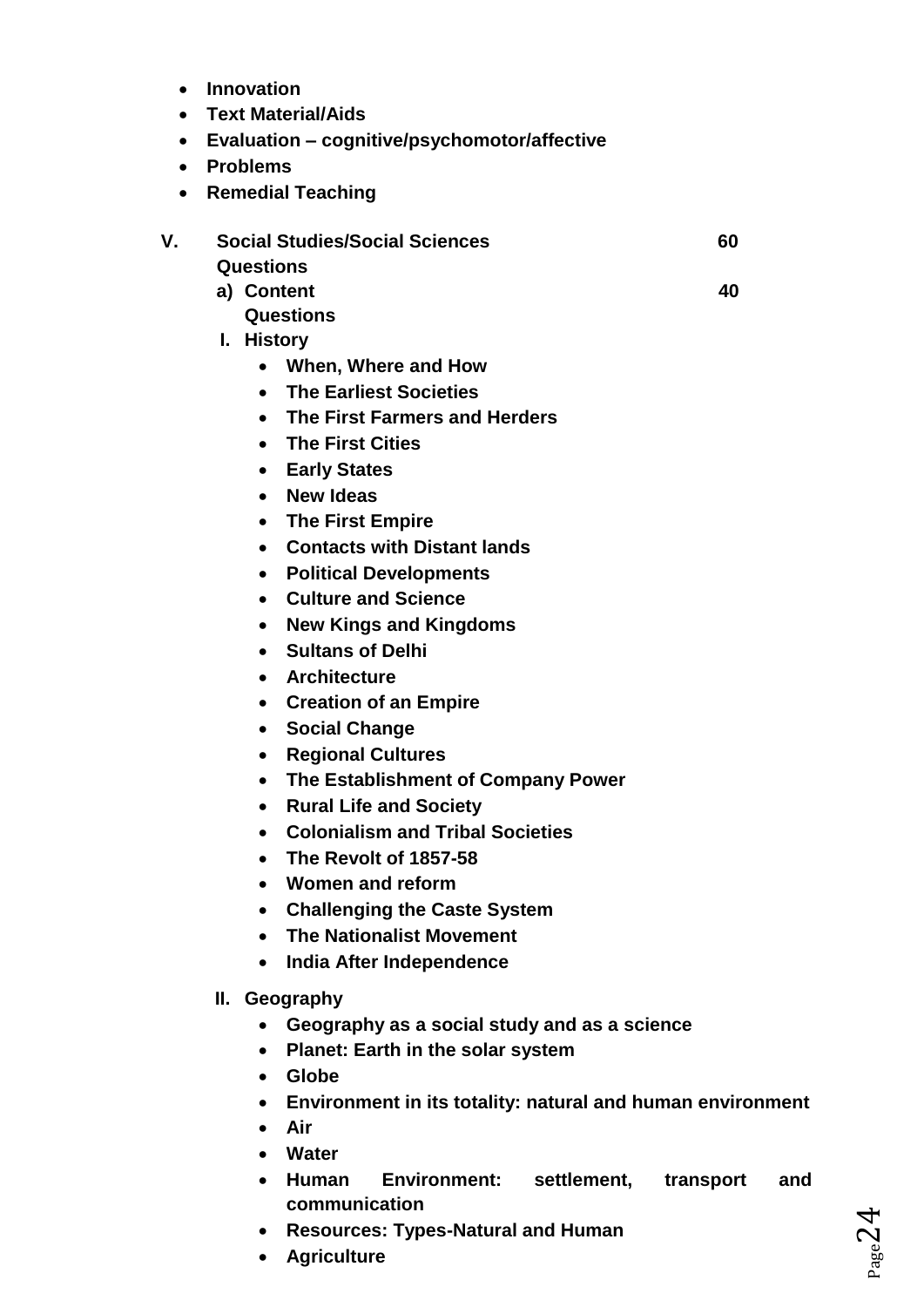- **III. Social and Political Life**
	- **Diversity**
	- **Government**
	- **Local Government**
	- **Making a Living**
	- **Democracy**
	- **State Government**
	- **Understanding Media**
	- **Unpacking Gender**
	- **The Constitution**
	- **Parliamentary Government**
	- **The Judiciary**
	- **Social Justice and the Marginalised**
- **b)** Pedagogical issues 20

**Questions**

- **Concept & Nature of Social Science/Social Studies**
- **Class Room Processes, activities and discourse**
- **Developing Critical thinking**
- **Enquiry/Empirical Evidence**
- **Problems of teaching Social Science/Social Studies**
- **Sources – Primary & Secondary**
- **Projects Work**
- **Evaluation**

**Note: For Detailed syllabus of classes I-VIII, please refer to NCERT syllabus and textbooks**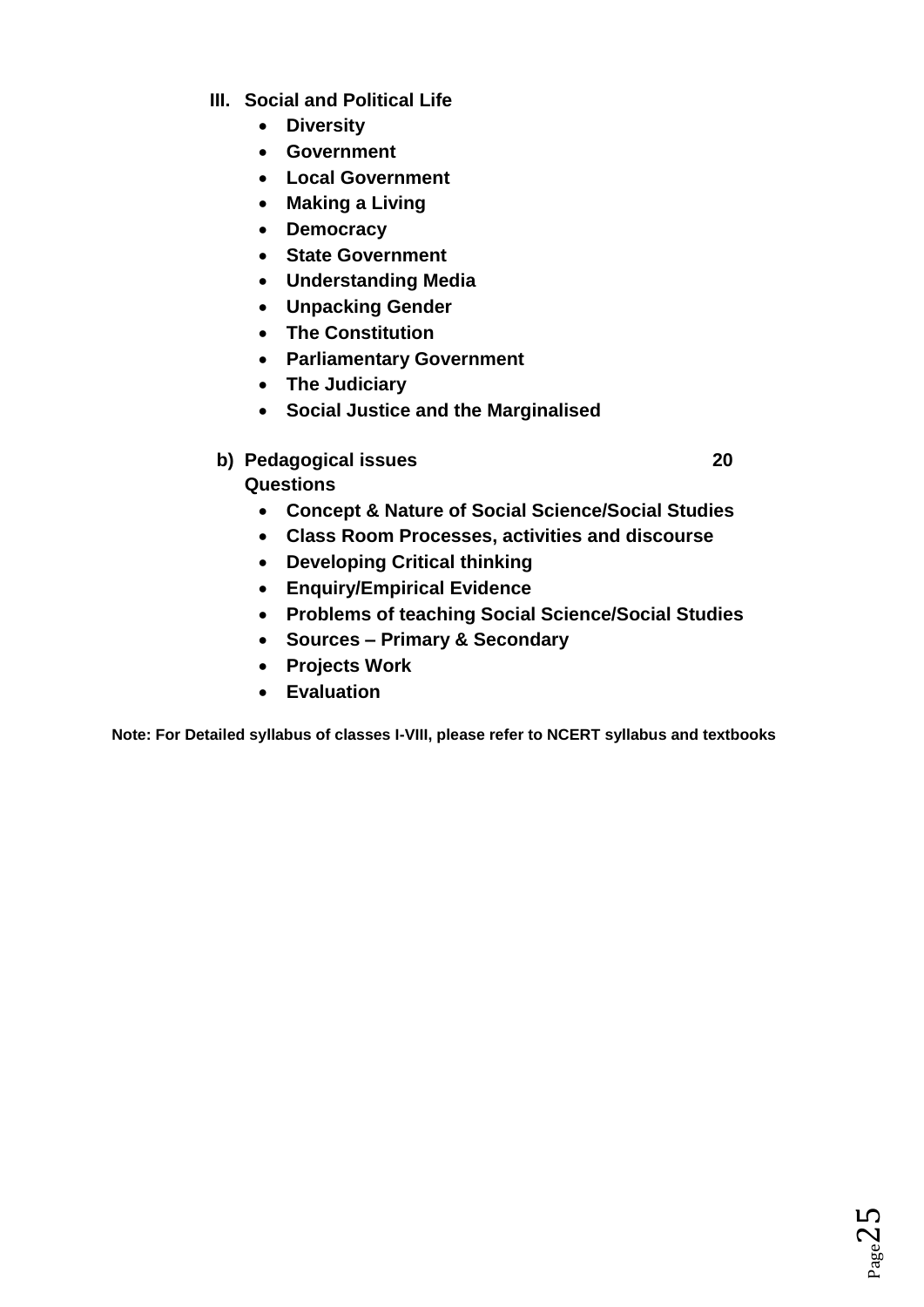## **A. PROCEDURE TO BE FOLLOWED DURING CONDUCT OF CTET**

- 1. The examination rooms/hall will be opened 45 minutes before the commencement of test. Candidates should take their seat immediately after opening of the examination hall. If the candidates do not report in time due to any reason i.e. traffic jam, train/bus delay etc, they are likely to miss some of the general instructions to be announced in the Examination Hall.
- 2. The candidate must show, on demand, the Admit Card downloaded from CTET website for admission in the examination room/hall. A candidate who does not possess the valid Admit Card shall not be permitted for the examination under any circumstances by the Centre Superintendent.
- 3. A seat indicating roll number will be allocated to each candidate. Candidates should find and occupy their allocated seat only. Any candidate found to have changed room or the seat on his/her own other than allotted, his/her candidature shall be cancelled and no plea would be accepted for it.
- **4. A candidate who comes after the commencement of the examination shall not be permitted to sit in the examination. The candidates shall report at the Examination Centre 45 minutes before the examination.**
- 5. Candidates are not allowed to carry any textual material, Calculators, Docu Pen, Slide Rules, Log Tables and Electronic Watches with facilities of calculator, printed or written material, bits of papers, mobile phone, Bluetooth devices, pager or any other device, except the Admit Card and Blue/Black Ball Point pen inside the Examination Room/Hall. The candidates are prohibited to bring any kind of electronic device in the examination room. If any candidate is in possession of any of the above item, his/her candidature will be treated as unfairmeans and cancel the current examination & also debarred the candidate for future examination(s) & the material will be seized.
- 6. No candidate, without the special permission of the Centre Superintendent or the Invigilator concerned, will leave his/her seat or Examination Room until the full duration of the paper is over. Candidates should not leave the room/hall without handing over their Answer Sheets to the Invigilator on duty.
- 7. Candidates are advised to bring with them a cardboard on which nothing should be written, so that they have no difficulty in writing responses in the Answer Sheet even if the tables provided in the examination room/hall do not have smooth surface. They should also bring their own Ball Point Pens (Black/Blue) of good quality. These will not be supplied by the Board.
- 8. Smoking, chewing gutka, spiting etc. in the Examination Hall/Room is strictly prohibited.
- 9. Tea, coffee, cold drinks or snacks are not allowed to be taken into the examination rooms during examination hours.
- 10.Fifteen minutes before the commencement of the paper, each candidate will be given sealed Test Booklet with an Answer Sheet placed inside it.
- 11.Immediately on receipt of the Test Booklet the candidates will fill in the required particulars on the cover page of the Test Booklet with Ball Point Pen only. He/She will not open the Test Booklet until asked to do so by the Invigilator. Do not open/break the seal before the announcement.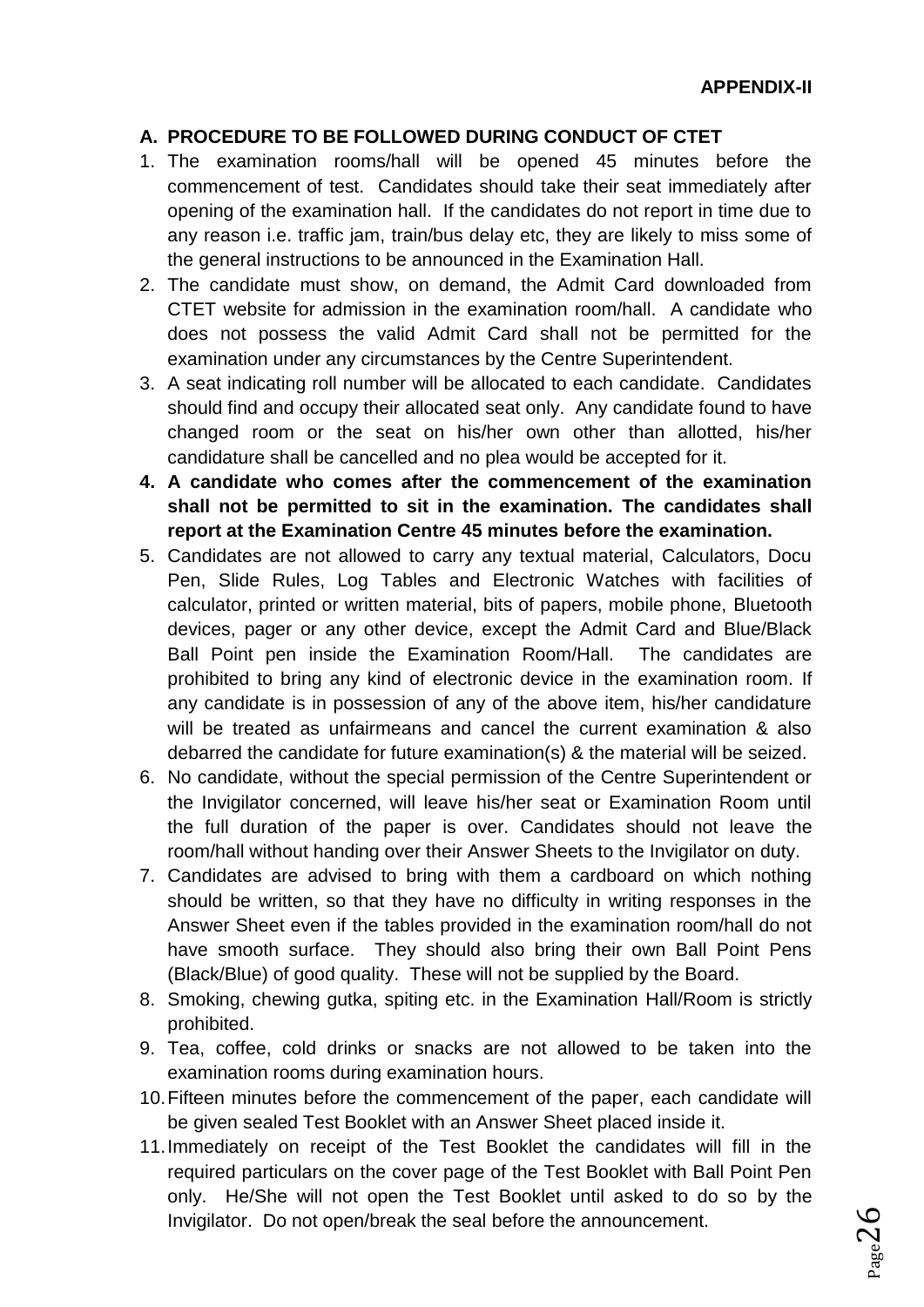# **IMPORTANT INSTRUCTIONS PRIOR TO EXAMINATION**

- 12.**Five minutes before the commencement of the paper the candidate will be asked to break/open the seal of the Test Booklet. He/She will take out the Answer Sheet carefully.** The candidate should check carefully that the Test Booklet Code printed on Side-2 of the Answer Sheet is the same as printed on the Test Booklet. In case of discrepancy, the candidate should immediately report the matter to the Invigilator for replacement of both the Test Booklet and the Answer Sheet.
- 13.**Candidate will then write particulars with Blue/Black ball point pen only on both the sides of the Answer Sheet.** Use of pencil is strictly prohibited. If anybody uses the pencil, his/her answer sheet will be rejected and no correspondence will be entertained in this regard. **After completing this step, the candidates will wait for the signal by the invigilator.**
- 14.**The test will start exactly at the time mentioned in the Admit Card and an announcement to this effect will be made by the invigilator.**
- 15.**During the examination time, the invigilator will check Admit Card of all the candidates to satisfy himself/herself about the identity of each candidate. The invigilator will also put his/her signatures in the place provided in the Answer Sheet on Side-2.**

# **UNFAIR MEANS:**

16.Candidates shall maintain perfect silence and attend to their Question Paper only. Any conversation or gesticulation or disturbance in the Examination Room/Hall shall be deemed as misbehavior. If a candidate is found using unfair means or impersonating, his/her candidature shall be cancelled and he/she will be liable to be debarred for taking examination either permanently or for a specified period according to the nature of offence.

If any candidate is in possession of any item(s) as mentioned in Para 5 above, his/her candidature for current examination will be cancelled and also liable to be debarred for future examination(s).

- 17.After completing the paper and before handing over the Answer Sheet, the candidate should check against that all the particulars required in the Answer Sheet have been correctly written.
- 18.A signal will be given at the beginning of the examination and at half time. A signal will also be given before the closing time when the candidate must stop marking the responses.
- 19.The candidate will check that the Test-booklet contains as may number of pages as are written on the top of the first page of the Test Booklet. The candidate shall not remove any page(s) from the Test-Booklet and if he/she is found to have removed any page(s) from his/her Test Booklet, he/she will be presumed to have used unfair means and shall be liable for criminal action.
- 20.The candidates must sign twice on the Attendance Sheet at the appropriate place. Firstly, immediately after commencement of the Examination and for the second time while handing over the Answer Sheet to the Invigilator.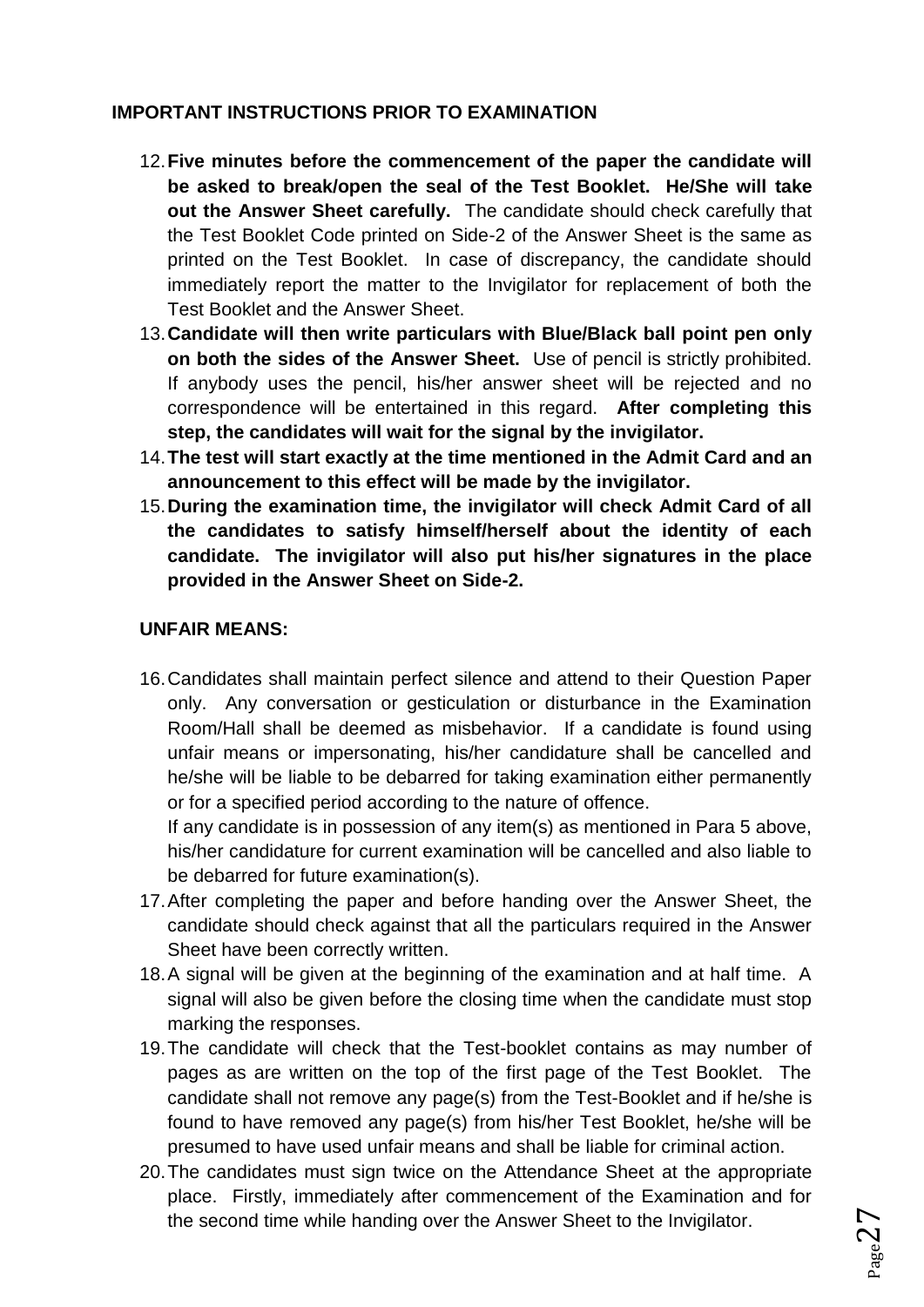# **B. INSTRUCTIONS FOR USE OF TEST BOOKLET AND ANSWER SHEET**

- 1. **The candidates will find the Answer Sheet placed inside the sealed Test Booklet. The seal will be broken/ opened by the candidates on the announcement by the invigilator and the Answer Sheet shall be taken out.** Do not open/break the seal before the announcement.
- 2. Side-2 of each Answer Sheet will have a pre-printed Test Booklet Code like A, B, C or D. The candidates are required to check that the Test Booklet Code pre-printed on Side-2 of the Answer Sheet is the same as printed on the Test Booklet.
- 3. **The Answer Sheet used will be of special type which will be scanned on Optical Scanner. There will be two sides of the Answer Sheet.**
- **Side 1** This side of the Answer Sheet contains the following columns which are to be filled in neatly and accurately by the candidate with **Blue/Black ball point pen only. Use of pencil is strictly prohibited.**
	- i) Roll Number
	- ii) Name of the candidate
	- iii) Father's Name
	- iv) Centre Number
	- v) Name of the Examination Centre
	- vi) Subject offered for Paper-II(Only in case of Paper-II)
- **Side 2** This side of the Answer Sheet contains the following columns which are also to be filled by the candidate with **Blue/Black Ball Point Pen only. Use of pencil is strictly prohibited.**
	- i) Roll Number
	- ii) Main Test Booklet Number
	- iii) Language Supplement Booklet Number
	- iv) Language Supplement Booklet Code
	- v) Subject offered for Paper-II(Only in case of Paper-II)
	- vi) Language in which you have attempted the questions
	- vii) Signature of the candidate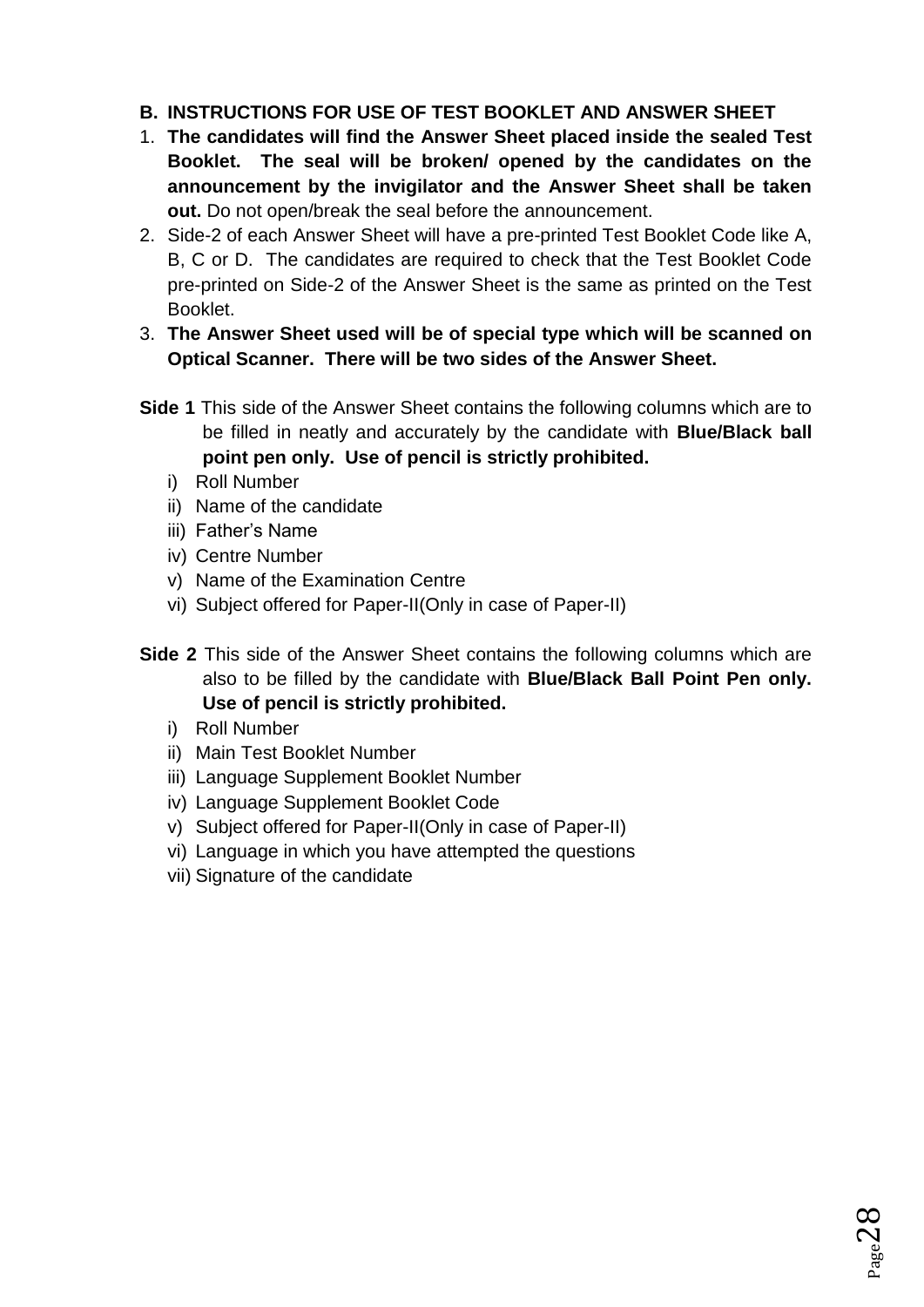# **WRITING OF PARTICULARS AND RESPONSES ON SIDE-2 WITH BLUE/BLACK BALL POINT PEN ONLY WILL BE FILLED UP AS FOLLOWS.**

| If your Roll No. is 02140640, fill in<br>as below :<br>Roll No.                                                                                                                                                                                                                                                                                                                                                                                                                                                                                                                                                                                    | If your Centre No. is<br>02394, fill in as below:<br>Centre No.                                                                                                                                                                                                                                                                                                                                                                                                              | If your Test Booklet No.<br>is 020456, fill in as be-<br>low:<br>Test Booklet No.                                                                                                                                                                                                                                                                                                                                                                    | <b>IMPORTANT</b><br>candidate<br>The                                                                                                                                                                                                                                                                                                               | Response<br>١f<br>Your<br>to<br>Question Number 008 is<br>(1). Please mark as below: |
|----------------------------------------------------------------------------------------------------------------------------------------------------------------------------------------------------------------------------------------------------------------------------------------------------------------------------------------------------------------------------------------------------------------------------------------------------------------------------------------------------------------------------------------------------------------------------------------------------------------------------------------------------|------------------------------------------------------------------------------------------------------------------------------------------------------------------------------------------------------------------------------------------------------------------------------------------------------------------------------------------------------------------------------------------------------------------------------------------------------------------------------|------------------------------------------------------------------------------------------------------------------------------------------------------------------------------------------------------------------------------------------------------------------------------------------------------------------------------------------------------------------------------------------------------------------------------------------------------|----------------------------------------------------------------------------------------------------------------------------------------------------------------------------------------------------------------------------------------------------------------------------------------------------------------------------------------------------|--------------------------------------------------------------------------------------|
| 0<br>0<br>6<br>4<br>$\left(1\right)$<br>$\overline{1}$<br>$\left( 2\right)$<br>$\overline{2}$<br>$\overline{2}$<br>$\mathbf{2}$<br>$\left( 2\right)$<br>$\overline{2}$<br>(3)<br>(3)<br>(3)<br>(3)<br>(3)<br>(3)<br>(3)<br>(3)<br>$\left( 4\right)$<br>$\left(4\right)$<br>(4)<br>(4)<br>(4)<br>$\left(4\right)$<br>(5)<br>(5)<br>(5)<br>(5)<br>5<br>$\left(5\right)$<br>(5)<br>$\left(5\right)$<br>(6)<br>(6)<br>(6)<br>(6)<br>(6)<br>(6)<br>(6)<br>$\tau$<br>7<br>$\overline{7}$<br>(8)<br>(8)<br>(8)<br>(8)<br>(8)<br>(8)<br>(8)<br>(8)<br>(9)<br>(9)<br>(9)<br>(9)<br>(9)<br>9)<br>(9)<br>(9)<br>(0)<br>(O)<br>$\overline{0}$<br>$\alpha$<br>O | 3<br>2<br>9<br>4<br>(1)<br>$\left(1\right)$<br>$\left( 2\right)$<br>$\left( 2\right)$<br>$\overline{2}$<br>$\overline{2}$<br>$\left(3\right)$<br>(3)<br>(3)<br>(3)<br>$\left(4\right)$<br>(4)<br>(4)<br>(4)<br>(5)<br>(5)<br>(5)<br>(5)<br>(5)<br>$6$<br>(6)<br>(6)<br>(6)<br>(6)<br>(7)<br>$\mathcal{L}$<br>$\tau$<br>7<br>$\tau$<br>$\left(8\right)$<br>(8)<br>(8)<br>(8)<br>(8)<br>$\left( 9\right)$<br>(9)<br>(9)<br>(9)<br>$\alpha$<br>(0)<br>(0)<br>$\left( 0 \right)$ | 5<br>6<br>0<br>O<br>4<br>$\left( 1\right)$<br>(2)<br>(2)<br>$\left( 2\right)$<br>$\left( 2\right)$<br>2,<br>(3)<br>(3)<br>(3)<br>$\left(3\right)$<br>(3)<br>(3)<br>$\left( 4\right)$<br>(4)<br>(4)<br>$\left(4\right)$<br>(4)<br>(5)<br>(5)<br>(5)<br>(5)<br>(5)<br>(6)<br>(6)<br>(6)<br>(6)<br>(6)<br>7<br>$\overline{7}$<br>(8)<br>(8)<br>(8)<br>(8)<br>(8)<br>(8)<br>(9)<br>(9)<br>(9)<br>(9)<br>(9)<br>(9)<br>(0)<br>(0)<br>$\alpha$<br>$\alpha$ | should<br>check<br>carefully that the<br><b>Test Booklet Code</b><br>Printed on Side-2 of<br>the Answer Sheet is<br>the same as printed<br>on Test Booklet, In<br>case of discrepancy,<br>candidate<br>the<br>should immediataly<br>report the matter to<br>the invigilator for<br>replacement of both<br>the Test Booklet and<br>the Answer Sheet | Q. No.<br>Response<br>(3)<br>(4)<br>$\left( 2\right)$<br>008                         |

# **IMPORTANT INSTRUCTIONS FOR MARKING THE RESPONSES**

i) Out of four alternatives for each question, only one circle for the correct answer is to be darkened completely with blue/black Ball Point Pen. For example Question No. 008 in the Test Booklet reads as follows:

The capital city of Nepal is

- (1) Kathmandu
- (2) Dubai
- (3) Tokya
- (4) Dibrugarh

The correct response to this question is (1) Kathmandu. The candidate will locate Question No. 008 in the Answer Sheet and darken the circle 1 as shown below:

008 2 3 4

- ii) Use Blue or Black Point Pen to completely darken the appropriate circle, i.e. one circle for each entry.
- iii) The answer one marked is not liable to be changed. Use of pencil is strictly prohibited. If any candidate uses the pencil for darkening the answer sheet, his/her answer sheet will be rejected.
- iv) A light or faintly darkened circle is a wrong method of marking and liable to be rejected by the Optical Scanner.
- v) If the candidate does not want to attempt any question he/she should not darken the circle given against the question.
- vi) Please do not fold the Answer Sheet and do not make any stray marks on it.

# **4. ROUGH WORK**

The candidate will not do any rough work on the Answer Sheet. All rough work is to be done in the Test Booklet itself.

# **5. CHANGING AN ANSWER IS NOT ALLOWED**

The candidate must fully satisfy themselves about the accuracy of the answer before darkening the appropriate circle as no change in answer once marked is allowed. Use of eraser or white/correction fluid on the Answer Sheet is not permissible as the Answer Sheets are machine gradable and it may lead to wrong evaluation for which all responsibility lies on the candidate.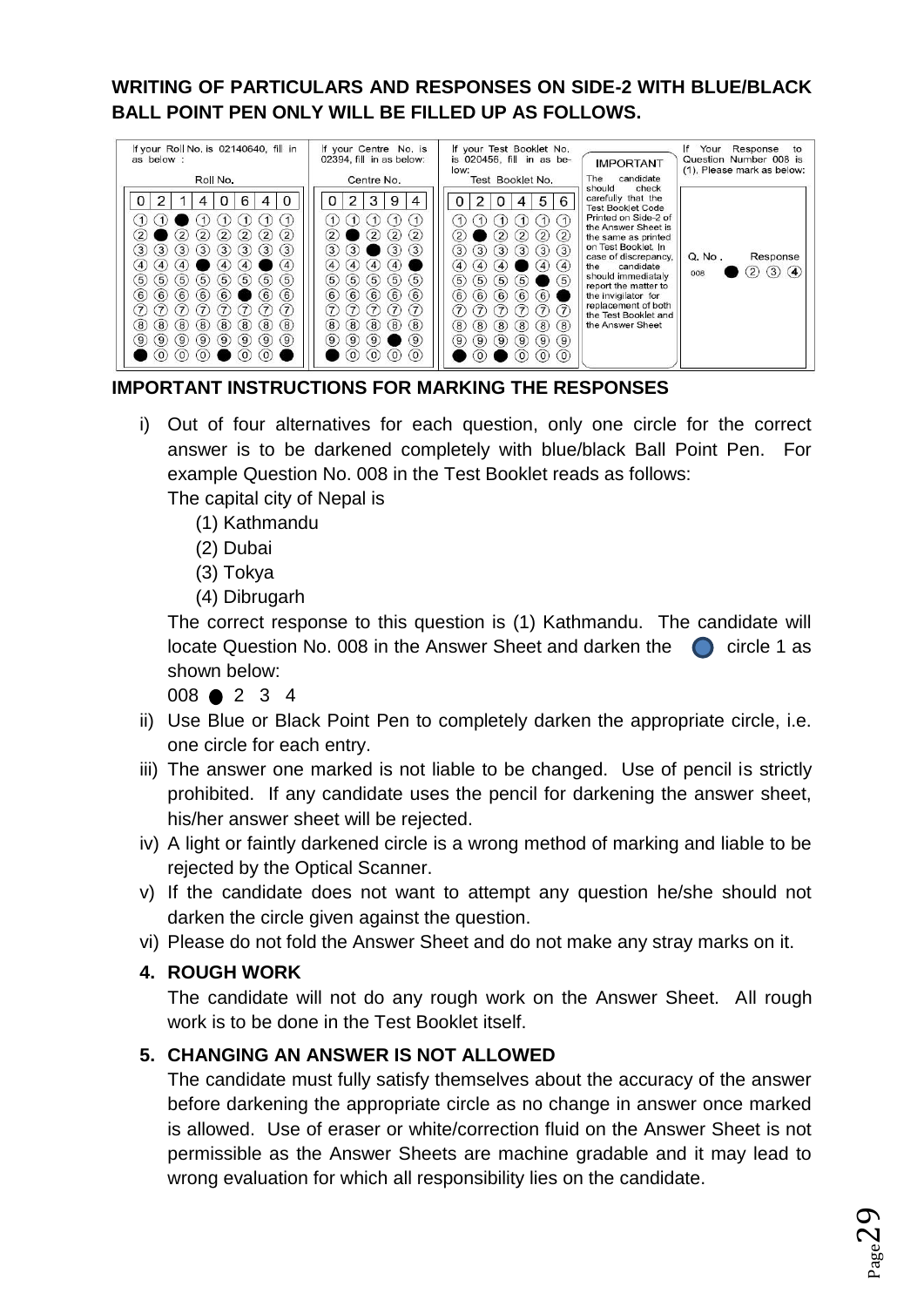- **6.** Prior to handing over the Answer Sheet soon after the examination is over, the candidate must sign the attendance sheet as a proof thereof. **The examinee is permitted to carry the Test Booklet.**
- **7. In case of any discrepancy regarding non availability of OMR Answer Sheet of any Candidate at the time of evaluation it will be presumed that the candidate has taken away the answer sheet with the test booklet and in such case the result of the candidate will be liable to be cancelled.**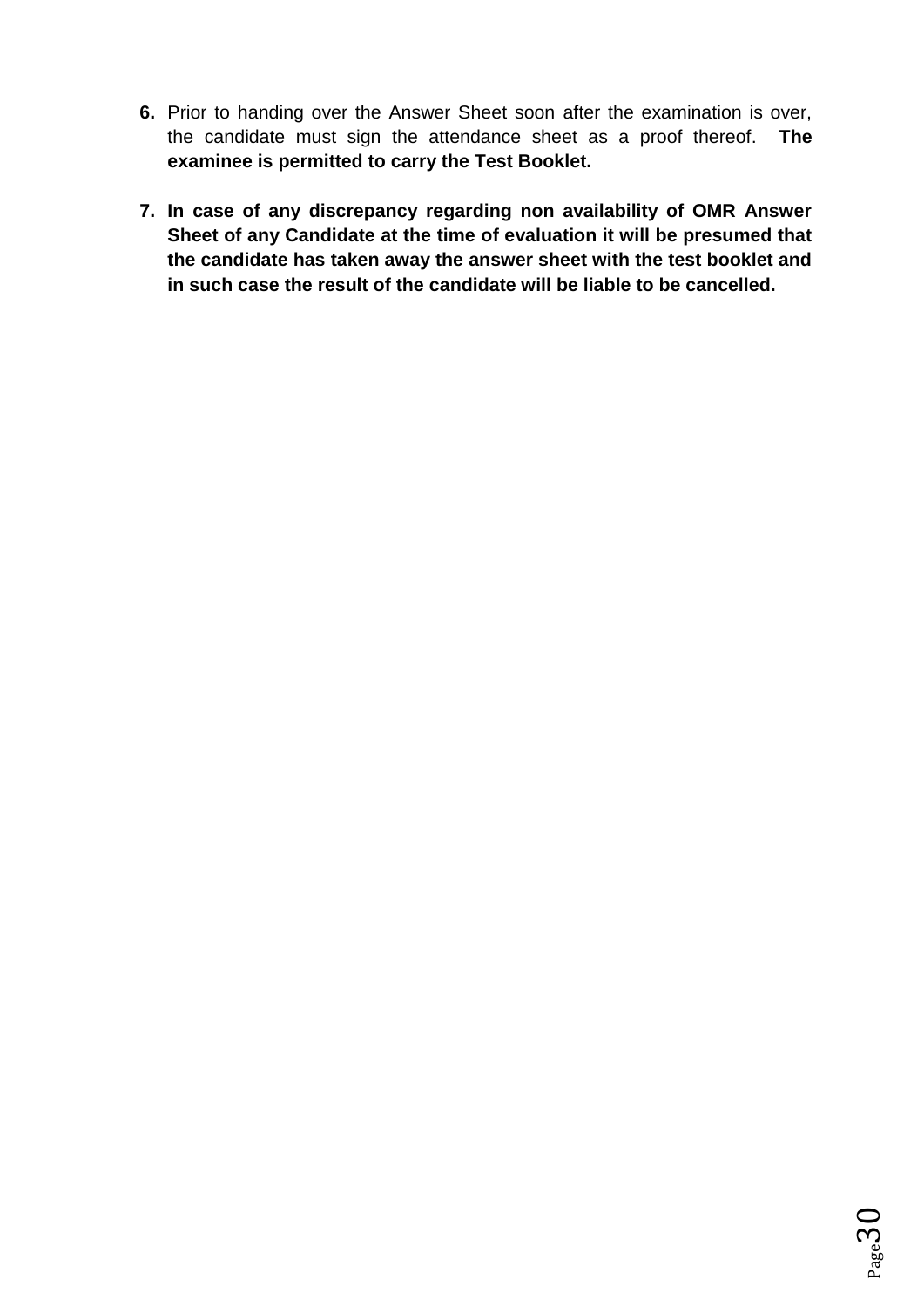# **APPENDIX – III**

**LIST OF STATE/CITIES WHERE CENTRAL TEACHER ELIGIBILITY TEST – FEB 2015 WILL BE CONDUCTED**

| <b>STATE/UT</b>                        | LIST OF STATE/CITIES WHERE CENTRAL TEACHER ELIGIBILITY TEST – FEB 2015 WILL BE CONDUCTED<br><b>CITY</b> | <b>CITY</b>       | <b>STATE/UT</b>      | <b>CITY</b>             | <b>CITY</b> |
|----------------------------------------|---------------------------------------------------------------------------------------------------------|-------------------|----------------------|-------------------------|-------------|
|                                        |                                                                                                         | <b>CODE</b>       |                      |                         | <b>CODE</b> |
| <b>ANDAMAN &amp;</b><br><b>NICOBAR</b> | PORT BLAIR                                                                                              | 1                 |                      | AURANGABAD              | 51          |
| <b>ANDHRA PRADESH</b>                  | <b>VIJAY AWADA</b>                                                                                      | $\overline{2}$    |                      | <b>MUMBAI</b>           | 52          |
|                                        | <b>VISAKHAPATNAM</b>                                                                                    | 3                 |                      | <b>NAGPUR</b>           | 53          |
| <b>ARUNACHAL</b><br><b>PRADESH</b>     | <b>ITANAGAR</b>                                                                                         | 4                 |                      | <b>NASHIK</b>           | 54          |
| <b>ASSAM</b>                           | <b>GUWAHATI</b>                                                                                         | 5                 |                      | <b>PUNE</b>             | 55          |
|                                        | <b>SILCHAR</b>                                                                                          | 6                 | <b>MANIPUR</b>       | <b>IMPHAL</b>           | 56          |
| <b>BIHAR</b>                           | <b>GAYA</b>                                                                                             | 7                 | <b>MEGHALAYA</b>     | <b>SHILLONG</b>         | 57          |
|                                        | <b>MUZZAFARPUR</b>                                                                                      | 8                 | <b>MIZORAM</b>       | <b>AIZWAL</b>           | 58          |
|                                        | <b>PATNA</b>                                                                                            | 9                 | <b>NAGALAND</b>      | <b>KOHIMA</b>           | 59          |
| <b>CHANDIGARH</b>                      | CHANDIGARH/PANCHKULA/<br><b>MOHALI</b>                                                                  | 10                | <b>ORISSA</b>        | <b>BHUBANESHWAR</b>     | 60          |
| <b>CHHATTISGARH</b>                    | <b>RAIPUR</b>                                                                                           | 11                | <b>PUDUCHERRY</b>    | <b>PUDUCHERRY</b>       | 61          |
| DADRA&NAGAR<br><b>HAVELI</b>           | <b>DADRA &amp; NAGAR HAVELI</b>                                                                         | $12 \overline{ }$ | <b>PUNJAB</b>        | <b>AMRITSAR</b>         | 62          |
| DAMAN & DIU                            | DAMAN & DIU                                                                                             | 13                |                      | <b>BHATINDA</b>         | 63          |
| <b>DELHI/NCR</b>                       | <b>DELHI CENTRAL</b>                                                                                    | 14                |                      | <b>FEROZPUR</b>         | 64          |
|                                        | <b>DELHI EAST</b>                                                                                       | 15                |                      | <b>JALANDHAR</b>        | 65          |
|                                        | <b>DELHI NORTH</b>                                                                                      | 16                |                      | <b>LUDHIANA</b>         | 66          |
|                                        | DELHI SOUTH                                                                                             | 17                | <b>RAJASTHAN</b>     | <b>AJMER</b>            | 67          |
|                                        | <b>DELHI WEST</b>                                                                                       | 18                |                      | <b>JAIPUR</b>           | 68          |
| <b>GOA</b>                             | <b>PANAJI</b>                                                                                           | 19                |                      | <b>JODHPUR</b>          | 69          |
| <b>GUJARAT</b>                         | AHMEDABAD                                                                                               | 20                |                      | <b>KOTA</b>             | 70          |
|                                        | <b>RAJKOT</b>                                                                                           | 21                |                      | <b>UDAIPUR</b>          | 71          |
|                                        | <b>SURAT</b>                                                                                            | 22                | <b>SIKKIM</b>        | <b>GANGTOK</b>          | 72          |
|                                        | VADODARA                                                                                                | 23                | <b>TAMIL NADU</b>    | <b>CHENNAI</b>          | 73          |
| <b>HARYANA</b>                         | AMBALA                                                                                                  | 24                |                      | <b>COIMBATORE</b>       | 74          |
|                                        | <b>FARIDABAD</b>                                                                                        | 25                |                      | <b>MADURAI</b>          | 75          |
|                                        | <b>GURGAON</b>                                                                                          | 26                | <b>TELANGANA</b>     | <b>HYDERABAD</b>        | 76          |
|                                        | <b>HISSAR</b>                                                                                           | 27                | <b>TRIPURA</b>       | AGARTALA                | 77          |
|                                        | <b>KARNAL</b>                                                                                           | 28                | <b>UTTARAKHAND</b>   | <b>DEHRADUN</b>         | 78          |
|                                        | <b>KURUSHETRA</b>                                                                                       | 29                |                      | <b>HALDWANI</b>         | 79          |
|                                        | <b>ROHTAK</b>                                                                                           | 30                |                      | <b>ROORKEE</b>          | 80          |
| <b>HIMACHAL PRADESH</b>                | <b>HAMIRPUR</b>                                                                                         | 31                | <b>UTTAR PRADESH</b> | AGRA                    | 81          |
|                                        | <b>KANGRA</b>                                                                                           | 32                |                      | ALIGARH                 | 82          |
|                                        | SHIMLA                                                                                                  | 33                |                      | ALLAHABAD               | 83          |
| <b>JAMMU &amp; KASHMIR</b>             | JAMMU                                                                                                   | 34                |                      | BAREILLY                | 84          |
|                                        | <b>SRINAGAR</b>                                                                                         | 35                |                      | GHAZIABAD               | 85<br>86    |
| JHARKHAND                              | <b>BOKARO</b><br><b>DHANBAD</b>                                                                         | 36                |                      | <b>GORAKHPUR</b>        | 87          |
|                                        | <b>JAMSHEDPUR</b>                                                                                       | 37                |                      | JHANSI<br><b>KANPUR</b> | 88          |
|                                        | RANCHI                                                                                                  | 38                |                      | <b>LUCKNOW</b>          | 89          |
| KARNATAKA                              | <b>BANGALORE</b>                                                                                        | 39<br>40          |                      | MATHURA                 | 90          |
|                                        | MANGALORE                                                                                               | 41                |                      | MORADABAD               | 91          |
| <b>KERALA</b>                          | ERNAKULAM                                                                                               | 42                |                      | <b>NOIDA</b>            | 92          |
|                                        | <b>KOZHIKODE</b>                                                                                        | 43                |                      | <b>RAIBAREILLY</b>      | 93          |
|                                        | TRIVANDRUM                                                                                              | 44                |                      | <b>SAHARANPUR</b>       | 94          |
| <b>LAKSHYADEEP</b>                     | KAVARATI                                                                                                | 45                |                      | VARANASI                | 95          |
| <b>MADHYA PRADESH</b>                  | <b>BHOPAL</b>                                                                                           | 46                | <b>WEST BENGAL</b>   | <b>DURGAPUR</b>         | 96          |
|                                        | <b>GWALIOR</b>                                                                                          | 47                |                      | KOLKATA                 | 97          |
|                                        | <b>INDORE</b>                                                                                           | 48                |                      | <b>SILIGURI</b>         | 98          |
|                                        | JABALPUR                                                                                                | 49                | <b>ABROAD</b>        | DUBAI                   | 99          |
| <b>MAHARASHTRA</b>                     | AMRAVATI                                                                                                | 50                |                      | RIYADH                  | 100         |

Page  $3<sub>1</sub>$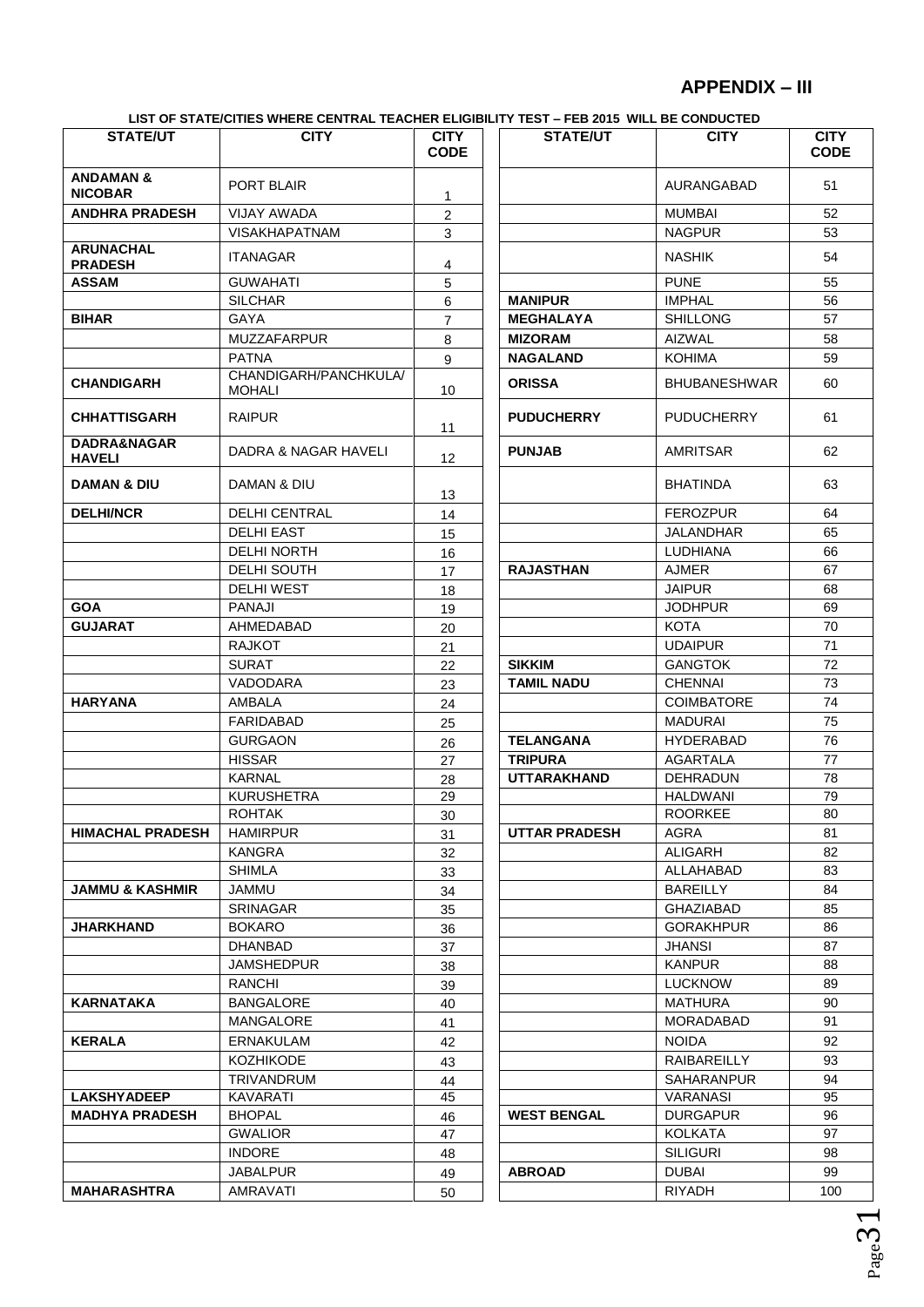To facilitate the candidates to submit the online application of CTET – FEB 2015, Facilitation Centres as per list given below will be available for submission of online application. Candidates may utilize the facility after visiting there from 10:00 AM to 02.00 PM on all working days without paying any charge.

# **S.No. Name of the City Address of the Facilitation Centre ANDAMAN & NICOBAR 01 PORT BLAIR** GOVT. MODEL SR. SEC. SHOOL, ABERDEEN BAZAAR, PO PORT BLAIR, A & N ISLANDS -744101

#### **BIHAR**

| -02 | <b>PATNA</b> | ST. MICHAEL'S HIGH SCHOOL, DIGHA GHAT PO, PATNA 800011 |
|-----|--------------|--------------------------------------------------------|

#### **CHANDIGARH**

| <b>CHANDIGARH</b>   | DELHI PUBLIC SCHOOL, SEC-40 C, CHANDIGARH |
|---------------------|-------------------------------------------|
| <b>CHHATTISGARH</b> |                                           |

| 04 | <b>RAIPUR</b>    | GYAN GANGA EDUCATIONAL ACADEMY BALODA BAZAAR, NARADAHA, PO-<br>GSI, VIA-MANDHER, RAIPUR, CG-493111                                                 |
|----|------------------|----------------------------------------------------------------------------------------------------------------------------------------------------|
| 05 | <b>JAGDALPUR</b> | VIDYA JYOTI SCHOOL, GEEDAM ROAD, RAJENDRA NAGAR WARD.<br>DANTESWARI WARD. BEHIND STAR PETROL PUMP. JAGDALPUR. DIST.<br>BASTAR, CHHATTISGARH-494001 |

#### **HARYANA**

| 06 | <b>FARIDABAD</b>   | DAV PUBLIC SCHOOL, SEC-14, FARIDABAD-121007                                      |
|----|--------------------|----------------------------------------------------------------------------------|
| 07 | <b>KURUKSHETRA</b> | GITA NIKETAN AWASIYA VIDYALAYA, SALARPUR, ROAD, KURUKSHETRA-<br>136119           |
| 08 | <b>ROHTAK</b>      | DAV CENTENARY PUBLIC SCHOOL, NEAR ASTHALL BOHAR,<br>DELHI ROAD, ROHTAK           |
| 09 | <b>GURGAON</b>     | DPS, MARUTI KUNJ, BHONDSI, GURGAON-122102                                        |
| 10 | <b>PANIPAT</b>     | DPS, 77- MILE STONE, GT ROAD, VILLAGE KARHANS<br>SAMALKHA, PANIPAT-132101        |
| 11 | <b>SIRSA</b>       | DAV CENTENARY PUBLIC SCHOOL, BARNALA ROAD,<br>HOUSING BOARD COLONY, SIRSA-125055 |

#### **HIMACHAL PRADESH**

| -12 | DHARAMSHALA     | BHAGIRATHI DAS, D.A.V. PUBLIC SCHOOL, DHARAMSHALA-176215 |
|-----|-----------------|----------------------------------------------------------|
| -13 | <b>SHIMLA</b>   | DAYANAND PUBLIC SCHOOL, THE MALL, SHIMLA-171003          |
| 14  | <b>HAMIRPUR</b> | DAV PUBLIC SCHOOL, HAMIRPUR                              |

#### **JAMMU & KASHMIR**

| 15 | <b>JAMMU</b> | KC INTERNATIONAL SCHOOL, PALOURA, JAMMU-180002 |
|----|--------------|------------------------------------------------|
|----|--------------|------------------------------------------------|

#### **JHARKHAND**

| 16 | <b>DHANBAD</b>    | D.A.V. PUBLIC SCHOOL, KOYLA NAGAR, DHANBAD-826005                         |
|----|-------------------|---------------------------------------------------------------------------|
| 17 | <b>RANCHI</b>     | DPS, SAIL TOWNSHIP, PO-DHURWA, RANCHI-834004                              |
| 18 | <b>JAMSHEDPUR</b> | VIDYA BHARTI CHINMAYA VIDYALAYA, JAMSHEDPUR, EAST SINGHBHUM,<br>JHARKHAND |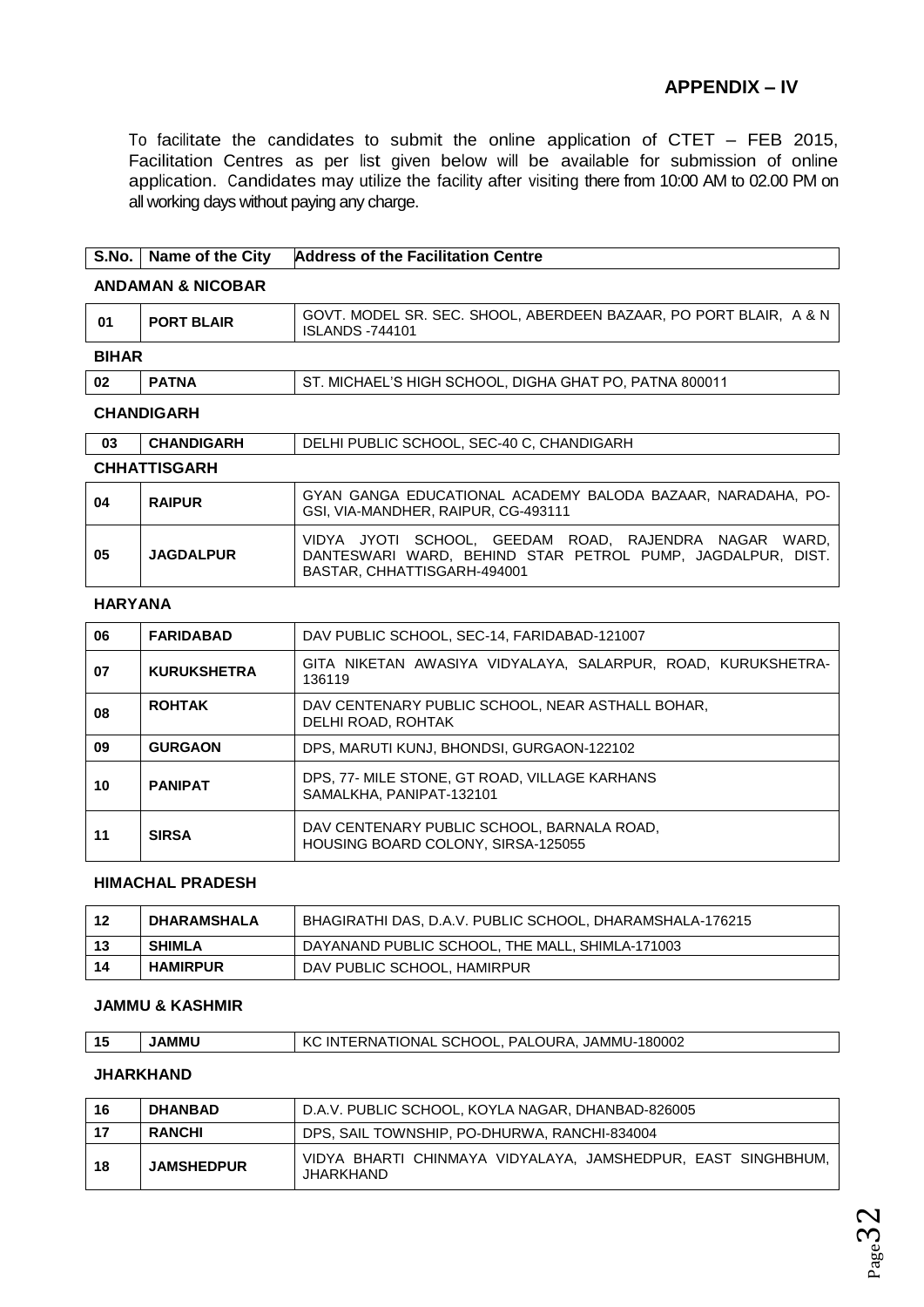#### **KERALA**

| 19 | THIRUVANTHA<br><b>PURAM</b><br><b>TRIVANDRUM</b> | SARASWATHI<br>TRIVANDRUM, KERALA-695013 | VIDYALAYA, ARAPPURA JUNCTION |  |  | VATTIYOORKAVU | PO. |
|----|--------------------------------------------------|-----------------------------------------|------------------------------|--|--|---------------|-----|
|----|--------------------------------------------------|-----------------------------------------|------------------------------|--|--|---------------|-----|

#### **MADHYA PRADESH**

| 20 | <b>JABALPUR</b> | ST. ALOYSIUS SR. SEC. SCHOOL. AHILYABAI MARG. SADAR. JABALPUR-482001                      |
|----|-----------------|-------------------------------------------------------------------------------------------|
| 21 | <b>GWALIOR</b>  | GWALIOR GLORY HIGH SCHOOL, NEEMCHANDOHA SHIVPURI, LINK ROAD,<br><b>GWALIOR, MP-474002</b> |

#### **NAGALAND**

| -22<br>ADICA | <b>DIMAPUR</b> | 900800                                                            |
|--------------|----------------|-------------------------------------------------------------------|
|              |                | KENDRIYA VIDYALAYA, PROJECT SEWAK, C/O 99 APO, DIMAPUR, NAGALAND- |

#### **ORISSA**

| 23            | <b>ROURKELA</b> | DPS SEC-14, ROURKELA, SUNDARGARH, ORISSA-769009 |
|---------------|-----------------|-------------------------------------------------|
| <b>PUNJAB</b> |                 |                                                 |

| -24 | <b>LUDHIANA</b> | BAHADUR CHAND MUNJAL ARYA MODEL, SHASTRI NAGAR, LUDHIANA-141002 |
|-----|-----------------|-----------------------------------------------------------------|
| 25  | <b>BHATINDA</b> | RBDAV SR. SEC. PUBLIC SCHOOL, DAYANAND NAGAR, BHATINDA-150001   |

#### **RAJASTHAN**

| - 26 | <b>JAIPUR</b> | BHARTIYA VIDYA BHAVAN'S VIDYASHRAM OPP. OTS KM MUNSHI MARG, JAIPUR,<br>RAJASTHAN-302015 |
|------|---------------|-----------------------------------------------------------------------------------------|
| -27  | <b>JAIPUR</b> | INDIA INTERNATIONAL SCHOOL, KSHIPRA PATH.<br>OPP. VT ROAD, MANSAROVER, JAIPUR-302020    |
| -28  | KOTA          | LAWRENCE & MAYO PUBLIC SCHOOL, A-491, SRINATHPURAM, KOTA,<br>RAJASTHAN -324010          |

#### **TAMIL NADU**

| -29 | <b>MADURAI</b> | KENDRIYA VIDYALAYA, PT RAJAN ROAD, NARIMEDU, |
|-----|----------------|----------------------------------------------|
|     |                | TAMIL NADU-625002<br>MADURAI.                |

## **TELANGANA**

| 30                   | <b>HYDERABAD</b>   | BHARTIYA VIDYA BHAVAN, JUBILEE HILLS, HYDERABAD                                                 |  |  |  |
|----------------------|--------------------|-------------------------------------------------------------------------------------------------|--|--|--|
| <b>UTTAR PRADESH</b> |                    |                                                                                                 |  |  |  |
| 31                   | <b>GHAZIABAD</b>   | DPS, SITE NO. 3, MEERUT ROAD, GHAZIABAD-201003                                                  |  |  |  |
| 32                   | <b>LUCKNOW</b>     | THE LUCKNOW PUBLIC COLLEGIATE, RUCHI KHAND FIRST SHARDA NAGAR, KILA<br>CHOWRAHA, LUCKNOW-226002 |  |  |  |
| 33                   | <b>VARANASI</b>    | ST. ATULANAND RES. ACADEMY, HOLA PUR, PARMANAND PUR, SHIVPUR,<br>VARANASI-221002                |  |  |  |
| 34                   | <b>VARANASI</b>    | SUNBEAM SCHOOL, ANNAPURANA, LAHARTARA, VARANASI-221002                                          |  |  |  |
| 35                   | <b>BAREILLY</b>    | BISHOP CONARD SR. SEC. SCHOOL, 38, BAREILLY CANTT. BAREILLY                                     |  |  |  |
| 36                   | <b>BULANDSHAHR</b> | DPS, YAMUNAPURAM, BULANDSHAHR-203001                                                            |  |  |  |
| 37                   | <b>MORADABAD</b>   | GANDHI NAGAR PUBLIC SCHOOL, GANDHI NAGAR, MORADABAD-244001                                      |  |  |  |
|                      | <b>UTTARAKHAND</b> |                                                                                                 |  |  |  |
| 38                   | <b>DEHRADUN</b>    | SCHOLARS HOME SR. SEC. SCHOOL, 153, RAJPUR ROAD, JAKHAN, DEHRADUN-<br>248009                    |  |  |  |
| 39                   | <b>HALDWANI</b>    | DAV CENTENARY PUBLIC SCHOOL, PO BOX-25, HALDWANI-263139                                         |  |  |  |
|                      |                    |                                                                                                 |  |  |  |

#### **WEST BENGAL**

| -40  | <b>KOLKATA</b>  | LAXMIPAT SINGHANIA ACADEMY, 12 B, ALIPURE ROAD, KOLKATA-700027 |
|------|-----------------|----------------------------------------------------------------|
| - 41 | <b>DURGAPUR</b> | DAV MODEL SCHOOL, J M SEN GUPTA ROAD, DURAGA PUR-713205        |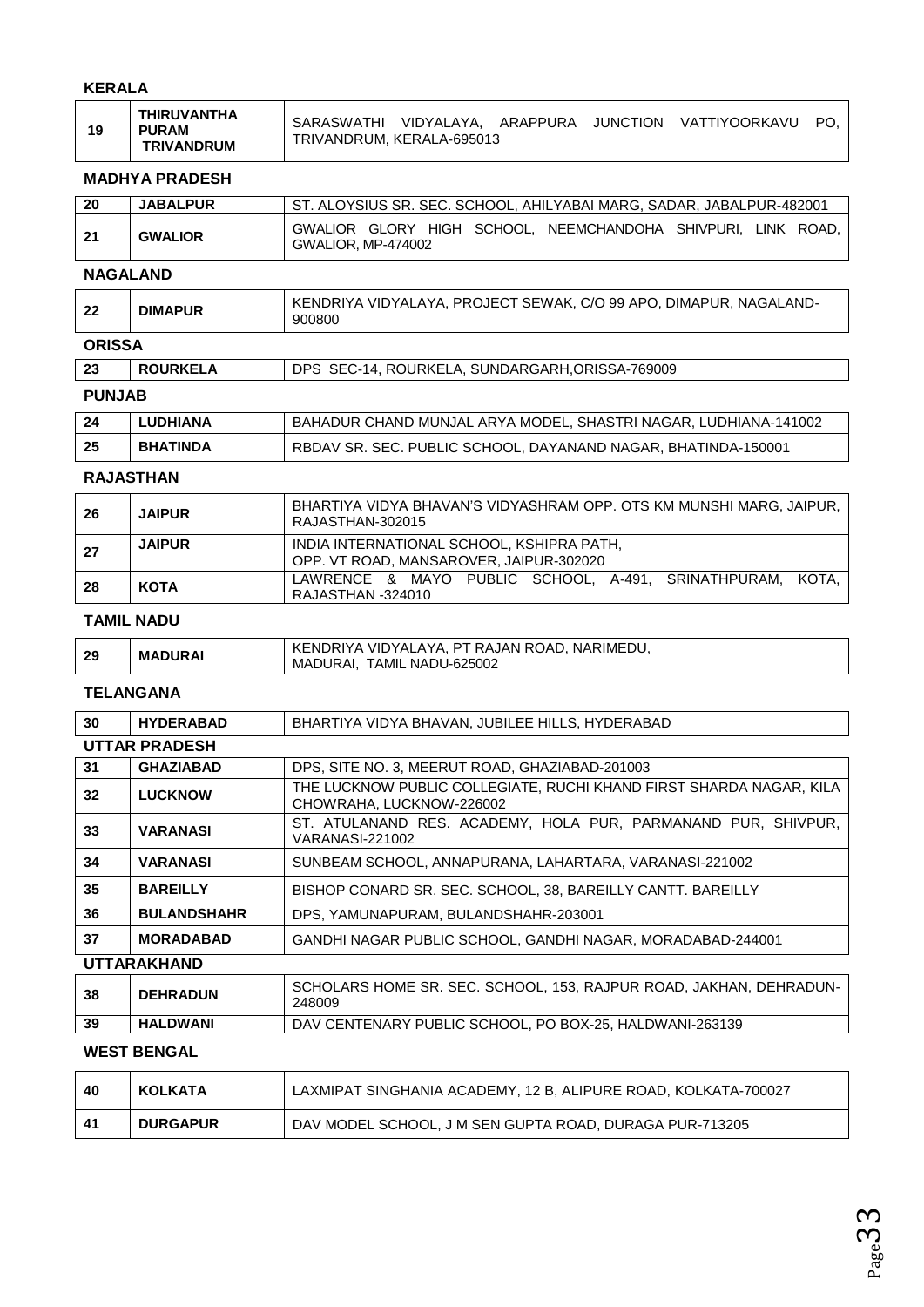## **INSTRUCTIONS FOR APPLYING ON-LINE**

The candidate applying for CTET is required:-

- i) To go through the Information Bulletin carefully and acquaint with the entire requirement therein. The application for CTET-FEB 2015 is completely online with the facility to upload photograph and signature of the applicant. The particulars will be filled online and the **scanned images of photograph and signature (in JPG format only) will be uploaded at the time of filling the application form.** The candidates/facilitation centers are advised to keep the scanned images of photograph and signature of the candidates ready in JPG format before applying online.
- ii) To satisfy eligibility to appear in the examination.
- iii) To submit On-line application by giving full particulars by accessing the website [www.ctet.nic.in.](http://www.ctet.nic.in/)
- iv) To keep for reference the Confirmation Page along with the original copy of Challan (In case fees is paid through Challan) of Syndicate Bank or Canara Bank for future reference.
- v) To write complete mailing address with **Postal Pin Code** at the time of applying.
- vi) Before submission of application form decide the mode of payment of fees.
- vii) **If a candidate submits on-line more than one application, his/her candidature shall be liable to be cancelled and the candidate may also be debarred for future examination (s). No communication will be sent in this regards.**
- viii) **Application Form should be filled in as follows:**
	- (a) **Sl. Nos. 1, 2 & 3 of the Application Form:-**Candidate should write his/her name, Mother's name, Father's name, as recorded in the Secondary Education Board class X certificate, in CAPITAL letters. Only one letter should be filled in one box as shown below. One box should be left blank between each part of the name. Before filling in the Confirmation Page, write on a plain paper and verify the correctness of spellings.

Candidate's Name: AISHWARYA

Mother's Name: LEENA

|  |  | Father's Name/Husband's Name: RAVI KUMAR |  |  |  |  |
|--|--|------------------------------------------|--|--|--|--|

(b) **Sl. No. 4 of the Application Form: Choice of Examination Centres cities.**

Mention three different options of Examination Centres cities in order of preference from where you wish to appear for the test. The candidature of the applicant giving only one choice or same choice of centre city shall be rejected and fees forfeited. **(Refer Appendix – III)**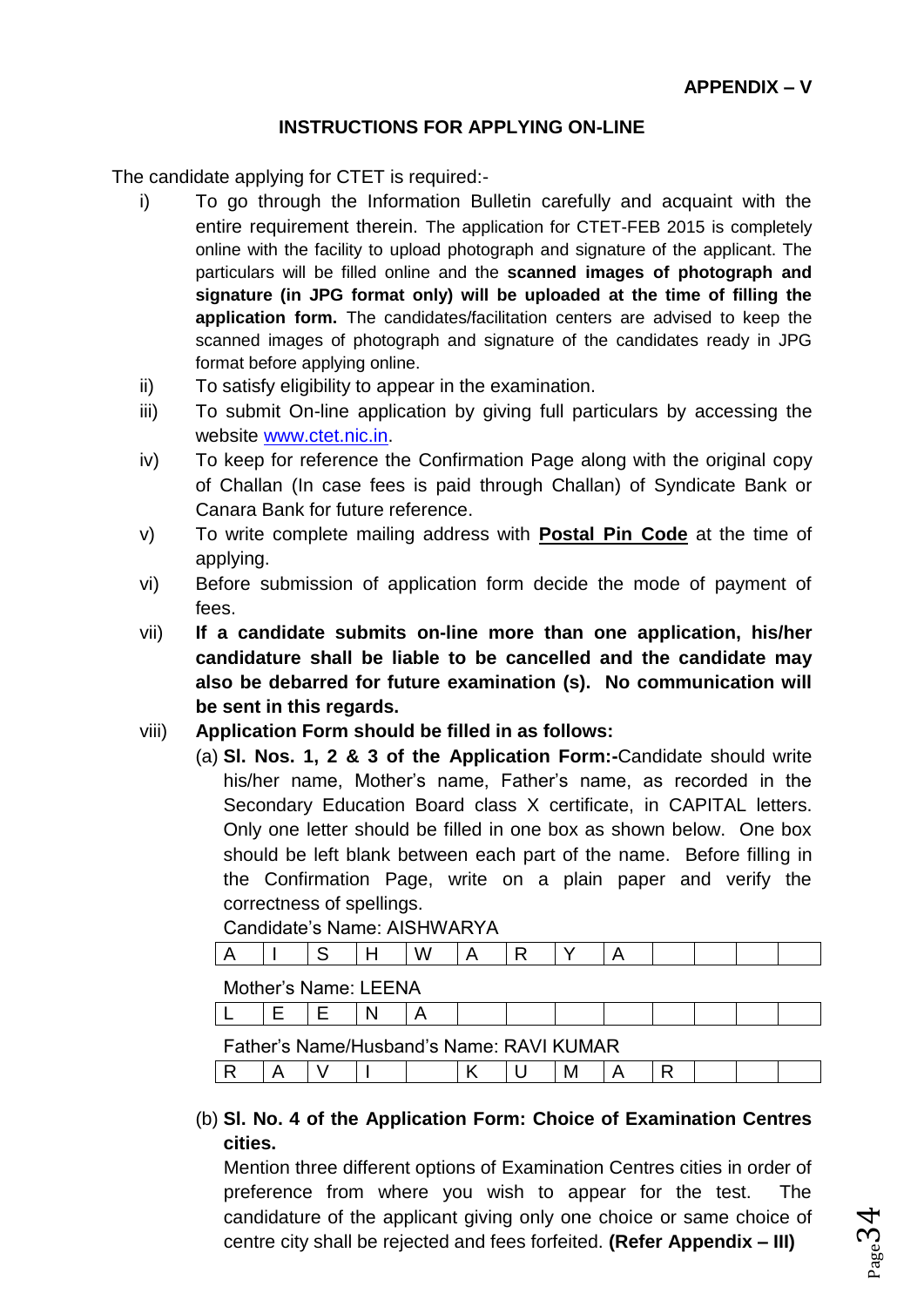**Note: In case the number of candidates in any of the notified centre city is very less for running the Examination centre, the Board as its discretion may not conduct the Examination in City and the Candidate who opted that city as 1st Choice may be allotted Examination Centres in other city opted as 2nd or 3rd choice.**

## (c) **Sl. No. 5 of the Application Form: Date of Birth**

Mention Date of Birth as per English calendar and as recorded in the Secondary Education Board Class X Certificate.

Use numerals 01 to 31 for the date, 01 to 12 for the month and last two digits for the year of birth as shown below.

e.g. 3rd October, 1990

25<sup>th</sup> November, 1989

| ר∆רΣ | NTH<br>MC. | 'FAR   |                                           | <b>MONTH</b> | ΈAR |
|------|------------|--------|-------------------------------------------|--------------|-----|
| ∽    | U          | a<br>ີ | $\overline{ }$<br>$\sim$<br>∽<br><u>_</u> | и<br>-       |     |

(d) **Sl. Nos. 6 of the Application Form: Languages Offered for CTET.** Mention two languages in which you wish to appear for CTET. List of languages offered are:

| <b>LANGUAGE</b>  | <b>CODE</b> | <b>LANGUAGE</b> | <b>COD</b> |
|------------------|-------------|-----------------|------------|
| <b>ENGLISH</b>   | 01          | <b>MARATHI</b>  | 11         |
| <b>HINDI</b>     | 02          | <b>MIZO</b>     | 12         |
| <b>ASSAMESE</b>  | 03          | <b>NEPALI</b>   | 13         |
| <b>BENGALI</b>   | 04          | <b>ORIYA</b>    | 14         |
| <b>GARO</b>      | 05          | <b>PUNJABI</b>  | 15         |
| <b>GUJARATI</b>  | 06          | <b>SANSKRIT</b> | 16         |
| <b>KANNADA</b>   | 07          | <b>TAMIL</b>    | 17         |
| <b>KHASI</b>     | 08          | <b>TELUGU</b>   | 18         |
| <b>MALAYALAM</b> | 09          | <b>TIBETAN</b>  | 19         |
| <b>MANIPURI</b>  | 10          | JRDU            | 20         |

| <b>LANGUAGE</b> | <b>CODE</b> | <b>LANGUAGE</b> | <b>CODE</b> |
|-----------------|-------------|-----------------|-------------|
| <b>ENGLISH</b>  | 01          | <b>MARATHI</b>  | 11          |
| <b>HINDI</b>    | 02          | <b>MIZO</b>     | 12          |
| ASSAMESE        | 03          | <b>NEPALI</b>   | 13          |
| <b>BENGALI</b>  | 04          | <b>ORIYA</b>    | 14          |
| GARO            | 05          | <b>PUNJABI</b>  | 15          |
| <b>GUJARATI</b> | 06          | <b>SANSKRIT</b> | 16          |
| <b>KANNADA</b>  | 07          | <b>TAMIL</b>    | 17          |
| <b>KHASI</b>    | 08          | <b>TELUGU</b>   | 18          |
| MALAYALAM       | 09          | <b>TIBETAN</b>  | 19          |
| <b>MANIPURI</b> | 10          | URDU            | 20          |

- Language I: Shall focus on the proficiencies related to the medium of instructions. Candidate is required to select any one from above Languages.
- Language II : Shall focus on the elements of language, communication and comprehensive abilities. Candidate is required to select any one from above Language.
- **Note:(i) Language II has to be different from Language I. The candidate opting same language for Language I and Language II shall not be eligible and the application will be rejected & fees will be forfeited without any further communication.**
	- **(ii) The candidates must attempt questions in languages opted by him as mentioned in the Admit Card. In case the questions are attempted in any other languages, the candidature of such candidates shall be cancelled.**
- (e) **Sl. Nos. 7 of the Application Form: Question Paper Medium. (For subjects other than languages)**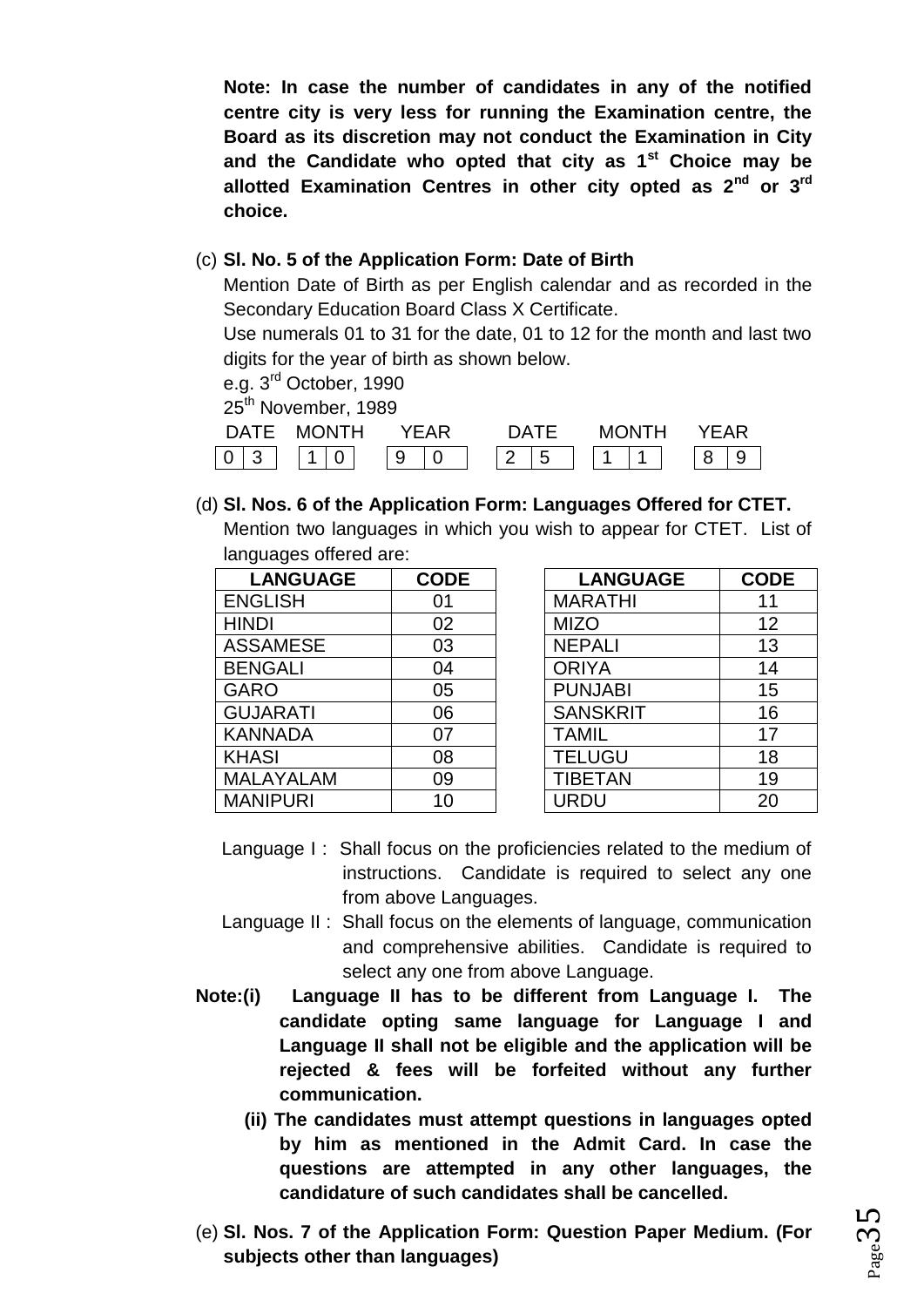Question Paper shall be supplied in English or Hindi as per choice of the candidate.

Mention I for English and 2 for Hindi

**Note: No request for change of medium will be entertained under any circumstances.**

- (f) **Sl. Nos. 8 of the Application Form: If Differently Abled** Mention 1 for Locomotor Impaired (Ortho), 2 for Hearing & Speech Impaired and 3 for Visually Impaired (Blind)
- (g) **Sl No.09 of the Application Form: Unique Aadhar No (Optional)** Mention your unique Aadhar Number in case you have.
- (h) **Sl. Nos. 10 of the Application Form: Gender** Mention 1 for Male and 2 for Female
- (i) **Sl. Nos. 11 of the Application Form: Category** Mention 1 for General, 2 for SC, 3 for ST and 4 for OBC
- (j) **Sl. Nos. 12 of the Application Form: Status of Qualifying Exam** Mention 1if Qualifying Exam passed and 2 if appearing in Final Exam.
- (k) **Sl. No. 13 of the Application Form: Employment Status** Mention 1 for Not Employed, 2 for Employed as Teacher and 3 for Employed other than Teacher
- (l) **Sl. Nos. 14a of the Application Form: Applying for**

Mention 1 if you intent to apply for becoming teacher for classes I to V Mention 2 if you intent to apply for becoming teacher for classes VI to VIII\*

Mention 3 if you intent to apply for becoming teacher for the both i.e. classes I to V and VI to VIII\*

**\* Candidates who intent to apply for becoming teacher for classes VI to VIII should mention the choice of subject in which the candidate wish to appear in column – 14b**

(m) **Sl. Nos. 14b of the Application Form: Subject offered for Paper-II i.e. if applying for paper II (classes VI to VIII)**

Mention 1 for Mathematics & Science and 2 for Social Science

**Note: The candidates applying for Paper-II only or Both Papers in Sl. Nos. 14 (a) and does not mention the subject offered for Paper – II in 14(b), shall not be eligible and the application will be rejected & fees will be forfeited without any further communication.** 

# (n) **Sl. Nos. 15 of the Application Form: Mention Roll Numbers**

In case you have appeared in the last three CTET examination conducted i.e. CTET-JULY 2013, CTET-FEB 2014 or/and CTET-SEPT 2014, kindly mention your Roll Number.

(o) **Sl. Nos. 16 of the Application Form: Minimum Educational Qualifications for teaching Classes I to V and VI to VIII**

 $36<sub>age</sub>$ 

Candidate must possess among the following Minimum Educational Qualifications for becoming teacher for Classes I to V and VI to VIII.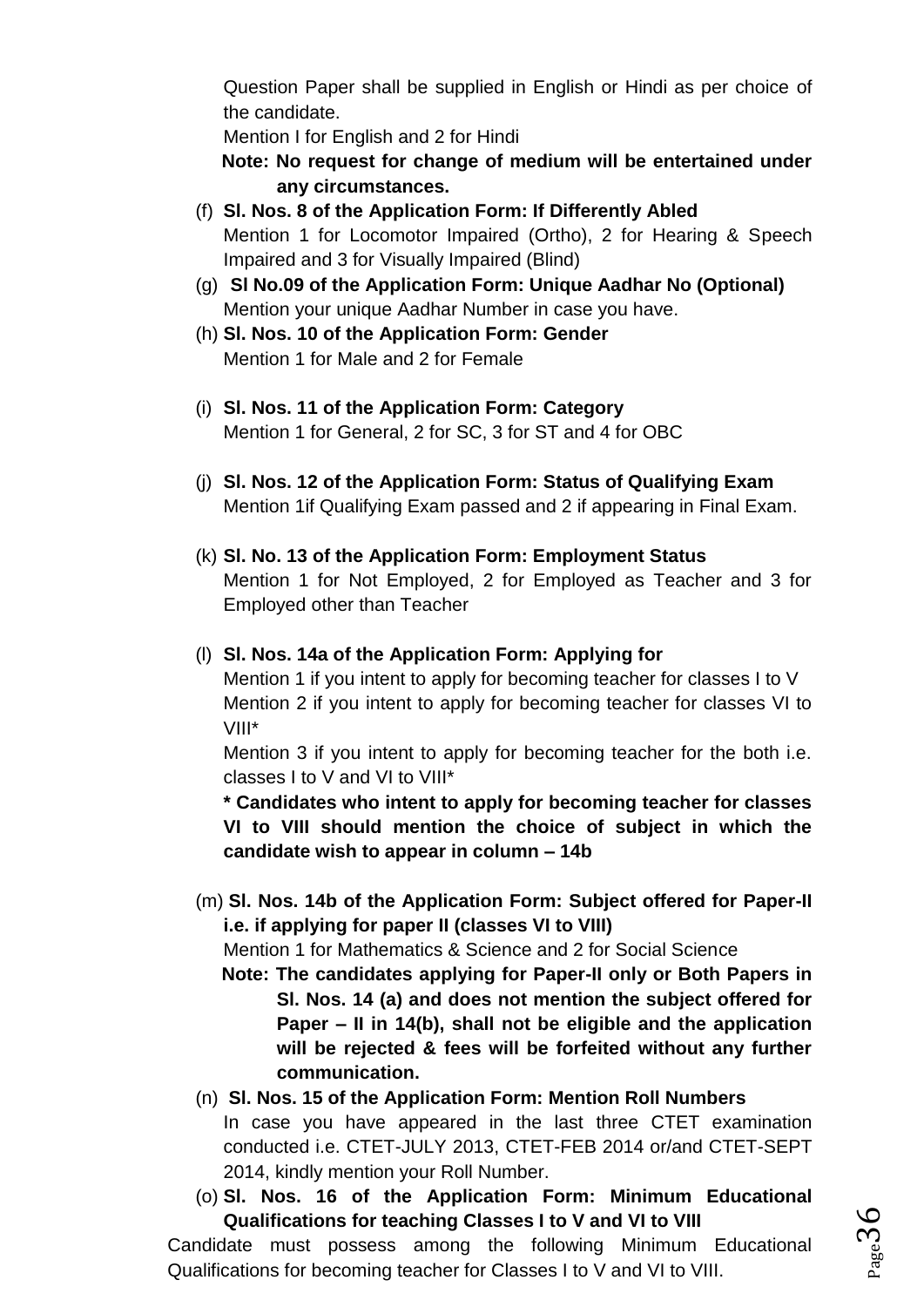**(A) Minimum Educational Qualifications for becoming teacher for Classes I-V** Provide appropriate Code if you intent to apply for becoming teacher for classes I to V

| <b>Educational Qualification</b>                             | Code          |
|--------------------------------------------------------------|---------------|
| Senior Secondary (or its equivalent) with at least 50% marks |               |
| and passed or appearing in final year of 2- year Diploma in  |               |
| Elementary Education (by whatever name known).               |               |
| Senior Secondary (or its equivalent) with at least 45% marks | $\mathcal{P}$ |
| and passed or appearing in final year of 2- year Diploma in  |               |
| Elementary Education (by whatever name known), in            |               |
| accordance with the NCTE (Recognition Norms and Procedure),  |               |
| Regulations, 2002.                                           |               |
| Senior Secondary (or its equivalent) with at least 50% marks | 3             |
| and passed or appearing in final year of 4- year Bachelor of |               |
| Elementary Education (B.El.Ed).                              |               |
| Senior Secondary (or its equivalent) with at least 50% marks | 4             |
| and passed or appearing in final year of 2- year Diploma in  |               |
| Education (Special Education)*.                              |               |
| Graduation and passed or appearing in final year of two year | 5             |
| Diploma in Elementary Education (by whatever name known).    |               |

# **(B) Minimum Educational Qualifications for becoming teacher for Classes VI-VIII**

Provide appropriate Code if you intent to apply for becoming teacher for classes VI to VIII

| <b>Educational Qualification</b>                                | Code |
|-----------------------------------------------------------------|------|
| Graduation and passed or appearing in final year of 2- year     |      |
| Diploma in Elementary Education (by whatever name known).       |      |
| Graduation with at least 50% marks and passed or appearing in   | 2    |
| 1- year Bachelor in Education (B.Ed).                           |      |
| Graduation with at least 45% marks and passed or appearing in   | 3    |
| 1- year Bachelor in Education (B.Ed), in accordance with the    |      |
| NCTE (Recognition Norms and Procedure) Regulations issued       |      |
| from time to time in this regard.                               |      |
| Senior Secondary (or its equivalent) with at least 50% marks    | 4    |
| and passed or appearing in final year of 4- year Bachelor in    |      |
| Elementary Education (B.El.Ed).                                 |      |
| Senior Secondary (or its equivalent) with at least 50% marks    | 5    |
| and passed or appearing in final year of 4- year B.A/B.Sc.Ed or |      |
| B.A.Ed/B.Sc.Ed.                                                 |      |
| Graduation with at least 50% marks and passed or appearing in   | 6    |
| 1-year B.Ed. (Special Education)*.                              |      |

- (i) **\*** A Diploma/Degree course in teacher education recognized by the National Council for Teacher Education (NCTE) only shall be considered. However, in case of Diploma in Education (Special Education) and B.Ed. (Special Education), a course recognized by the Rehabilitation Council of India (RCI) only shall be considered.
- (ii) **Note: (a) Relaxation up to 5% in the qualifying marks in the minimum Educational Qualification for eligibility to apply shall be**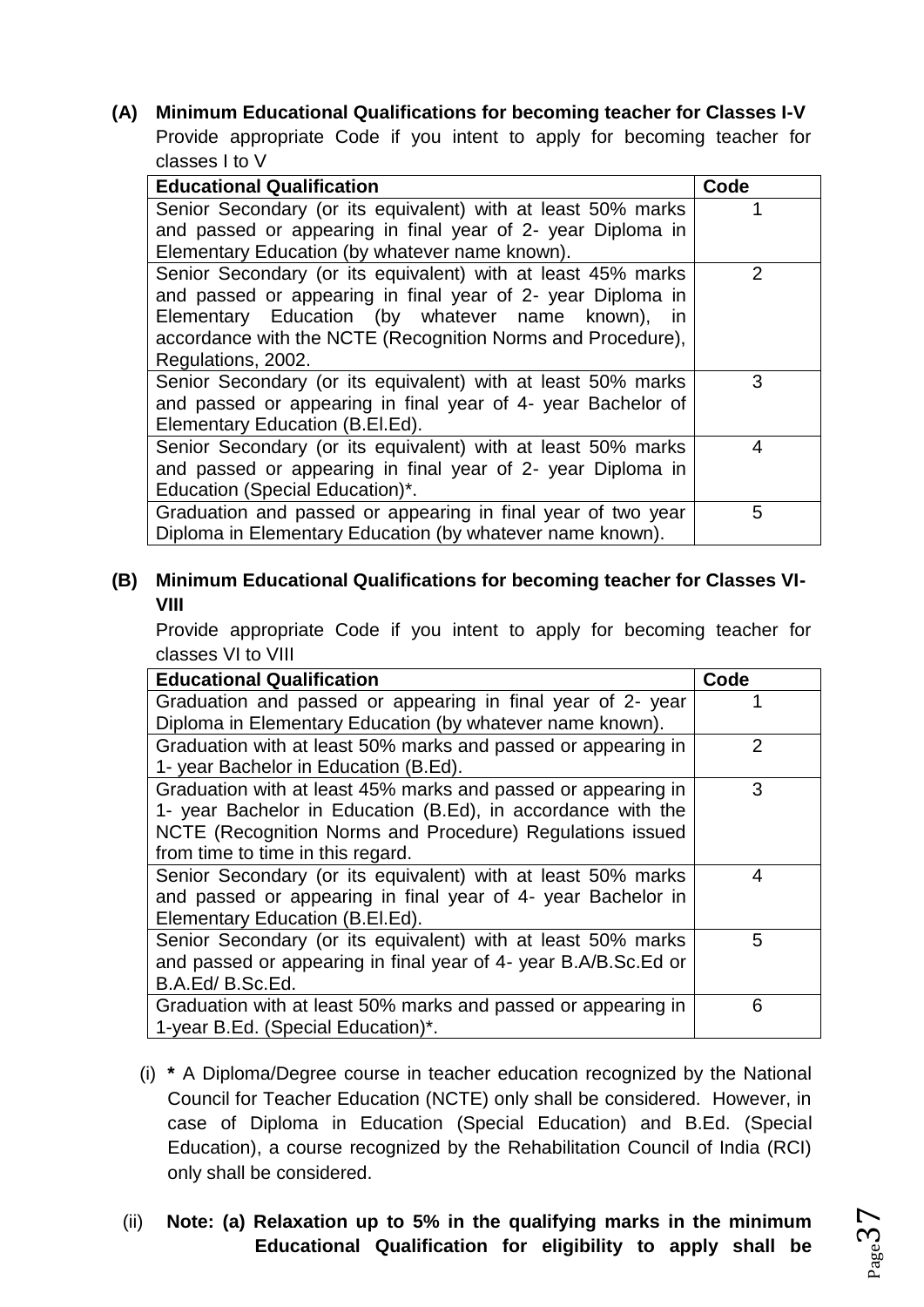**allowed to the candidates belonging to reserved categories, such as SC/ST/OBC/Differently able.**

- **(b) The candidate not having any of the above qualification shall not be eligible for appearing in Central Teacher Eligibility Test.**
- (p) **The candidate should satisfy his/her eligibility before applying and shall be personally responsible in case he/she is not eligible to apply as per the given eligibility criteria.**
- (q) **Sl. Nos. 17 of the Application Form: STD Code and Telephone No. or Mobile No.:**

Mention STD Code and Telephone No. or Mobile Telephone No.

(r) Sl. Nos. 18 of the Application Form: A drop down facility has been provided to the candidates to choose the college from where they have obtained B.Ed Degree/Diploma in Education/ Elementary Education etc. **In case the name of their college is not given they may choose the option OTHER and fill in the required particulars.** The candidate may mention the percentage of marks obtained by him/her in the Degree/Diploma in Education/Elementary Education etc. The decimal part may be ignored e.g. 55 for 55.32% or 65 for 65.69%.

The Candidates who are appearing in their final exam may mention the percentage of marks scored by them in their previous years/semesters.

(s) **Sl. Nos. 19 of the Application Form: Candidate's mailing address in CAPITAL letters only**

Write your name and complete mailing address in **CAPITAL** letters including **PIN CODE** at which you wish to receive the communication. The Board will **NOT** be responsible for **non receipt** of Mark Statement /Certificate etc. in case the postal address is **not complete or legible**.

**The address for correspondence with CTET Unit:**

**THE ASSISTANT SECRETARY (CTET), CENTRAL BOARD OF SECONDARY EDUCATION, PS 1-2, INSTITUTIONAL AREA, I P EXTENSION, PATPARGANJ, DELHI-110 092 Contact No: 011-22235774, 22240104, 22240112 Fax: 22240103 Email: ctet@cbse.gov.in**

**The candidate must retain for record Confirmation Page, Copy of Challan if fees paid by Challan for future reference.**

**Qualifying the CTET would not confer a right on any person for Recruitment/Employment as it is only one of the eligibility criteria for appointment.**

**CTET Website : [www.ctet.nic.in](http://www.ctet.nic.in/)**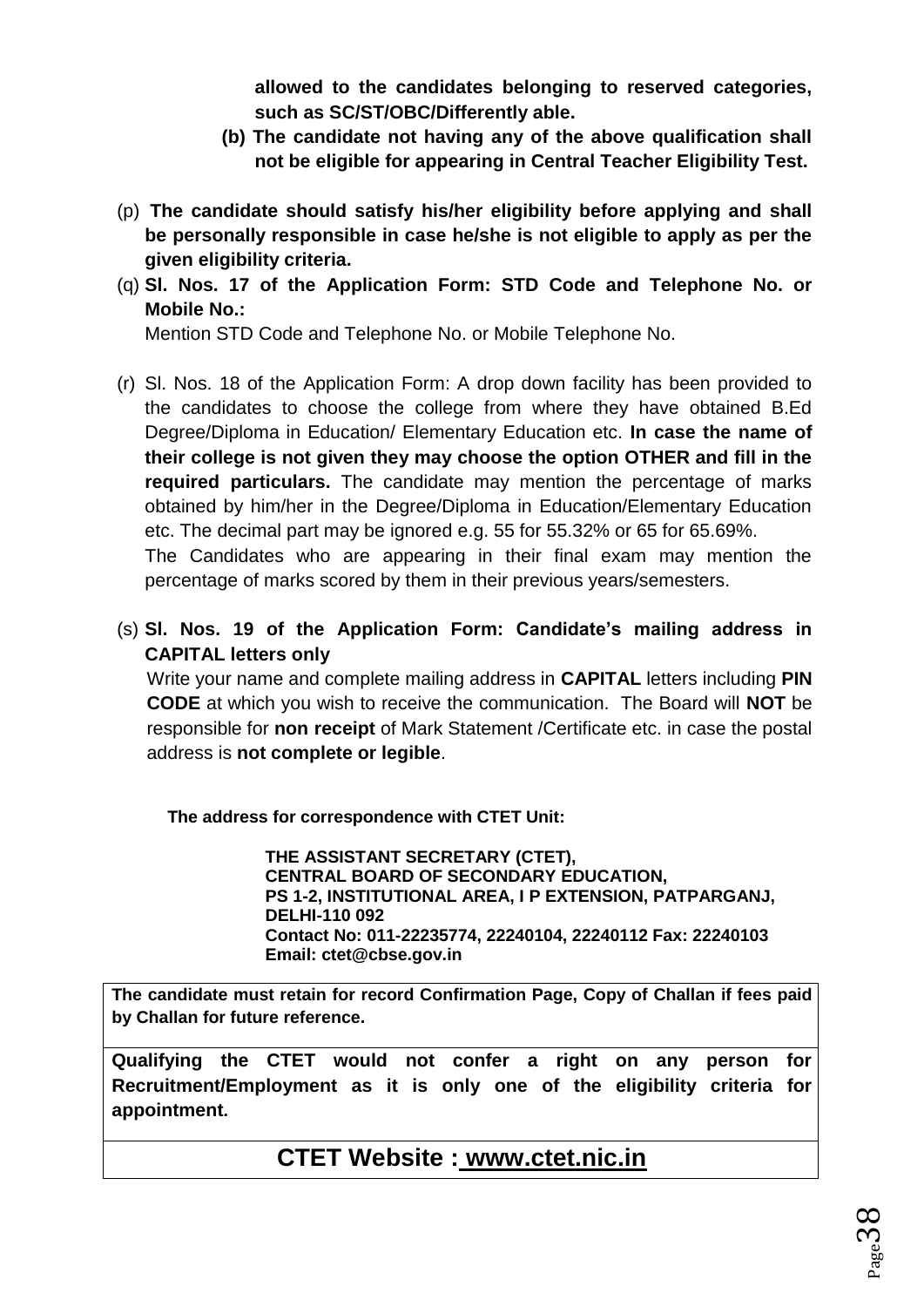Procedure for submission of Online Application Form of CTET-FEB 2015

## **Application form Upload Images Fee Payment Confirmation Page**

- **1.** Please read the information Bulletin of CTET FEB 2015 carefully before you start filling the Online Application Form.
- **2.** Candidates can apply for CTET FEB 2015 'ON-LINE' through website www.ctet.nic.in. **For 'ON-LINE' SUBMISSION - [www.ctet.nic.in](http://www.ctet.nic.in/)**

Candidates can apply 'ON-LINE' at Board's website www.ctet.nic.in. The candidate should supply all details while filling the Online Form. Candidates are required to take a print out of the computer generated Confirmation Page with Registration Number after successful submission of data. **Candidates are not required to send hard copy of confirmation page to CTET unit**. However, the candidates are advised to retain the hard copy of the application i.e. confirmation page, challan if fees is paid by challan, for future reference.

#### **3. Examination Fees**

| Category                              | Only Paper - I or II     | Both Paper – I & II      |
|---------------------------------------|--------------------------|--------------------------|
| General/OBC Category                  | Rs 600/- (Six Hundred)   | Rs 1000/- (One Thousand) |
| SC/ST/Differently Abled<br>  Category | Rs 300/- (Three Hundred) | Rs 500/- (Five Hundred)  |

**Service Charges & Service Taxes (as applicable) will be charged extra by the Banks**

The fee can be remitted in the following ways:

- **Through Challan** by deposit of prescribed fees in CBSE Account with Syndicate Bank or Canara Bank.
- **By Debit/Credit Card.**

#### **4. Application Procedure: 4 Simple Steps to be followed to apply online**

**Step 1:** Fill in the Online Application Form and note down system generated **Registration No.** The candidate should supply all details while filling the Online form. The Application Form mainly contains the personal details and contact details of the candidates. After successful submission of the data, Registration No. will be generated and it will be used to complete the remaining Steps of the Application Form and also required for all future correspondence.

#### **Step 2: Upload Scanned Images of Photograph and Signature Note:**

- The scanned images of photographs and signature should be in **jpg** format.
- Size of the photo image must be greater than 4 kb and less than 100 kb.
- Size of the signature image must be greater than 1 kb and less than 25 kb.
- Image Dimension of photograph should be 3.5 cm (width)  $\times$  4.5 cm (height) only.
- Image Dimension of signature should be 3.5 cm (length)  $\times$  1.5 cm (height) only.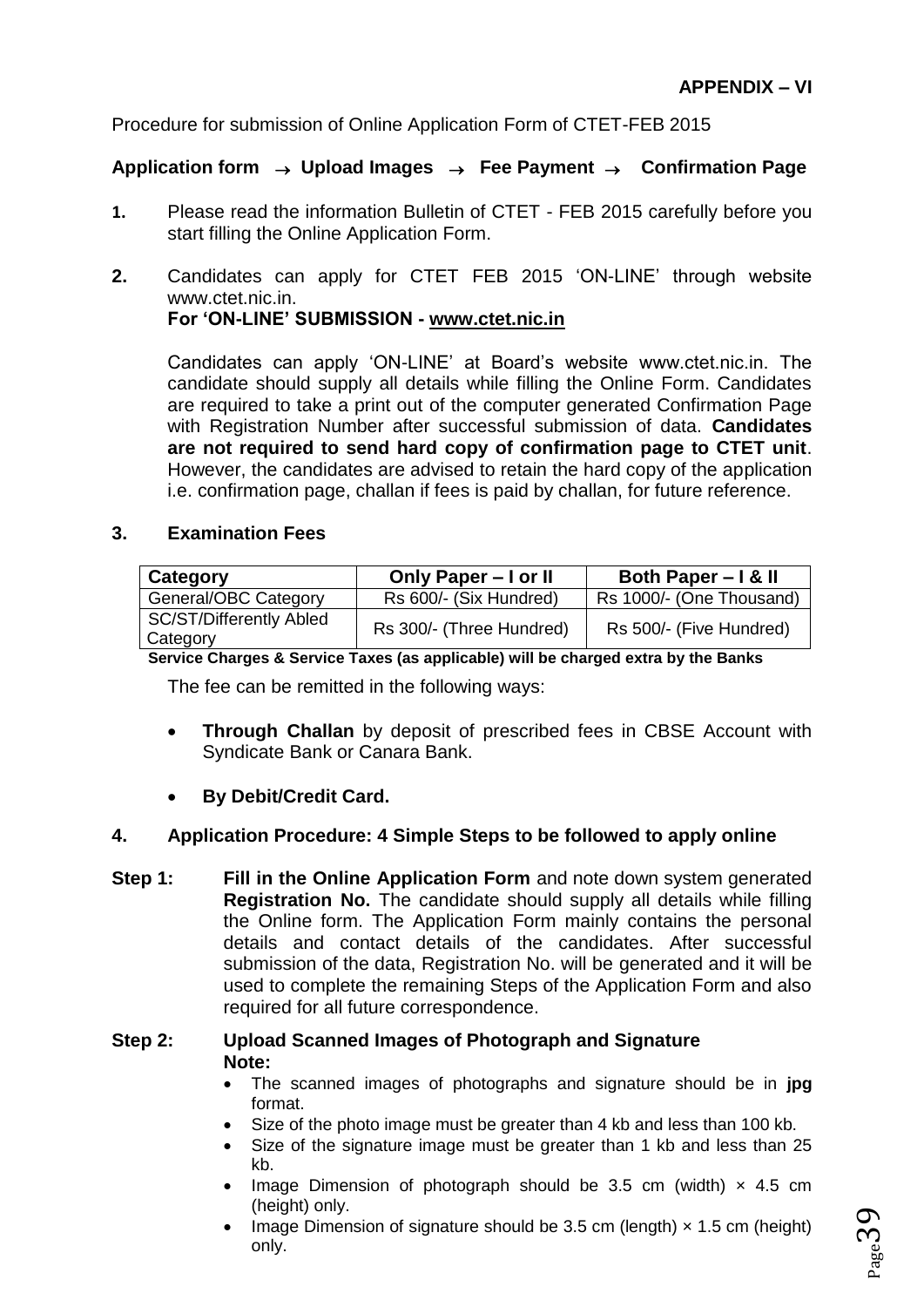# **Note:**

The candidate particulars can be edited till the payment of fees has not been made. Once the payment of fees has been made, candidate particulars cannot be edited at this stage. Thereafter corrections can be made only during the period in which online correction will be allowed as per the given schedule of CTET-FEB 2015. **No change will be accepted through offline mode i.e. through fax/application or by email etc. No correspondence in this regard will be entertained.** 

#### **Step 3: Pay Examination Fee by challan or debit/credit card:**

**For payment by Syndicate or Canara Bank Challan:** The candidate has to select "Bank e-Challan" to submit the application fee-through bank. As soon as he/she selects, an e-Challan will be generated containing details of the candidate along with amount to be paid as per their category and paper(s) opted. The candidate has to take a printout of the same and take it to the nearest Core Banking Service (CBS) facility enabled Branch of the respective Bank for making payment. Once the payment has been confirmed by the Bank/CBSE, a confirmation page will be generated.

#### **OR**

**Candidate can also pay fee by Debit/Credit Card of any bank.**

- **Step 4: Print Confirmation Page for your record and future reference.**
- **5. All Steps are mandatory, On-line application submission will be considered as complete only after receipt of "Confirmation Page".**
- **6. Candidates are NOT required to send hard copy of confirmation page to CTET unit**. However, the candidates are advised to retain the hard copy of the application i.e. confirmation page, challan if fees is paid by challan, for future reference.